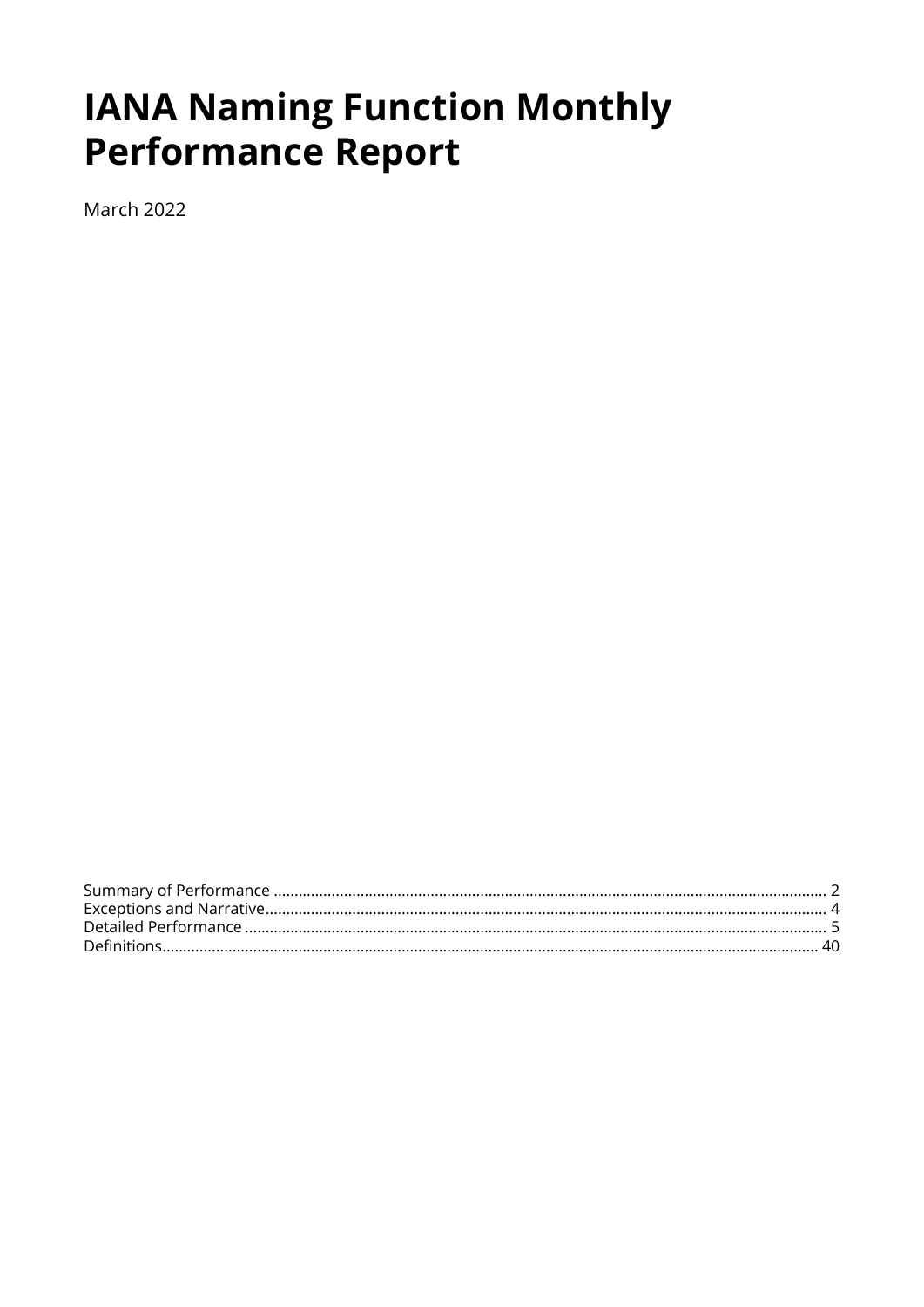# <span id="page-1-0"></span>**Summary of Performance**

| Metric                                                                                                                                                                                                                                                                                                                                 | Category                                                                                                                                                                                                                                     | Expected                                                                                                                                                                                             | Actual                                                                                                                                                                                  | Detail                                                                                 |
|----------------------------------------------------------------------------------------------------------------------------------------------------------------------------------------------------------------------------------------------------------------------------------------------------------------------------------------|----------------------------------------------------------------------------------------------------------------------------------------------------------------------------------------------------------------------------------------------|------------------------------------------------------------------------------------------------------------------------------------------------------------------------------------------------------|-----------------------------------------------------------------------------------------------------------------------------------------------------------------------------------------|----------------------------------------------------------------------------------------|
| Submission                                                                                                                                                                                                                                                                                                                             |                                                                                                                                                                                                                                              |                                                                                                                                                                                                      |                                                                                                                                                                                         |                                                                                        |
| Acceptance Recognition<br><b>Acceptance Recognition</b><br>Acceptance Recognition<br><b>Acceptance Recognition</b><br><b>Acceptance Recognition</b><br>Manual Lodgment Time<br>Manual Lodgment Time<br>Manual Lodgment Time<br>Manual Lodgment Time                                                                                    | Routine (Technical)<br>Routine (Non-Technical)<br>gTLD Creation/Transfer<br>ccTLD Creation/Transfer<br>Other Changes<br>Routine (Technical)<br>Routine (Non-Technical)<br>gTLD Creation/Transfer<br>ccTLD Creation/Transfer                  | ≤60s (95.0%)<br>≤60s (95.0%)<br>≤60s (95.0%)<br>≤60s (95.0%)<br>≤60s (95.0%)<br>≤3d (95.0%)<br>≤3d (95.0%)<br>≤3d (95.0%)<br>≤3d (95.0%)                                                             | $\vee$ 1.89s<br>$\vee$ 2.01s<br>$\vee$ 2.12s<br>$\checkmark$ $-$<br>$\checkmark$ $=$<br>$\vee$ 2.24d<br>$\vee$ 0.26d<br>$\vee$ 0.61d<br>$\checkmark$ $-$                                | p <sub>5</sub><br>p <sub>5</sub><br>p6<br>p <sub>6</sub><br>p6<br>p7<br>p7<br>p7<br>p8 |
| Manual Lodgment Time                                                                                                                                                                                                                                                                                                                   | Other Changes                                                                                                                                                                                                                                | ≤3d (95.0%)                                                                                                                                                                                          | $\checkmark$ $-$                                                                                                                                                                        | p8                                                                                     |
| <b>Technical Checks</b>                                                                                                                                                                                                                                                                                                                |                                                                                                                                                                                                                                              |                                                                                                                                                                                                      |                                                                                                                                                                                         |                                                                                        |
| <b>Technical Check (First)</b><br><b>Technical Check (First)</b><br>Technical Check (First)<br>Technical Check (First)<br><b>Technical Check (Retest)</b><br><b>Technical Check (Retest)</b><br><b>Technical Check (Retest)</b><br><b>Technical Check (Retest)</b><br>Technical Check (Supplemental)<br>Technical Check (Supplemental) | Routine (Technical)<br>gTLD Creation/Transfer<br>ccTLD Creation/Transfer<br>Other Changes<br>Routine (Technical)<br>gTLD Creation/Transfer<br>ccTLD Creation/Transfer<br>Other Changes<br>Routine (Technical)<br>gTLD Creation/Transfer      | ≤50m (95.0%)<br>≤50m (95.0%)<br>≤50m (95.0%)<br>≤50m (95.0%)<br>≤10m (95.0%)<br>≤10m (95.0%)<br>≤10m (95.0%)<br>≤10m (95.0%)<br>≤10m (95.0%)<br>≤10m (95.0%)                                         | $\checkmark$ 5.94m<br>$\sim$ 0.16m<br>$\checkmark$ $-$<br>$\checkmark$ $=$<br>$\sim$ 2.76m<br>$\checkmark$ $-$<br>$\checkmark$ $-$<br>$\checkmark$ $=$<br>$\vee$ 1.32m<br>$\sim 0.09$ m | p9<br>p9<br>p9<br>p9<br>p10<br>p10<br>p10<br>p11<br>p11<br>p11                         |
| Technical Check (Supplemental)<br>Technical Check (Supplemental)                                                                                                                                                                                                                                                                       | ccTLD Creation/Transfer<br>Other Changes                                                                                                                                                                                                     | ≤10m (95.0%)<br>≤10m (95.0%)                                                                                                                                                                         | $\checkmark$ $=$<br>$\checkmark$ $=$                                                                                                                                                    | p12<br>p12                                                                             |
| <b>Contact Confirmations</b>                                                                                                                                                                                                                                                                                                           |                                                                                                                                                                                                                                              |                                                                                                                                                                                                      |                                                                                                                                                                                         |                                                                                        |
| Email Dispatch<br>Email Dispatch<br>Email Dispatch<br>Email Dispatch<br>Email Dispatch<br>Recognition of Confirmation<br>Recognition of Confirmation<br>Recognition of Confirmation<br>Recognition of Confirmation<br>Recognition of Confirmation                                                                                      | Routine (Technical)<br>Routine (Non-Technical)<br>gTLD Creation/Transfer<br>ccTLD Creation/Transfer<br>Other Changes<br>Routine (Technical)<br>Routine (Non-Technical)<br>gTLD Creation/Transfer<br>ccTLD Creation/Transfer<br>Other Changes | ≤60000ms (95.0%)<br>≤60000ms (95.0%)<br>≤60000ms (95.0%)<br>≤60000ms (95.0%)<br>≤60000ms (95.0%)<br>≤60000ms (95.0%)<br>≤60000ms (95.0%)<br>≤60000ms (95.0%)<br>≤60000ms (95.0%)<br>≤60000ms (95.0%) | $\sim$ 1.75ms<br>$\sim$ 3.20ms<br>$\sim$ 2.00ms<br>$\checkmark$ $-$<br>$\checkmark$ $-$<br>$\sim$ 1.00ms<br>$\sim$ 1.00ms<br>$\sim$ 0.00ms<br>$\checkmark$ $-$<br>$\checkmark$ $-$      | p13<br>p13<br>p13<br>p14<br>p14<br>p15<br>p15<br>p15<br>p16<br>p16                     |
| <b>Staff Processing</b>                                                                                                                                                                                                                                                                                                                |                                                                                                                                                                                                                                              |                                                                                                                                                                                                      |                                                                                                                                                                                         |                                                                                        |
| <b>Validation and Reviews</b><br>Validation and Reviews<br>Validation and Reviews<br>Validation and Reviews<br>Validation and Reviews<br>Third Party Approval                                                                                                                                                                          | Routine (Technical)<br>Routine (Non-Technical)<br>gTLD Creation/Transfer<br>ccTLD Creation/Transfer<br>Other Changes<br>ccTLD Creation/Transfer                                                                                              | ≤5d (90.0%)<br>≤5d (90.0%)<br>≤10d (90.0%)<br>N/A<br>N/A<br>N/A                                                                                                                                      | $\vee$ 0.96d<br>$\vee$ 0.71d<br>$\sim$ 0.08d                                                                                                                                            | p17<br>p17<br>p17<br>p18<br>p18<br>p19                                                 |
| ccTLD Creation/Transfer                                                                                                                                                                                                                                                                                                                |                                                                                                                                                                                                                                              |                                                                                                                                                                                                      |                                                                                                                                                                                         |                                                                                        |
| <b>Submission Review</b><br>Requester Clarification<br><b>Report Preparation</b><br>Implementation                                                                                                                                                                                                                                     | <b>Staff Review</b><br><b>Requester Clarification</b><br><b>Report Preparation</b>                                                                                                                                                           | ≤14d (100.0%)<br>N/A<br>≤21d (100.0%)                                                                                                                                                                | $\checkmark$ $-$<br>$\checkmark$ —                                                                                                                                                      | p19<br>p20<br>p21                                                                      |
| Root Zone Publication                                                                                                                                                                                                                                                                                                                  | Routine (Technical)                                                                                                                                                                                                                          | ≤72h (99.0%)                                                                                                                                                                                         | $\sim$ 29.95h                                                                                                                                                                           | p22                                                                                    |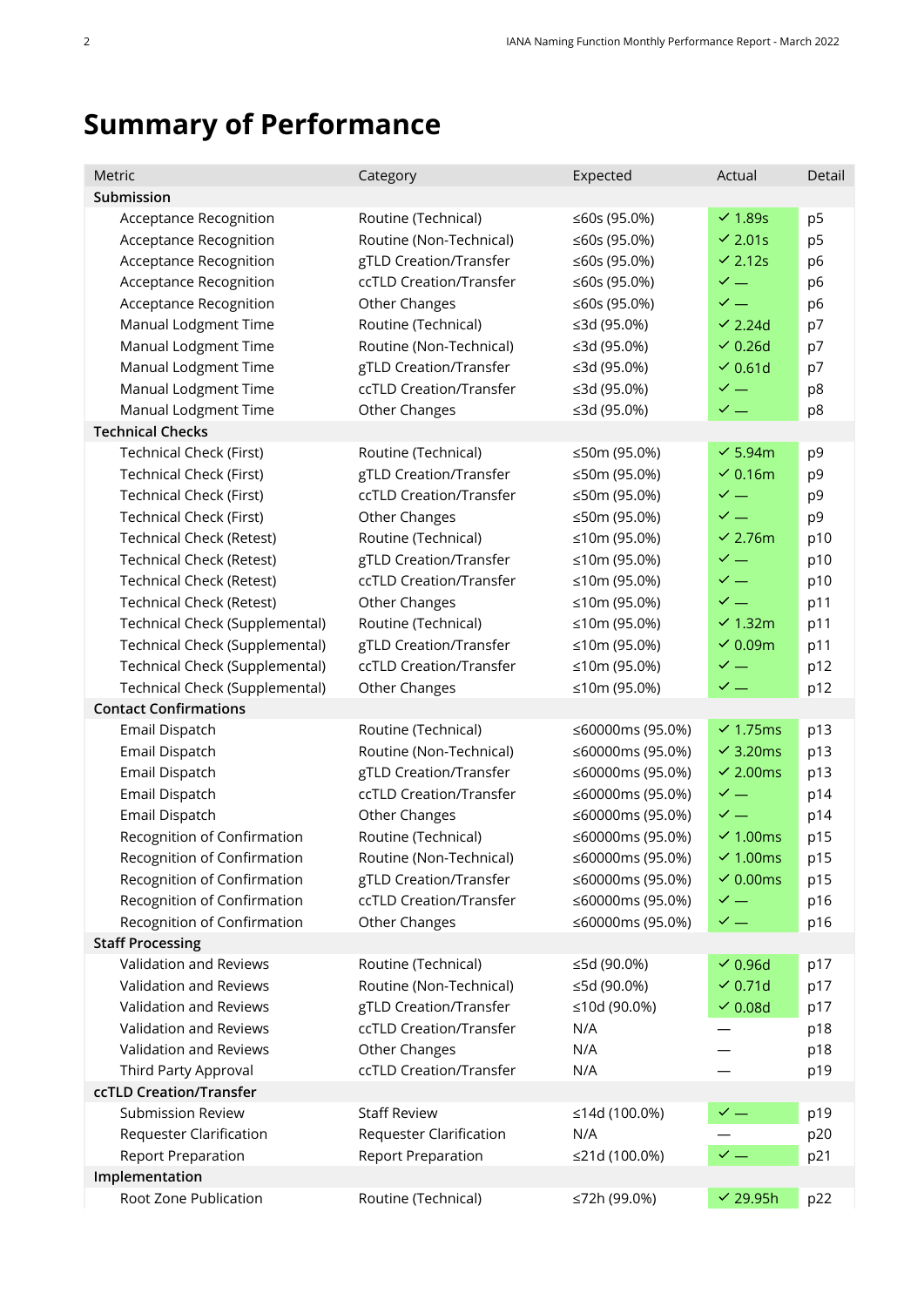| gTLD Creation/Transfer<br>≤72h (99.0%)<br>$\times$ 14.72h<br>Root Zone Publication<br>p22<br>ccTLD Creation/Transfer<br>$\checkmark$ $-$<br>Root Zone Publication<br>≤72h (99.0%)<br>p22<br>Root Zone Publication<br>p23<br>Other Changes<br>N/A<br>$\vee$ 0.40s<br>Notification of Completion<br>Routine (Technical)<br>p23<br>≤60s (95.0%)<br>$\vee$ 0.30s<br>p24<br>Notification of Completion<br>Routine (Non-Technical)<br>≤60s (95.0%)<br>Notification of Completion<br>gTLD Creation/Transfer<br>$\vee$ 0.35s<br>p24<br>≤60s (95.0%)<br>$\checkmark$ —<br>Notification of Completion<br>ccTLD Creation/Transfer<br>p24<br>≤60s (95.0%)<br>Notification of Completion<br>Other Changes<br>$\checkmark$ $-$<br>≤60s (95.0%)<br>p24<br><b>System Availability</b><br><b>IANA Website</b><br>IANA Site Availability<br>≥99%<br>$\times$ 100.00%<br>p25<br>$\times$ 100.00%<br>Root Zone Management System<br>RZM Availability<br>≥99%<br>p26<br><b>WHOIS Availability</b><br>$\times$ 100.00%<br>p27<br><b>Directory Service</b><br>≥99%<br>Root Zone Service Level Dashboard Dashboard Availability<br>p28<br>≥99%<br>$×100.00\%$<br>$\sqrt{0.18s}$<br>p29<br><b>Credential Recovery</b><br>Credential Recovery Response<br>≤60s (95.0%)<br>Credential Change<br>$\sim$ 1.000ms<br>Credential Change<br>≤300000ms (95.0%)<br>p30<br>Accuracy<br>Root Zone File<br>Routine (Technical)<br>100%<br>$×100.00\%$<br>p31<br>Root Zone File<br>gTLD Creation/Transfer<br>$\times$ 100.00%<br>100%<br>p31<br>Root Zone File<br>ccTLD Creation/Transfer<br>$\times$ 100.00%<br>p31<br>100%<br>Root Zone File<br>Other Changes<br>$\times$ 100.00%<br>p31<br>100%<br>Routine (Technical)<br>Root Zone Database<br>$×100.00\%$<br>p32<br>100%<br>Root Zone Database<br>Routine (Non-Technical)<br>$\times$ 100.00%<br>p32<br>100%<br>Root Zone Database<br>gTLD Creation/Transfer<br>100%<br>$×100.00\%$<br>p32<br>ccTLD Creation/Transfer<br>$\times$ 100.00%<br>p32<br>Root Zone Database<br>100%<br>Root Zone Database<br>$\times$ 100.00%<br>Other Changes<br>100%<br>p32<br><b>Enquiry Processing</b><br>Time to acknowledge<br><b>Manual Enquiries</b><br>$\sqrt{0.00s}$<br>p33<br>≤60s (95.0%)<br>Time to initial response<br><b>Manual Enquiries</b><br>$\overline{\smash{\sim}}$ 3.90d<br>≤5d (90.0%)<br>p34<br><b>Label Generation Rulesets</b><br>$\checkmark$ $-$<br><b>Review Time</b><br><b>Review Time</b><br>≤5d (90.0%)<br>p35<br>$\checkmark$ $-$<br>≤7d (90.0%)<br>Implementation Time<br><b>Implementation Time</b><br>p36<br><b>Requester Clarification</b><br><b>Requester Clarification</b><br>N/A<br>p37<br><b>IANA</b><br>N/A<br>p38<br>Time per Actor<br>Time per Actor<br>N/A<br>p38<br>Requester<br>Time per Actor<br>Authorizer<br>N/A<br>p38<br>Time per Actor<br>Regulatory<br>N/A<br>p38<br>Request Volumes<br>Request Volumes<br>N/A<br>p39 | Metric | Category | Expected | Actual | Detail |
|------------------------------------------------------------------------------------------------------------------------------------------------------------------------------------------------------------------------------------------------------------------------------------------------------------------------------------------------------------------------------------------------------------------------------------------------------------------------------------------------------------------------------------------------------------------------------------------------------------------------------------------------------------------------------------------------------------------------------------------------------------------------------------------------------------------------------------------------------------------------------------------------------------------------------------------------------------------------------------------------------------------------------------------------------------------------------------------------------------------------------------------------------------------------------------------------------------------------------------------------------------------------------------------------------------------------------------------------------------------------------------------------------------------------------------------------------------------------------------------------------------------------------------------------------------------------------------------------------------------------------------------------------------------------------------------------------------------------------------------------------------------------------------------------------------------------------------------------------------------------------------------------------------------------------------------------------------------------------------------------------------------------------------------------------------------------------------------------------------------------------------------------------------------------------------------------------------------------------------------------------------------------------------------------------------------------------------------------------------------------------------------------------------------------------------------------------------------------------------------------------------------------------------------------------------------------------------------------------------------------------------------------------------------------------------------------------------------------------------------------------------------------------------------------------------------------------------------------------------------------|--------|----------|----------|--------|--------|
|                                                                                                                                                                                                                                                                                                                                                                                                                                                                                                                                                                                                                                                                                                                                                                                                                                                                                                                                                                                                                                                                                                                                                                                                                                                                                                                                                                                                                                                                                                                                                                                                                                                                                                                                                                                                                                                                                                                                                                                                                                                                                                                                                                                                                                                                                                                                                                                                                                                                                                                                                                                                                                                                                                                                                                                                                                                                        |        |          |          |        |        |
|                                                                                                                                                                                                                                                                                                                                                                                                                                                                                                                                                                                                                                                                                                                                                                                                                                                                                                                                                                                                                                                                                                                                                                                                                                                                                                                                                                                                                                                                                                                                                                                                                                                                                                                                                                                                                                                                                                                                                                                                                                                                                                                                                                                                                                                                                                                                                                                                                                                                                                                                                                                                                                                                                                                                                                                                                                                                        |        |          |          |        |        |
|                                                                                                                                                                                                                                                                                                                                                                                                                                                                                                                                                                                                                                                                                                                                                                                                                                                                                                                                                                                                                                                                                                                                                                                                                                                                                                                                                                                                                                                                                                                                                                                                                                                                                                                                                                                                                                                                                                                                                                                                                                                                                                                                                                                                                                                                                                                                                                                                                                                                                                                                                                                                                                                                                                                                                                                                                                                                        |        |          |          |        |        |
|                                                                                                                                                                                                                                                                                                                                                                                                                                                                                                                                                                                                                                                                                                                                                                                                                                                                                                                                                                                                                                                                                                                                                                                                                                                                                                                                                                                                                                                                                                                                                                                                                                                                                                                                                                                                                                                                                                                                                                                                                                                                                                                                                                                                                                                                                                                                                                                                                                                                                                                                                                                                                                                                                                                                                                                                                                                                        |        |          |          |        |        |
|                                                                                                                                                                                                                                                                                                                                                                                                                                                                                                                                                                                                                                                                                                                                                                                                                                                                                                                                                                                                                                                                                                                                                                                                                                                                                                                                                                                                                                                                                                                                                                                                                                                                                                                                                                                                                                                                                                                                                                                                                                                                                                                                                                                                                                                                                                                                                                                                                                                                                                                                                                                                                                                                                                                                                                                                                                                                        |        |          |          |        |        |
|                                                                                                                                                                                                                                                                                                                                                                                                                                                                                                                                                                                                                                                                                                                                                                                                                                                                                                                                                                                                                                                                                                                                                                                                                                                                                                                                                                                                                                                                                                                                                                                                                                                                                                                                                                                                                                                                                                                                                                                                                                                                                                                                                                                                                                                                                                                                                                                                                                                                                                                                                                                                                                                                                                                                                                                                                                                                        |        |          |          |        |        |
|                                                                                                                                                                                                                                                                                                                                                                                                                                                                                                                                                                                                                                                                                                                                                                                                                                                                                                                                                                                                                                                                                                                                                                                                                                                                                                                                                                                                                                                                                                                                                                                                                                                                                                                                                                                                                                                                                                                                                                                                                                                                                                                                                                                                                                                                                                                                                                                                                                                                                                                                                                                                                                                                                                                                                                                                                                                                        |        |          |          |        |        |
|                                                                                                                                                                                                                                                                                                                                                                                                                                                                                                                                                                                                                                                                                                                                                                                                                                                                                                                                                                                                                                                                                                                                                                                                                                                                                                                                                                                                                                                                                                                                                                                                                                                                                                                                                                                                                                                                                                                                                                                                                                                                                                                                                                                                                                                                                                                                                                                                                                                                                                                                                                                                                                                                                                                                                                                                                                                                        |        |          |          |        |        |
|                                                                                                                                                                                                                                                                                                                                                                                                                                                                                                                                                                                                                                                                                                                                                                                                                                                                                                                                                                                                                                                                                                                                                                                                                                                                                                                                                                                                                                                                                                                                                                                                                                                                                                                                                                                                                                                                                                                                                                                                                                                                                                                                                                                                                                                                                                                                                                                                                                                                                                                                                                                                                                                                                                                                                                                                                                                                        |        |          |          |        |        |
|                                                                                                                                                                                                                                                                                                                                                                                                                                                                                                                                                                                                                                                                                                                                                                                                                                                                                                                                                                                                                                                                                                                                                                                                                                                                                                                                                                                                                                                                                                                                                                                                                                                                                                                                                                                                                                                                                                                                                                                                                                                                                                                                                                                                                                                                                                                                                                                                                                                                                                                                                                                                                                                                                                                                                                                                                                                                        |        |          |          |        |        |
|                                                                                                                                                                                                                                                                                                                                                                                                                                                                                                                                                                                                                                                                                                                                                                                                                                                                                                                                                                                                                                                                                                                                                                                                                                                                                                                                                                                                                                                                                                                                                                                                                                                                                                                                                                                                                                                                                                                                                                                                                                                                                                                                                                                                                                                                                                                                                                                                                                                                                                                                                                                                                                                                                                                                                                                                                                                                        |        |          |          |        |        |
|                                                                                                                                                                                                                                                                                                                                                                                                                                                                                                                                                                                                                                                                                                                                                                                                                                                                                                                                                                                                                                                                                                                                                                                                                                                                                                                                                                                                                                                                                                                                                                                                                                                                                                                                                                                                                                                                                                                                                                                                                                                                                                                                                                                                                                                                                                                                                                                                                                                                                                                                                                                                                                                                                                                                                                                                                                                                        |        |          |          |        |        |
|                                                                                                                                                                                                                                                                                                                                                                                                                                                                                                                                                                                                                                                                                                                                                                                                                                                                                                                                                                                                                                                                                                                                                                                                                                                                                                                                                                                                                                                                                                                                                                                                                                                                                                                                                                                                                                                                                                                                                                                                                                                                                                                                                                                                                                                                                                                                                                                                                                                                                                                                                                                                                                                                                                                                                                                                                                                                        |        |          |          |        |        |
|                                                                                                                                                                                                                                                                                                                                                                                                                                                                                                                                                                                                                                                                                                                                                                                                                                                                                                                                                                                                                                                                                                                                                                                                                                                                                                                                                                                                                                                                                                                                                                                                                                                                                                                                                                                                                                                                                                                                                                                                                                                                                                                                                                                                                                                                                                                                                                                                                                                                                                                                                                                                                                                                                                                                                                                                                                                                        |        |          |          |        |        |
|                                                                                                                                                                                                                                                                                                                                                                                                                                                                                                                                                                                                                                                                                                                                                                                                                                                                                                                                                                                                                                                                                                                                                                                                                                                                                                                                                                                                                                                                                                                                                                                                                                                                                                                                                                                                                                                                                                                                                                                                                                                                                                                                                                                                                                                                                                                                                                                                                                                                                                                                                                                                                                                                                                                                                                                                                                                                        |        |          |          |        |        |
|                                                                                                                                                                                                                                                                                                                                                                                                                                                                                                                                                                                                                                                                                                                                                                                                                                                                                                                                                                                                                                                                                                                                                                                                                                                                                                                                                                                                                                                                                                                                                                                                                                                                                                                                                                                                                                                                                                                                                                                                                                                                                                                                                                                                                                                                                                                                                                                                                                                                                                                                                                                                                                                                                                                                                                                                                                                                        |        |          |          |        |        |
|                                                                                                                                                                                                                                                                                                                                                                                                                                                                                                                                                                                                                                                                                                                                                                                                                                                                                                                                                                                                                                                                                                                                                                                                                                                                                                                                                                                                                                                                                                                                                                                                                                                                                                                                                                                                                                                                                                                                                                                                                                                                                                                                                                                                                                                                                                                                                                                                                                                                                                                                                                                                                                                                                                                                                                                                                                                                        |        |          |          |        |        |
|                                                                                                                                                                                                                                                                                                                                                                                                                                                                                                                                                                                                                                                                                                                                                                                                                                                                                                                                                                                                                                                                                                                                                                                                                                                                                                                                                                                                                                                                                                                                                                                                                                                                                                                                                                                                                                                                                                                                                                                                                                                                                                                                                                                                                                                                                                                                                                                                                                                                                                                                                                                                                                                                                                                                                                                                                                                                        |        |          |          |        |        |
|                                                                                                                                                                                                                                                                                                                                                                                                                                                                                                                                                                                                                                                                                                                                                                                                                                                                                                                                                                                                                                                                                                                                                                                                                                                                                                                                                                                                                                                                                                                                                                                                                                                                                                                                                                                                                                                                                                                                                                                                                                                                                                                                                                                                                                                                                                                                                                                                                                                                                                                                                                                                                                                                                                                                                                                                                                                                        |        |          |          |        |        |
|                                                                                                                                                                                                                                                                                                                                                                                                                                                                                                                                                                                                                                                                                                                                                                                                                                                                                                                                                                                                                                                                                                                                                                                                                                                                                                                                                                                                                                                                                                                                                                                                                                                                                                                                                                                                                                                                                                                                                                                                                                                                                                                                                                                                                                                                                                                                                                                                                                                                                                                                                                                                                                                                                                                                                                                                                                                                        |        |          |          |        |        |
|                                                                                                                                                                                                                                                                                                                                                                                                                                                                                                                                                                                                                                                                                                                                                                                                                                                                                                                                                                                                                                                                                                                                                                                                                                                                                                                                                                                                                                                                                                                                                                                                                                                                                                                                                                                                                                                                                                                                                                                                                                                                                                                                                                                                                                                                                                                                                                                                                                                                                                                                                                                                                                                                                                                                                                                                                                                                        |        |          |          |        |        |
|                                                                                                                                                                                                                                                                                                                                                                                                                                                                                                                                                                                                                                                                                                                                                                                                                                                                                                                                                                                                                                                                                                                                                                                                                                                                                                                                                                                                                                                                                                                                                                                                                                                                                                                                                                                                                                                                                                                                                                                                                                                                                                                                                                                                                                                                                                                                                                                                                                                                                                                                                                                                                                                                                                                                                                                                                                                                        |        |          |          |        |        |
|                                                                                                                                                                                                                                                                                                                                                                                                                                                                                                                                                                                                                                                                                                                                                                                                                                                                                                                                                                                                                                                                                                                                                                                                                                                                                                                                                                                                                                                                                                                                                                                                                                                                                                                                                                                                                                                                                                                                                                                                                                                                                                                                                                                                                                                                                                                                                                                                                                                                                                                                                                                                                                                                                                                                                                                                                                                                        |        |          |          |        |        |
|                                                                                                                                                                                                                                                                                                                                                                                                                                                                                                                                                                                                                                                                                                                                                                                                                                                                                                                                                                                                                                                                                                                                                                                                                                                                                                                                                                                                                                                                                                                                                                                                                                                                                                                                                                                                                                                                                                                                                                                                                                                                                                                                                                                                                                                                                                                                                                                                                                                                                                                                                                                                                                                                                                                                                                                                                                                                        |        |          |          |        |        |
|                                                                                                                                                                                                                                                                                                                                                                                                                                                                                                                                                                                                                                                                                                                                                                                                                                                                                                                                                                                                                                                                                                                                                                                                                                                                                                                                                                                                                                                                                                                                                                                                                                                                                                                                                                                                                                                                                                                                                                                                                                                                                                                                                                                                                                                                                                                                                                                                                                                                                                                                                                                                                                                                                                                                                                                                                                                                        |        |          |          |        |        |
|                                                                                                                                                                                                                                                                                                                                                                                                                                                                                                                                                                                                                                                                                                                                                                                                                                                                                                                                                                                                                                                                                                                                                                                                                                                                                                                                                                                                                                                                                                                                                                                                                                                                                                                                                                                                                                                                                                                                                                                                                                                                                                                                                                                                                                                                                                                                                                                                                                                                                                                                                                                                                                                                                                                                                                                                                                                                        |        |          |          |        |        |
|                                                                                                                                                                                                                                                                                                                                                                                                                                                                                                                                                                                                                                                                                                                                                                                                                                                                                                                                                                                                                                                                                                                                                                                                                                                                                                                                                                                                                                                                                                                                                                                                                                                                                                                                                                                                                                                                                                                                                                                                                                                                                                                                                                                                                                                                                                                                                                                                                                                                                                                                                                                                                                                                                                                                                                                                                                                                        |        |          |          |        |        |
|                                                                                                                                                                                                                                                                                                                                                                                                                                                                                                                                                                                                                                                                                                                                                                                                                                                                                                                                                                                                                                                                                                                                                                                                                                                                                                                                                                                                                                                                                                                                                                                                                                                                                                                                                                                                                                                                                                                                                                                                                                                                                                                                                                                                                                                                                                                                                                                                                                                                                                                                                                                                                                                                                                                                                                                                                                                                        |        |          |          |        |        |
|                                                                                                                                                                                                                                                                                                                                                                                                                                                                                                                                                                                                                                                                                                                                                                                                                                                                                                                                                                                                                                                                                                                                                                                                                                                                                                                                                                                                                                                                                                                                                                                                                                                                                                                                                                                                                                                                                                                                                                                                                                                                                                                                                                                                                                                                                                                                                                                                                                                                                                                                                                                                                                                                                                                                                                                                                                                                        |        |          |          |        |        |
|                                                                                                                                                                                                                                                                                                                                                                                                                                                                                                                                                                                                                                                                                                                                                                                                                                                                                                                                                                                                                                                                                                                                                                                                                                                                                                                                                                                                                                                                                                                                                                                                                                                                                                                                                                                                                                                                                                                                                                                                                                                                                                                                                                                                                                                                                                                                                                                                                                                                                                                                                                                                                                                                                                                                                                                                                                                                        |        |          |          |        |        |
|                                                                                                                                                                                                                                                                                                                                                                                                                                                                                                                                                                                                                                                                                                                                                                                                                                                                                                                                                                                                                                                                                                                                                                                                                                                                                                                                                                                                                                                                                                                                                                                                                                                                                                                                                                                                                                                                                                                                                                                                                                                                                                                                                                                                                                                                                                                                                                                                                                                                                                                                                                                                                                                                                                                                                                                                                                                                        |        |          |          |        |        |
|                                                                                                                                                                                                                                                                                                                                                                                                                                                                                                                                                                                                                                                                                                                                                                                                                                                                                                                                                                                                                                                                                                                                                                                                                                                                                                                                                                                                                                                                                                                                                                                                                                                                                                                                                                                                                                                                                                                                                                                                                                                                                                                                                                                                                                                                                                                                                                                                                                                                                                                                                                                                                                                                                                                                                                                                                                                                        |        |          |          |        |        |
|                                                                                                                                                                                                                                                                                                                                                                                                                                                                                                                                                                                                                                                                                                                                                                                                                                                                                                                                                                                                                                                                                                                                                                                                                                                                                                                                                                                                                                                                                                                                                                                                                                                                                                                                                                                                                                                                                                                                                                                                                                                                                                                                                                                                                                                                                                                                                                                                                                                                                                                                                                                                                                                                                                                                                                                                                                                                        |        |          |          |        |        |
|                                                                                                                                                                                                                                                                                                                                                                                                                                                                                                                                                                                                                                                                                                                                                                                                                                                                                                                                                                                                                                                                                                                                                                                                                                                                                                                                                                                                                                                                                                                                                                                                                                                                                                                                                                                                                                                                                                                                                                                                                                                                                                                                                                                                                                                                                                                                                                                                                                                                                                                                                                                                                                                                                                                                                                                                                                                                        |        |          |          |        |        |
|                                                                                                                                                                                                                                                                                                                                                                                                                                                                                                                                                                                                                                                                                                                                                                                                                                                                                                                                                                                                                                                                                                                                                                                                                                                                                                                                                                                                                                                                                                                                                                                                                                                                                                                                                                                                                                                                                                                                                                                                                                                                                                                                                                                                                                                                                                                                                                                                                                                                                                                                                                                                                                                                                                                                                                                                                                                                        |        |          |          |        |        |
|                                                                                                                                                                                                                                                                                                                                                                                                                                                                                                                                                                                                                                                                                                                                                                                                                                                                                                                                                                                                                                                                                                                                                                                                                                                                                                                                                                                                                                                                                                                                                                                                                                                                                                                                                                                                                                                                                                                                                                                                                                                                                                                                                                                                                                                                                                                                                                                                                                                                                                                                                                                                                                                                                                                                                                                                                                                                        |        |          |          |        |        |
|                                                                                                                                                                                                                                                                                                                                                                                                                                                                                                                                                                                                                                                                                                                                                                                                                                                                                                                                                                                                                                                                                                                                                                                                                                                                                                                                                                                                                                                                                                                                                                                                                                                                                                                                                                                                                                                                                                                                                                                                                                                                                                                                                                                                                                                                                                                                                                                                                                                                                                                                                                                                                                                                                                                                                                                                                                                                        |        |          |          |        |        |

Percentage of SLA thresholds met of those defined **64 of 64 (100.0%)**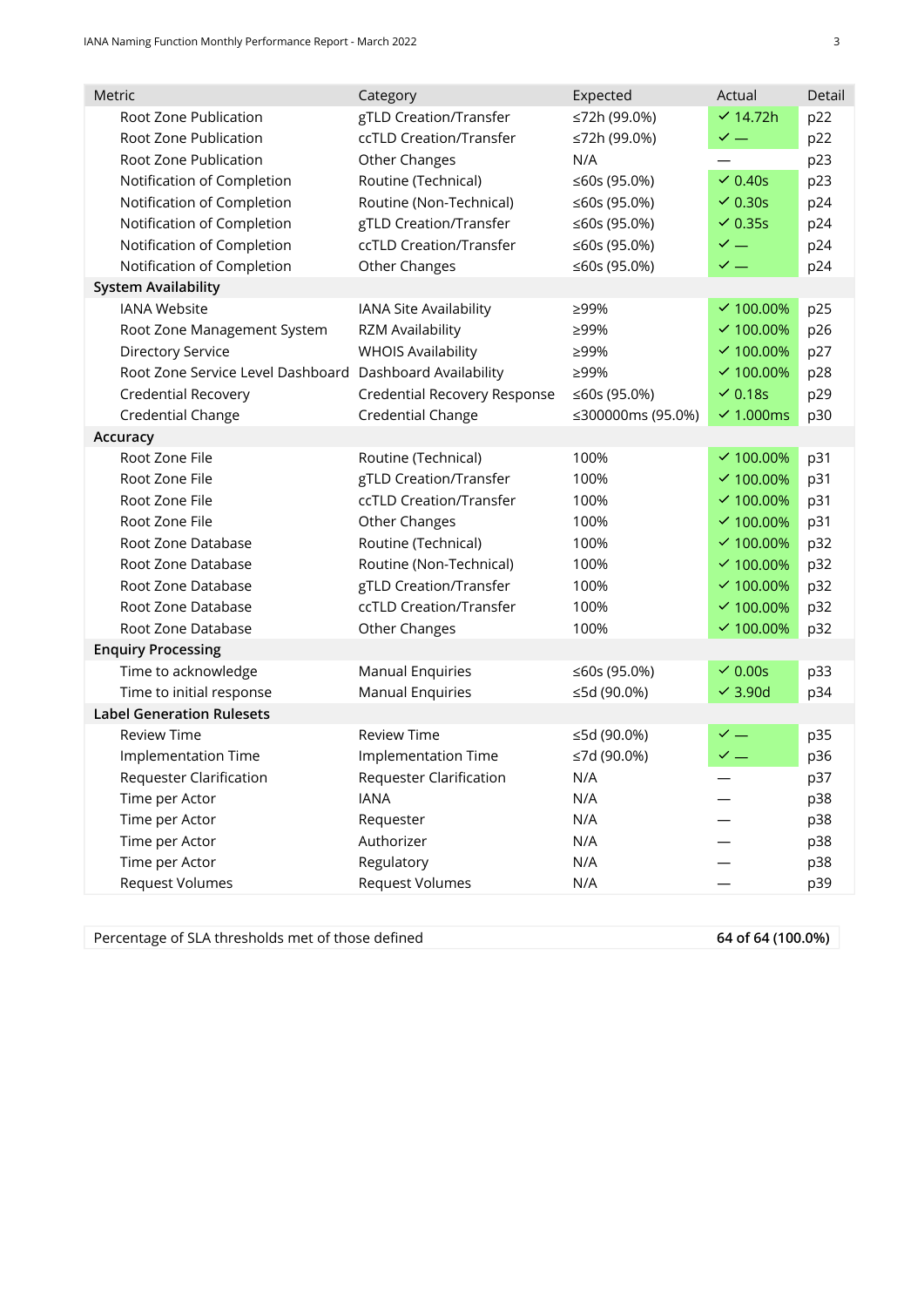## <span id="page-3-0"></span>**Exceptions and Narrative for Reporting Period**

There were no exceptions for the reporting period.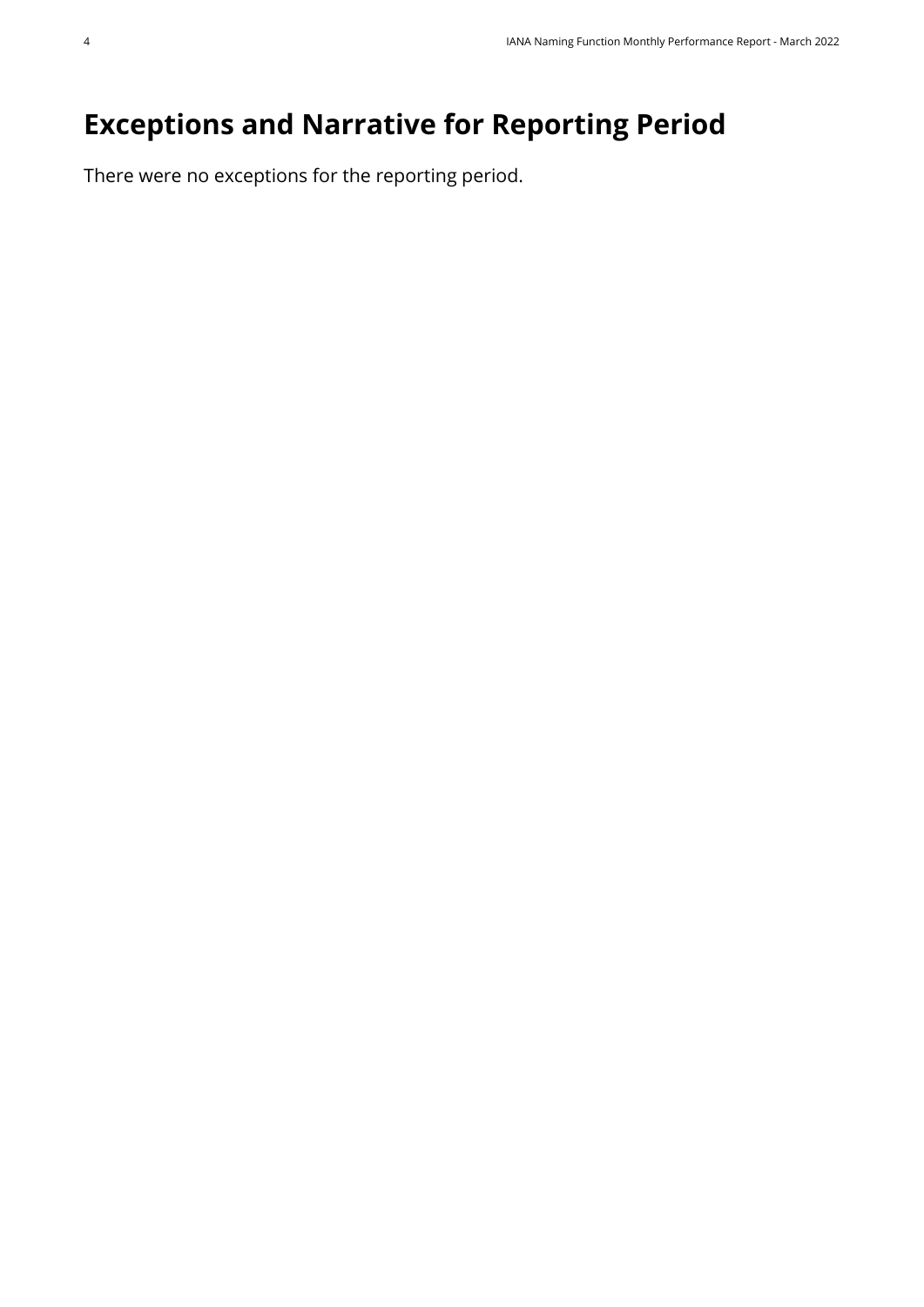## <span id="page-4-0"></span>**Detailed Performance for Reporting Period**

#### **Submission**

#### **Acceptance Recognition**

Time for ticket confirmation to be sent to requester following receipt of change request via automated submission interface.



<span id="page-4-1"></span>

| Routine (Technical)         | 2021-03 | 2021-04 | 2021-05           | 2021-06 | 2021-07 | 2021-08 | 2021-09 | 2021-10 | 2021-11 | 2021-12 | 2022-01           | 2022-02 | 2022-03           |
|-----------------------------|---------|---------|-------------------|---------|---------|---------|---------|---------|---------|---------|-------------------|---------|-------------------|
| Acceptance Time             | 1.01s   | 1.17s   | 6.16s             | 5.76s   | 0.81s   | 2.02s   | .06s    | 1.04s   | 0.87s   | 2.55s   | l.56s             | 1.84s   | 1.89s             |
| Monthly Threshold           | 60s     | 60s     | 60s               | 60s     | 60s     | 60s     | 60s     | 60s     | 60s     | 60s     | 60s               | 60s     | 60s               |
| <b>Threshold Percentile</b> | 95.0%   | 95.0%   | 95.0%             | 95.0%   | 95.0%   | 95.0%   | 95.0%   | 95.0%   | 95.0%   | 95.0%   | 95.0%             | 95.0%   | 95.0%             |
| Acceptance Count            | 68      | 22      | 45                | 39      | 270     | 18      | 25      | 235     | 510     | 21      | 55                | 29      | 29                |
| Mean Time                   | 0.70s   | 0.75s   | 3.31s             | 2.085   | 0.64s   | 1.00s   | 0.72s   | 0.78s   | 0.70s   | 1.18s   | 0.77s             | 0.97s   | 1.01 <sub>S</sub> |
| <b>Shortest Time</b>        | 0.50s   | 0.50s   | 0.09s             | 0.47s   | 0.53s   | 0.62s   | 0.54s   | 0.52s   | 0.55s   | 0.56s   | 0.54s             | 0.55s   | 0.54s             |
| Longest Time                | 2.06s   | 1.55s   | 7.78s             | 24.35s  | 2.33s   | 2.14s   | 1.85s   | 3.08s   | 4.47s   | 2.57s   | 2.19 <sub>S</sub> | 2.40s   | 1.99s             |
| Median Time                 | 0.63s   | 0.66s   | 4.14s             | 0.63s   | 0.61s   | 0.81s   | 0.66s   | 0.72s   | 0.67s   | 0.98s   | 0.66s             | 0.73s   | 0.71s             |
| <b>PStDev Time</b>          | 0.27s   | 0.24s   | 2.19 <sub>S</sub> | 3.97s   | 0.17s   | 0.48s   | 0.26s   | 0.28s   | 0.24s   | 0.65s   | 0.32s             | 0.48s   | 0.48s             |

<span id="page-4-2"></span>

| Routine (Non-Technical) |       | 2021-03 2021-04 |        | 2021-05 2021-06 | 2021-07 | 2021-08 2021-09 |       | 2021-10           | 2021-11 | 2021-12 | 2022-01 | 2022-02 2022-03 |                   |
|-------------------------|-------|-----------------|--------|-----------------|---------|-----------------|-------|-------------------|---------|---------|---------|-----------------|-------------------|
| Acceptance Time         | 1.74s | .75s            | 17.62s | 6.73s           | 1.94s   | .54s            | .98s  | 1.61s             | .60s    | 2.13s   | l.33s   | 2.44s           | 2.01 <sub>S</sub> |
| Monthly Threshold       | 60s   | 60s             | 60s    | 60s             | 60s     | 60s             | 60s   | 60s               | 60s     | 60s     | 60s     | 60s             | 60s               |
| Threshold Percentile    | 95.0% | 95.0%           | 95.0%  | 95.0%           | 95.0%   | 95.0%           | 95.0% | 95.0%             | 95.0%   | 95.0%   | 95.0%   | 95.0%           | 95.0%             |
| Acceptance Count        | 50    | 15              | 219    | 219             | 23      | 19              | 37    | 78                | 20      | 54      | 14      | 28              | 29                |
| Mean Time               | 1.14s | 1.18s           | 11.76s | 2.41s           | 1.30s   | 1.28s           | 1.30s | 1.24s             | 1.18s   | 1.58s   | 1.04s   | 1.40s           | 1.27s             |
| <b>Shortest Time</b>    | 0.80s | 0.84s           | 0.97s  | 0.74s           | 0.79s   | 0.94s           | 0.85s | 0.95s             | 0.86s   | 0.80s   | 0.86s   | 0.94s           | 0.80s             |
| Longest Time            | 2.09s | 2.34s           | 21.01s | 12.12s          | 2.24s   | 1.87s           | 2.11s | 2.96s             | .61s    | 3.24s   | 1.38s   | 7.18s           | 2.18 <sub>S</sub> |
| Median Time             | 1.09s | .05s            | 11.49s | 0.885           | 1.33s   | l.28s           | 1.22s | 1.19 <sub>S</sub> | 1.15s   | 1.70s   | 1.01s   | 1.07s           | 1.24s             |
| <b>PStDev Time</b>      | 0.27s | 0.36s           | 2.95s  | 2.64s           | 0.36s   | 0.22s           | 0.28s | 0.26s             | 0.21s   | 0.46s   | 0.14s   | 1.17s           | 0.35s             |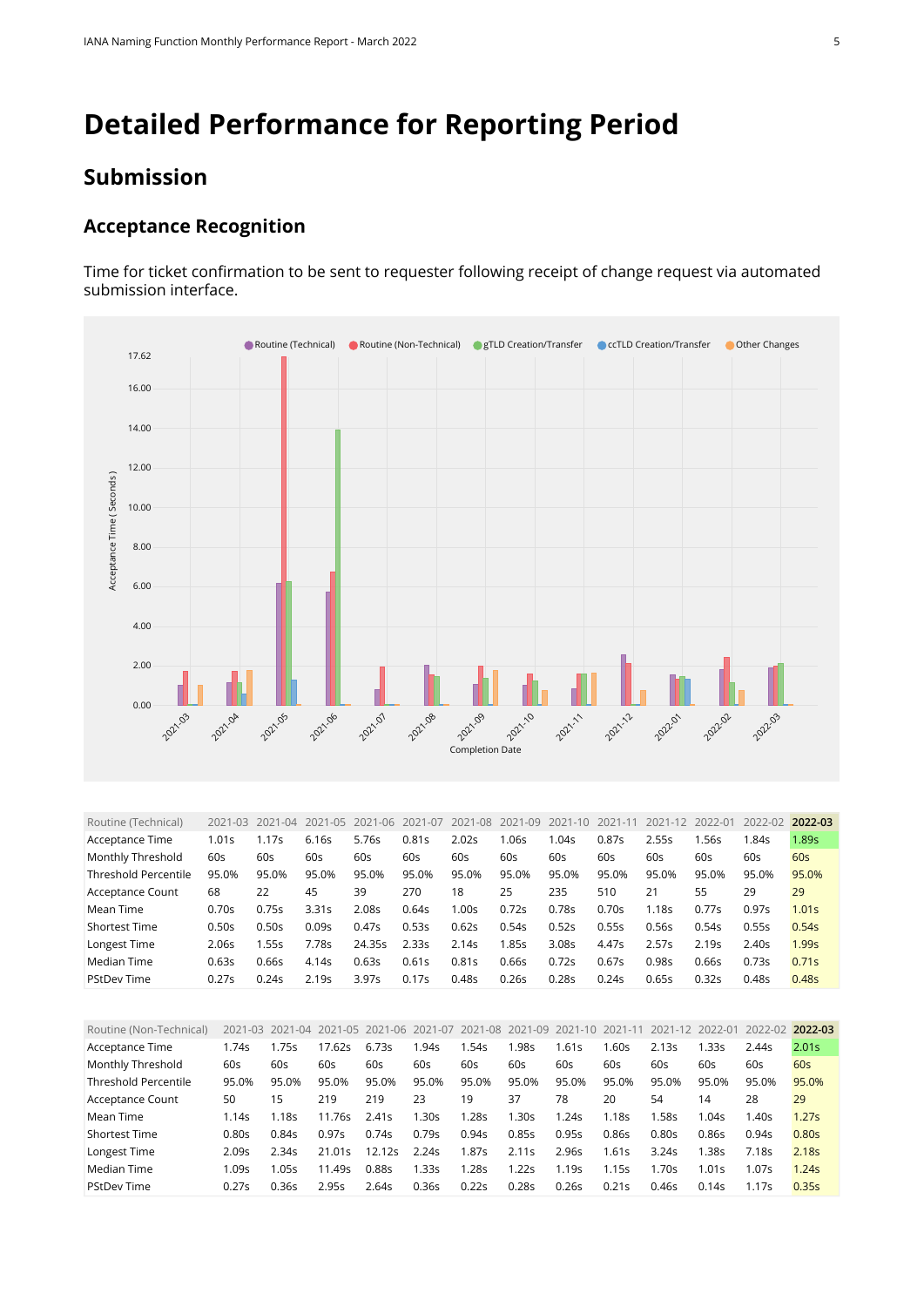<span id="page-5-0"></span>

| gTLD Creation/Transfer      | $2021 - 03$              | 2021-04           | 2021-05 | 2021-06 2021-07 |                          | 2021-08 | 2021-09 | 2021-10 | $2021 - 11$ | 2021-12 2022-01          |       | 2022-02 | 2022-03 |
|-----------------------------|--------------------------|-------------------|---------|-----------------|--------------------------|---------|---------|---------|-------------|--------------------------|-------|---------|---------|
| Acceptance Time             |                          | 1.18s             | 6.27s   | 13.92s          |                          | 1.49s   | 1.38s   | 1.27s   | 1.59s       | $\overline{\phantom{0}}$ | 1.47s | 1.15s   | 2.12s   |
| Monthly Threshold           | 60s                      | 60s               | 60s     | 60s             | 60s                      | 60s     | 60s     | 60s     | 60s         | 60s                      | 60s   | 60s     | 60s     |
| <b>Threshold Percentile</b> | 95.0%                    | 95.0%             | 95.0%   | 95.0%           | 95.0%                    | 95.0%   | 95.0%   | 95.0%   | 95.0%       | 95.0%                    | 95.0% | 95.0%   | 95.0%   |
| Acceptance Count            | 0                        | 5                 |         | 46              | 0                        | 31      | 19      |         |             | 0                        | 4     |         | 11      |
| Mean Time                   |                          | 1.11s             | 6.27s   | 11.09s          | $\overline{\phantom{a}}$ | 1.26s   | 1.26s   | 1.04s   | 1.42s       |                          | 1.30s | 1.13s   | 1.31s   |
| Shortest Time               |                          | 1.05s             | 6.27s   | 1.54s           | $\overline{\phantom{a}}$ | 0.91s   | 1.10s   | 0.78s   | 1.23s       | $\overline{\phantom{a}}$ | 1.11s | 1.11s   | 0.67s   |
| Longest Time                |                          | 1.19 <sub>S</sub> | 6.27s   | 17.02s          | $\overline{\phantom{m}}$ | 1.52s   | 1.51s   | 1.30s   | 1.61s       | $\overline{\phantom{0}}$ | 1.49s | 1.15s   | 2.15s   |
| Median Time                 | $\overline{\phantom{0}}$ | 1.11s             | 6.27s   | 11.52s          | $\overline{\phantom{0}}$ | 1.31s   | 1.27s   | 1.04s   | 1.42s       | $\overline{\phantom{a}}$ | 1.30s | 1.13s   | 1.23s   |
| <b>PStDev Time</b>          |                          | 0.05s             | 0.00s   | 3.15s           |                          | 0.18s   | 0.09s   | 0.26s   | 0.19s       |                          | 0.14s | 0.02s   | 0.42s   |

<span id="page-5-1"></span>

| ccTLD Creation/Transfer     |                          |       | 2021-03 2021-04 2021-05 2021-06 2021-07 2021-08 2021-09 2021-10 2021-11 2021-12 2022-01 |                          |       |          |       |       |          |          |       | 2022-02                  | 2022-03  |
|-----------------------------|--------------------------|-------|-----------------------------------------------------------------------------------------|--------------------------|-------|----------|-------|-------|----------|----------|-------|--------------------------|----------|
|                             |                          |       |                                                                                         |                          |       |          |       |       |          |          |       |                          |          |
| Acceptance Time             | $\overline{\phantom{0}}$ | 0.59s | 1.30s                                                                                   | $\overline{\phantom{0}}$ |       |          |       |       |          |          | 1.34s |                          |          |
| Monthly Threshold           | 60s                      | 60s   | 60s                                                                                     | 60s                      | 60s   | 60s      | 60s   | 60s   | 60s      | 60s      | 60s   | 60s                      | 60s      |
| <b>Threshold Percentile</b> | 95.0%                    | 95.0% | 95.0%                                                                                   | 95.0%                    | 95.0% | 95.0%    | 95.0% | 95.0% | 95.0%    | 95.0%    | 95.0% | 95.0%                    | 95.0%    |
| Acceptance Count            | 0                        |       |                                                                                         | 0                        | 0     | $\Omega$ | 0     | 0     | $\Omega$ | $\Omega$ |       | 0                        | $\Omega$ |
| Mean Time                   |                          | 0.59s | 1.30s                                                                                   | $\overline{\phantom{0}}$ |       |          |       |       |          |          | 1.34s |                          |          |
| <b>Shortest Time</b>        | $\overline{\phantom{0}}$ | 0.59s | 1.30s                                                                                   | $\overline{\phantom{m}}$ |       |          |       |       |          |          | 1.34s | $\overline{\phantom{0}}$ |          |
| Longest Time                | —                        | 0.59s | 1.30s                                                                                   | $\overline{\phantom{0}}$ |       |          |       |       |          |          | 1.34s | $\overline{\phantom{0}}$ |          |
| Median Time                 | –                        | 0.59s | .30s                                                                                    | $\overline{\phantom{0}}$ |       |          |       |       |          |          | 1.34s | $\overline{\phantom{0}}$ |          |
| <b>PStDev Time</b>          | –                        | 0.00s | 0.00s                                                                                   |                          |       |          |       |       |          |          | 0.00s |                          |          |

<span id="page-5-2"></span>

| Other Changes               | 2021-03 | $-04$<br>2021 | 2021-05                  | 2021-06 | 2021-07  | -08<br>2021 | $-09$<br>2021 | 2021-10 | 2021-11 | 2021-12 | 2022-01                  | 2022-02 | 2022-03  |
|-----------------------------|---------|---------------|--------------------------|---------|----------|-------------|---------------|---------|---------|---------|--------------------------|---------|----------|
| Acceptance Time             | 1.03s   | 1.79s         | -                        |         |          |             | .76s          | 0.76s   | 1.65s   | 0.76s   |                          | 0.77s   |          |
| Monthly Threshold           | 60s     | 60s           | 60s                      | 60s     | 60s      | 60s         | 60s           | 60s     | 60s     | 60s     | 60s                      | 60s     | 60s      |
| <b>Threshold Percentile</b> | 95.0%   | 95.0%         | 95.0%                    | 95.0%   | 95.0%    | 95.0%       | 95.0%         | 95.0%   | 95.0%   | 95.0%   | 95.0%                    | 95.0%   | 95.0%    |
| Acceptance Count            |         | 5.            | 0                        |         | $\Omega$ | 0           |               |         |         |         | $\Omega$                 | 2       | $\Omega$ |
| Mean Time                   | 1.03s   | 0.91s         | $\overline{\phantom{m}}$ |         |          |             | .33s          | 0.68s   | 1.65s   | 0.68s   |                          | 0.71s   |          |
| <b>Shortest Time</b>        | 1.03s   | 0.56s         | $\overline{\phantom{m}}$ |         |          |             | 0.85s         | 0.59s   | 1.65s   | 0.62s   | $\overline{\phantom{m}}$ | 0.65s   |          |
| Longest Time                | 1.03s   | 2.07s         | $\overline{\phantom{m}}$ |         |          |             | 1.81s         | 0.77s   | 1.65s   | 0.79s   | $\overline{\phantom{m}}$ | 0.77s   |          |
| Median Time                 | 1.03s   | 0.64s         | $\overline{\phantom{0}}$ |         |          |             | .33s          | 0.69s   | 1.65s   | 0.67s   | $\overline{\phantom{0}}$ | 0.71s   |          |
| <b>PStDev Time</b>          | 0.00s   | 0.59s         |                          |         |          |             | 0.48s         | 0.08s   | 0.00s   | 0.05s   |                          | 0.06s   |          |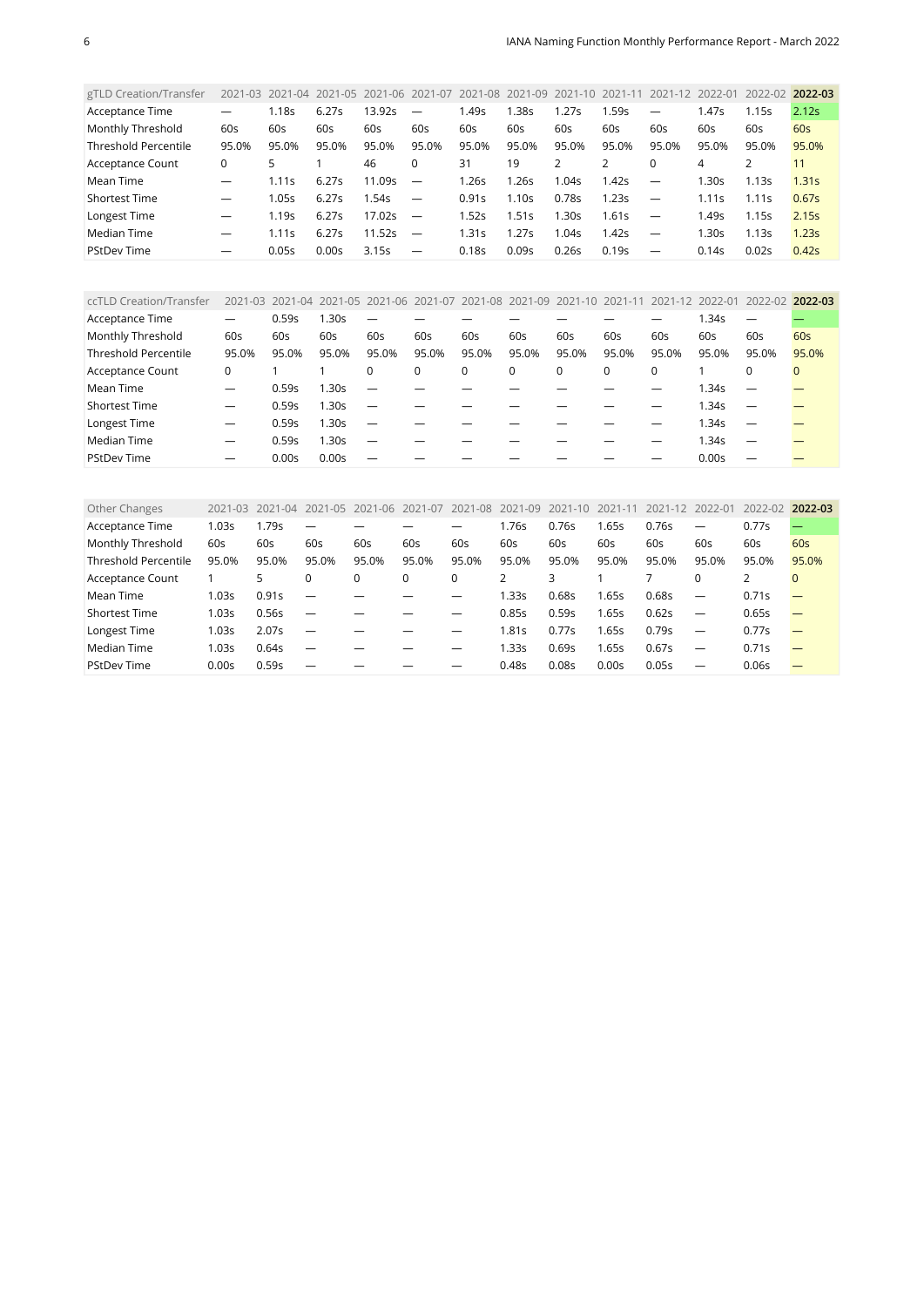#### **Manual Lodgment Time**



Time for lodgment of change request into RZMS by ICANN staff on behalf of request sent by email.

<span id="page-6-0"></span>

| Routine (Technical)         | $2021 - 03$ | $2021 - 04$ | 2021-05 | $2021 - 06$ | 2021-07  | 2021-08 | 2021-09 | 2021-10 | 2021-11 | 2021-12 | 2022-01 | 2022-02  | 2022-03 |
|-----------------------------|-------------|-------------|---------|-------------|----------|---------|---------|---------|---------|---------|---------|----------|---------|
| Lodgment Time               |             |             |         | 0.28d       |          |         | 2.23d   | 0.01d   |         |         |         |          | 2.24d   |
| Monthly Threshold           | 3d          | 3d          | 3d      | 3d          | 3d       | 3d      | 3d      | 3d      | 3d      | 3d      | 3d      | 3d       | 3d      |
| <b>Threshold Percentile</b> | 95.0%       | 95.0%       | 95.0%   | 95.0%       | 95.0%    | 95.0%   | 95.0%   | 95.0%   | 95.0%   | 95.0%   | 95.0%   | 95.0%    | 95.0%   |
| Lodgment Count              | 0           | 0           | 0       |             | $\Omega$ | 0       |         | 2       | 0       | 0       |         | $\Omega$ |         |
| Mean Time                   |             |             |         | 0.28d       |          |         | 2.23d   | 0.01d   |         |         |         |          | 2.24d   |
| <b>Shortest Time</b>        |             |             |         | 0.28d       |          |         | 2.23d   | 0.01d   |         |         |         |          | 2.24d   |
| Longest Time                |             |             |         | 0.28d       |          |         | 2.23d   | 0.01d   |         |         |         |          | 2.24d   |
| Median Time                 |             |             |         | 0.28d       |          |         | 2.23d   | 0.01d   |         |         |         |          | 2.24d   |
| <b>PStDev Time</b>          |             |             |         | 0.00d       |          |         | 0.00d   | 0.00d   |         |         |         |          | 0.00d   |

<span id="page-6-1"></span>

| Routine (Non-Technical)     | 2021-03           | 2021-04 |       | 2021-05 2021-06 | 2021-07 | 2021-08 2021-09 |                   | 2021-10 | $2021 - 1$ | 2021-12 2022-01   |       | 2022-02 | 2022-03 |
|-----------------------------|-------------------|---------|-------|-----------------|---------|-----------------|-------------------|---------|------------|-------------------|-------|---------|---------|
| Lodgment Time               | 0.87d             | 0.17d   | 0.05d | .64d            | 0.26d   | 0.51d           | 0.52d             | 1.03d   | 0.48d      | 2.68d             | 0.19d | 0.06d   | 0.26d   |
| Monthly Threshold           | 3d                | Зd      | Зd    | 3d              | 3d      | 3d              | 3d                | Зd      | 3d         | Зd                | 3d    | 3d      | 3d      |
| <b>Threshold Percentile</b> | 95.0%             | 95.0%   | 95.0% | 95.0%           | 95.0%   | 95.0%           | 95.0%             | 95.0%   | 95.0%      | 95.0%             | 95.0% | 95.0%   | 95.0%   |
| Lodgment Count              |                   |         |       | 4               |         |                 | 3                 |         |            |                   |       |         |         |
| Mean Time                   | 0.36d             | 0.11d   | 0.04d | 0.73d           | 0.18d   | 0.51d           | 0.43d             | 0.56d   | 0.48d      | 1.41 <sub>d</sub> | 0.19d | 0.06d   | 0.22d   |
| <b>Shortest Time</b>        | 0.10 <sub>d</sub> | 0.04d   | 0.04d | 0.02d           | 0.13d   | 0.51d           | 0.28d             | 0.04d   | 0.47d      | 0.00d             | 0.19d | 0.06d   | 0.18d   |
| Longest Time                | 1.02d             | 0.18d   | 0.05d | 1.82d           | 0.27d   | 0.51d           | 0.52d             | 1.08d   | 0.48d      | 2.82d             | 0.19d | 0.06d   | 0.26d   |
| Median Time                 | 0.27d             | 0.09d   | 0.04d | 0.54d           | 0.14d   | 0.51d           | 0.48d             | 0.56d   | 0.47d      | 1.41d             | 0.19d | 0.06d   | 0.22d   |
| <b>PStDev Time</b>          | 0.30d             | 0.06d   | 0.00d | 0.66d           | 0.07d   | 0.00d           | 0.10 <sub>d</sub> | 0.52d   | 0.00d      | 1.41d             | 0.00d | 0.00d   | 0.04d   |

<span id="page-6-2"></span>

| gTLD Creation/Transfer      |       |                          | 2021-03 2021-04 2021-05 2021-06 2021-07 2021-08 2021-09 |       |                          |       |       | 2021-10 2021-11 |       |                          | 2021-12 2022-01 | 2022-02 2022-03 |                   |
|-----------------------------|-------|--------------------------|---------------------------------------------------------|-------|--------------------------|-------|-------|-----------------|-------|--------------------------|-----------------|-----------------|-------------------|
| Lodgment Time               |       | –                        | 0.93d                                                   | 0.56d | $\overline{\phantom{0}}$ | 0.52d | 0.52d | 0.25d           | 0.03d | $\overline{\phantom{m}}$ | 0.64d           | 0.06d           | 0.61d             |
| Monthly Threshold           | 3d    | Зd                       | 3d                                                      | 3d    | 3d                       | 3d    | Зd    | 3d              | 3d    | 3d                       | 3d              | 3d              | 3d                |
| <b>Threshold Percentile</b> | 95.0% | 95.0%                    | 95.0%                                                   | 95.0% | 95.0%                    | 95.0% | 95.0% | 95.0%           | 95.0% | 95.0%                    | 95.0%           | 95.0%           | 95.0%             |
| Lodgment Count              |       |                          |                                                         | 4     |                          |       |       |                 |       | 0                        |                 |                 |                   |
| Mean Time                   |       | $\overline{\phantom{0}}$ | 0.93d                                                   | 0.55d | $\overline{\phantom{0}}$ | 0.52d | 0.52d | 0.25d           | 0.03d | $\overline{\phantom{m}}$ | 0.34d           | 0.06d           | 0.61 <sub>d</sub> |
| <b>Shortest Time</b>        |       | —                        | 0.93d                                                   | 0.55d | $\overline{\phantom{m}}$ | 0.52d | 0.52d | 0.25d           | 0.03d | $\overline{\phantom{m}}$ | 0.01d           | 0.06d           | 0.61 <sub>d</sub> |
| Longest Time                |       | $\overline{\phantom{0}}$ | 0.93d                                                   | 0.56d |                          | 0.52d | 0.52d | 0.25d           | 0.03d | $\overline{\phantom{m}}$ | 0.67d           | 0.06d           | 0.61d             |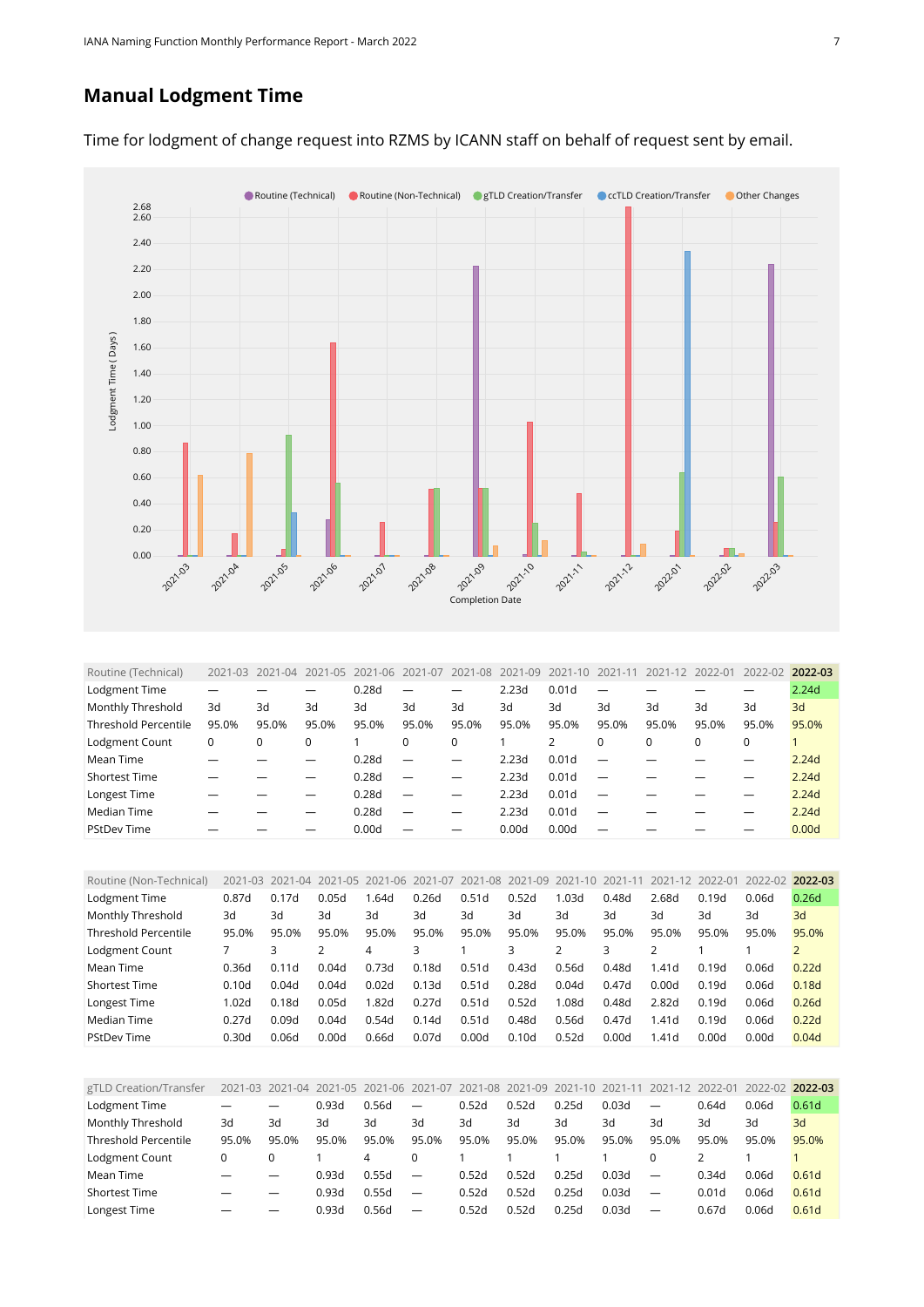<span id="page-7-0"></span>

| gTLD Creation/Transfer      | 2021-03     | 2021-04     | 2021-05     | 2021-06                  | 2021-07                  | 2021-08         | 2021-09 | 2021-10     | 2021-11     | 2021-12                  | 2022-01 | 2022-02 2022-03          |              |
|-----------------------------|-------------|-------------|-------------|--------------------------|--------------------------|-----------------|---------|-------------|-------------|--------------------------|---------|--------------------------|--------------|
| Median Time                 |             |             | 0.93d       | 0.55d                    | $\overline{\phantom{m}}$ | 0.52d           | 0.52d   | 0.25d       | 0.03d       | $\overline{\phantom{m}}$ | 0.34d   | 0.06d                    | 0.61d        |
| <b>PStDev Time</b>          |             |             | 0.00d       | 0.00d                    | $\overline{\phantom{m}}$ | 0.00d           | 0.00d   | 0.00d       | 0.00d       | $\overline{\phantom{m}}$ | 0.33d   | 0.00d                    | 0.00d        |
|                             |             |             |             |                          |                          |                 |         |             |             |                          |         |                          |              |
| ccTLD Creation/Transfer     | $2021 - 03$ | $2021 - 04$ | $2021 - 05$ | 2021-06                  |                          | 2021-07 2021-08 | 2021-09 | $2021 - 10$ | $2021 - 11$ | 2021-12 2022-01          |         | 2022-02 2022-03          |              |
| Lodgment Time               |             |             | 0.33d       |                          |                          |                 |         |             |             |                          | 2.34d   | $\overline{\phantom{m}}$ |              |
| Monthly Threshold           | 3d          | 3d          | 3d          | 3d                       | 3d                       | 3d              | 3d      | 3d          | 3d          | 3d                       | 3d      | 3d                       | 3d           |
| <b>Threshold Percentile</b> | 95.0%       | 95.0%       | 95.0%       | 95.0%                    | 95.0%                    | 95.0%           | 95.0%   | 95.0%       | 95.0%       | 95.0%                    | 95.0%   | 95.0%                    | 95.0%        |
| Lodgment Count              | 0           | 0           |             | $\mathbf 0$              | $\Omega$                 | $\mathbf 0$     | 0       | $\Omega$    | $\mathbf 0$ | 0                        |         | $\mathbf 0$              | $\mathbf{0}$ |
| Mean Time                   |             |             | 0.33d       |                          |                          |                 |         |             |             |                          | 2.34d   |                          |              |
| <b>Shortest Time</b>        |             |             | 0.33d       | —                        |                          |                 |         |             |             |                          | 2.34d   | $\overline{\phantom{0}}$ |              |
| Longest Time                |             |             | 0.33d       | $\overline{\phantom{0}}$ |                          |                 |         |             |             |                          | 2.34d   |                          |              |
| Median Time                 |             |             | 0.33d       |                          |                          |                 |         |             |             |                          | 2.34d   |                          |              |
| <b>PStDev Time</b>          |             |             | 0.00d       |                          |                          |                 |         |             |             |                          | 0.00d   |                          |              |
|                             |             |             |             |                          |                          |                 |         |             |             |                          |         |                          |              |

<span id="page-7-1"></span>

| Other Changes               | 2021-03 | 2021-04 | 2021-05                  | $2021 - 06$ | 2021-07  | -08<br>2021 | 2021-09 | $2021 - 10$ | $2021 - 1$               | 2021<br>$-12$ | 2022-01                  | 2022-02           | 2022-03  |
|-----------------------------|---------|---------|--------------------------|-------------|----------|-------------|---------|-------------|--------------------------|---------------|--------------------------|-------------------|----------|
| Lodgment Time               | 0.62d   | 0.79d   |                          |             |          |             | 0.08d   | 0.12d       | $\overline{\phantom{0}}$ | 0.09d         | —                        | 0.02d             |          |
| Monthly Threshold           | 3d      | 3d      | 3d                       | 3d          | 3d       | 3d          | 3d      | 3d          | 3d                       | 3d            | 3d                       | 3d                | 3d       |
| <b>Threshold Percentile</b> | 95.0%   | 95.0%   | 95.0%                    | 95.0%       | 95.0%    | 95.0%       | 95.0%   | 95.0%       | 95.0%                    | 95.0%         | 95.0%                    | 95.0%             | 95.0%    |
| Lodgment Count              |         | 4       | 0                        | 0           | $\Omega$ | 0           |         | 3           |                          |               |                          |                   | $\Omega$ |
| Mean Time                   | 0.62d   | 0.47d   |                          |             |          |             | 0.08d   | 0.05d       |                          | 0.08d         |                          | 0.02d             |          |
| <b>Shortest Time</b>        | 0.62d   | 0.15d   | $\overline{\phantom{0}}$ |             |          |             | 0.08d   | 0.01d       | $\overline{\phantom{0}}$ | 0.04d         | $\overline{\phantom{0}}$ | 0.01 <sub>d</sub> |          |
| Longest Time                | 0.62d   | 0.85d   | -                        |             |          |             | 0.08d   | 0.13d       | $\overline{\phantom{0}}$ | 0.09d         | —                        | 0.03d             |          |
| Median Time                 | 0.62d   | 0.45d   | -                        |             |          |             | 0.08d   | 0.01d       | —                        | 0.09d         |                          | 0.02d             |          |
| <b>PStDev Time</b>          | 0.00d   | 0.25d   |                          |             |          |             | 0.00d   | 0.06d       |                          | 0.02d         |                          | 0.01 <sub>d</sub> |          |

## **Technical Checks**

#### **Technical Check (First)**

Time to return results for technical checks following submission of request via automated submission interface.

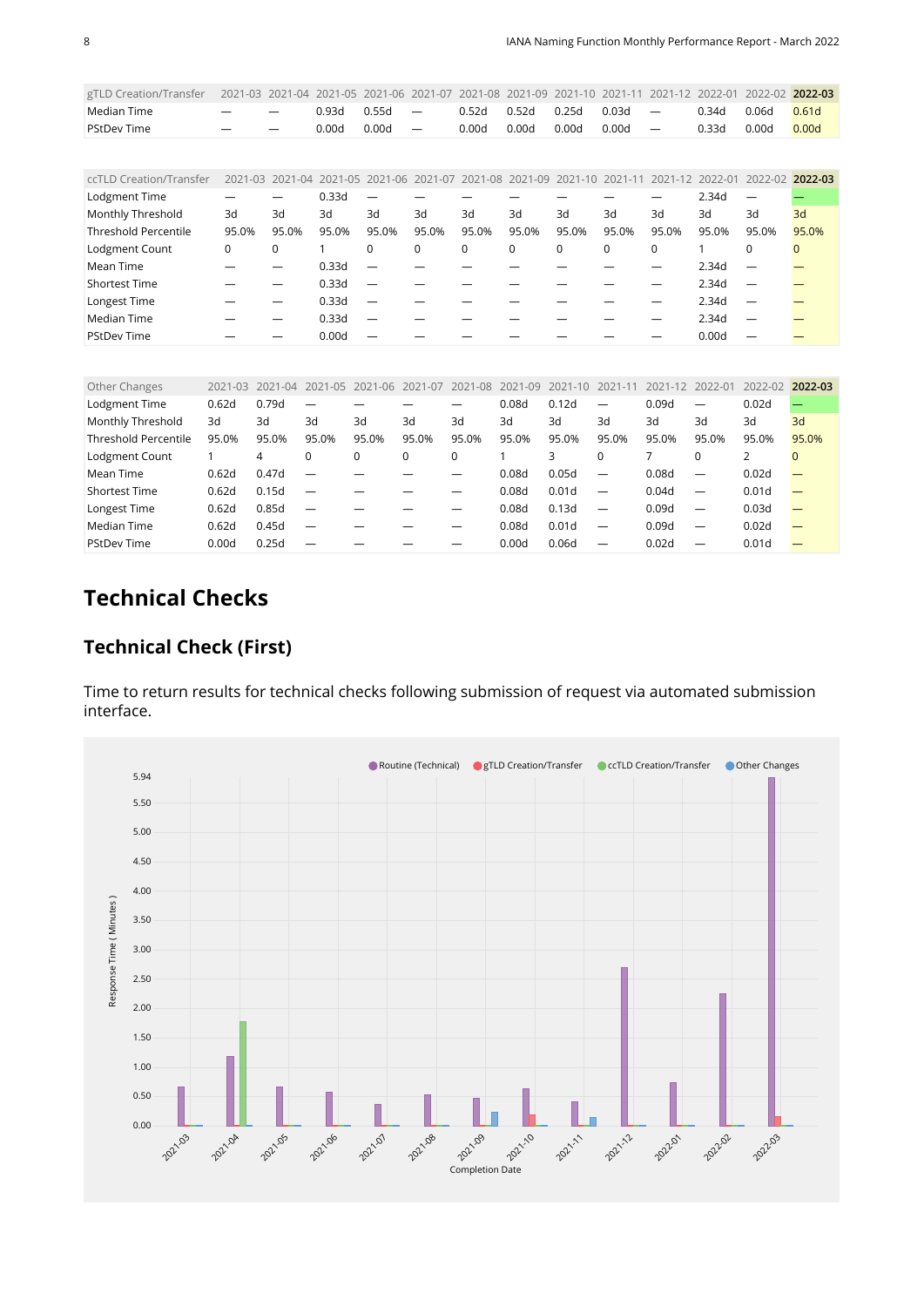<span id="page-8-0"></span>

| Routine (Technical)         | 2021-03         | 2021-04         | 2021-05           | 2021-06         | 2021-07           |                   | 2021-08 2021-09   | 2021-10 2021-11   |       | 2021-12         | 2022-01           | 2022-02           | 2022-03           |
|-----------------------------|-----------------|-----------------|-------------------|-----------------|-------------------|-------------------|-------------------|-------------------|-------|-----------------|-------------------|-------------------|-------------------|
| Response Time               | 0.66m           | 1.19m           | 0.67 <sub>m</sub> | 0.57m           | 0.37 <sub>m</sub> | 0.54m             | 0.48m             | 0.63m             | 0.41m | 2.70m           | 0.74m             | 2.26m             | 5.94 <sub>m</sub> |
| Monthly Threshold           | 50 <sub>m</sub> | 50 <sub>m</sub> | 50 <sub>m</sub>   | 50 <sub>m</sub> | 50 <sub>m</sub>   | 50 <sub>m</sub>   | 50 <sub>m</sub>   | 50 <sub>m</sub>   | 50m   | 50 <sub>m</sub> | 50 <sub>m</sub>   | 50 <sub>m</sub>   | 50 <sub>m</sub>   |
| <b>Threshold Percentile</b> | 95.0%           | 95.0%           | 95.0%             | 95.0%           | 95.0%             | 95.0%             | 95.0%             | 95.0%             | 95.0% | 95.0%           | 95.0%             | 95.0%             | 95.0%             |
| <b>First Test Count</b>     | 68              | 22              | 44                | 38              | 270               | 18                | 25                | 235               | 510   | 21              | 55                | 29                | 29                |
| Mean Time                   | 0.31m           | 0.38m           | 0.84m             | 0.38m           | 0.20 <sub>m</sub> | 0.28m             | 0.25m             | 0.37m             | 0.25m | 0.73m           | 0.28m             | 0.47m             | 1.22 <sub>m</sub> |
| <b>Shortest Time</b>        | 0.10m           | 0.14m           | 0.12m             | 0.08m           | 0.09m             | 0.12 <sub>m</sub> | 0.10 <sub>m</sub> | 0.10 <sub>m</sub> | 0.09m | 0.16m           | 0.07 <sub>m</sub> | 0.09 <sub>m</sub> | 0.13 <sub>m</sub> |
| Longest Time                | 2.88m           | 1.39m           | 20.49m            | 4.38m           | 2.82m             | 0.70 <sub>m</sub> | 0.53m             | 3.35m             | 2.76m | 4.55m           | 2.02m             | 2.57m             | 13.31m            |
| Median Time                 | 0.19m           | 0.24m           | 0.28m             | 0.22m           | 0.16m             | 0.24m             | 0.21 <sub>m</sub> | 0.31 <sub>m</sub> | 0.23m | 0.35m           | 0.19m             | 0.20 <sub>m</sub> | 0.26m             |
| <b>PStDev Time</b>          | 0.38m           | 0.32m           | 3.02 <sub>m</sub> | 0.67m           | 0.21m             | 0.14m             | 0.11 <sub>m</sub> | 0.30 <sub>m</sub> | 0.19m | 1.05m           | 0.30 <sub>m</sub> | 0.67 <sub>m</sub> | 2.74m             |

<span id="page-8-1"></span>

| gTLD Creation/Transfer      |                 |                 | 2021-03 2021-04 2021-05 2021-06 2021-07 2021-08 2021-09 |                 |                 |                 |                 | 2021-10 2021-11   |                          | 2021-12 2022-01 |                 | 2022-02 2022-03 |                   |
|-----------------------------|-----------------|-----------------|---------------------------------------------------------|-----------------|-----------------|-----------------|-----------------|-------------------|--------------------------|-----------------|-----------------|-----------------|-------------------|
| Response Time               |                 |                 |                                                         |                 |                 |                 |                 | 0.19 <sub>m</sub> |                          |                 |                 |                 | 0.16 <sub>m</sub> |
| Monthly Threshold           | 50 <sub>m</sub> | 50 <sub>m</sub> | 50 <sub>m</sub>                                         | 50 <sub>m</sub> | 50 <sub>m</sub> | 50 <sub>m</sub> | 50 <sub>m</sub> | 50 <sub>m</sub>   | 50 <sub>m</sub>          | 50 <sub>m</sub> | 50 <sub>m</sub> | 50 <sub>m</sub> | 50 <sub>m</sub>   |
| <b>Threshold Percentile</b> | 95.0%           | 95.0%           | 95.0%                                                   | 95.0%           | 95.0%           | 95.0%           | 95.0%           | 95.0%             | 95.0%                    | 95.0%           | 95.0%           | 95.0%           | 95.0%             |
| <b>First Test Count</b>     | 0               |                 | 0                                                       | $\Omega$        | 0               | $\Omega$        | 0               |                   | $\Omega$                 | $\Omega$        | $\Omega$        | $\Omega$        |                   |
| Mean Time                   |                 |                 |                                                         |                 |                 |                 |                 | 0.18 <sub>m</sub> |                          |                 |                 |                 | 0.16 <sub>m</sub> |
| <b>Shortest Time</b>        |                 |                 |                                                         |                 |                 |                 |                 | 0.17 <sub>m</sub> |                          |                 |                 |                 | 0.16 <sub>m</sub> |
| Longest Time                |                 |                 |                                                         |                 |                 |                 |                 | 0.20 <sub>m</sub> | $\overline{\phantom{0}}$ |                 |                 |                 | 0.16 <sub>m</sub> |
| Median Time                 |                 |                 |                                                         |                 |                 |                 |                 | 0.18 <sub>m</sub> |                          |                 |                 |                 | 0.16 <sub>m</sub> |
| <b>PStDev Time</b>          |                 |                 |                                                         |                 |                 |                 |                 | 0.01 <sub>m</sub> |                          |                 |                 |                 | 0.00 <sub>m</sub> |

<span id="page-8-2"></span>

| ccTLD Creation/Transfer     |                 |                   |                          | 2021-03 2021-04 2021-05 2021-06 2021-07 2021-08 2021-09 2021-10 2021-11 2021-12 2022-01 |                 |                 |                 |                 |                 |                 |                 | 2022-02 2022-03 |                 |
|-----------------------------|-----------------|-------------------|--------------------------|-----------------------------------------------------------------------------------------|-----------------|-----------------|-----------------|-----------------|-----------------|-----------------|-----------------|-----------------|-----------------|
| Response Time               |                 | 1.78m             | $\overline{\phantom{0}}$ |                                                                                         |                 |                 |                 |                 |                 |                 |                 |                 |                 |
| Monthly Threshold           | 50 <sub>m</sub> | 50m               | 50 <sub>m</sub>          | 50 <sub>m</sub>                                                                         | 50 <sub>m</sub> | 50 <sub>m</sub> | 50 <sub>m</sub> | 50 <sub>m</sub> | 50 <sub>m</sub> | 50 <sub>m</sub> | 50 <sub>m</sub> | 50 <sub>m</sub> | 50 <sub>m</sub> |
| <b>Threshold Percentile</b> | 95.0%           | 95.0%             | 95.0%                    | 95.0%                                                                                   | 95.0%           | 95.0%           | 95.0%           | 95.0%           | 95.0%           | 95.0%           | 95.0%           | 95.0%           | 95.0%           |
| <b>First Test Count</b>     | 0               |                   | 0                        | 0                                                                                       | 0               | 0               | 0               | 0               | $\Omega$        | 0               | 0               | $\Omega$        | $\Omega$        |
| Mean Time                   |                 | 1.78 <sub>m</sub> | $\overline{\phantom{a}}$ |                                                                                         |                 |                 |                 |                 |                 |                 |                 |                 |                 |
| Shortest Time               | —               | 1.78 <sub>m</sub> | $\sim$                   |                                                                                         |                 |                 |                 |                 |                 |                 |                 |                 |                 |
| Longest Time                | —               | 1.78m             | $\overline{\phantom{a}}$ |                                                                                         |                 |                 |                 |                 |                 |                 |                 |                 |                 |
| Median Time                 | —               | 1.78m             | $\sim$                   |                                                                                         |                 |                 |                 |                 |                 |                 |                 |                 |                 |
| <b>PStDev Time</b>          | –               | 0.00 <sub>m</sub> |                          |                                                                                         |                 |                 |                 |                 |                 |                 |                 |                 |                 |

<span id="page-8-3"></span>

| Other Changes               | 2021-03         | 2021-04         | 2021-05         | 2021-06         | 2021-07         |                 | 2021-08 2021-09 2021-10 |                          | 2021-11           | 2021-12                  | 2022-01         | 2022-02 2022-03 |                 |
|-----------------------------|-----------------|-----------------|-----------------|-----------------|-----------------|-----------------|-------------------------|--------------------------|-------------------|--------------------------|-----------------|-----------------|-----------------|
| Response Time               |                 |                 |                 |                 |                 |                 | 0.23m                   | $\overline{\phantom{m}}$ | 0.15m             |                          |                 |                 |                 |
| Monthly Threshold           | 50 <sub>m</sub> | 50 <sub>m</sub> | 50 <sub>m</sub> | 50 <sub>m</sub> | 50 <sub>m</sub> | 50 <sub>m</sub> | 50 <sub>m</sub>         | 50 <sub>m</sub>          | 50 <sub>m</sub>   | 50 <sub>m</sub>          | 50 <sub>m</sub> | 50 <sub>m</sub> | 50 <sub>m</sub> |
| <b>Threshold Percentile</b> | 95.0%           | 95.0%           | 95.0%           | 95.0%           | 95.0%           | 95.0%           | 95.0%                   | 95.0%                    | 95.0%             | 95.0%                    | 95.0%           | 95.0%           | 95.0%           |
| <b>First Test Count</b>     | 0               | $\Omega$        | 0               | 0               | $\Omega$        | 0               |                         | $\Omega$                 |                   | $\Omega$                 | $\Omega$        | 0               | $\mathbf{0}$    |
| Mean Time                   |                 |                 |                 |                 |                 |                 | 0.23m                   | $\overline{\phantom{m}}$ | 0.15m             |                          |                 |                 |                 |
| <b>Shortest Time</b>        |                 |                 |                 |                 |                 |                 | 0.23m                   | $\overline{\phantom{m}}$ | 0.15m             |                          |                 |                 |                 |
| Longest Time                |                 |                 |                 |                 |                 |                 | 0.23m                   | $\overline{\phantom{m}}$ | 0.15m             |                          |                 |                 |                 |
| Median Time                 |                 |                 |                 |                 |                 |                 | 0.23m                   | $\overline{\phantom{m}}$ | 0.15m             | $\overline{\phantom{0}}$ |                 |                 |                 |
| <b>PStDev Time</b>          |                 |                 |                 |                 |                 |                 | 0.00 <sub>m</sub>       |                          | 0.00 <sub>m</sub> |                          |                 |                 |                 |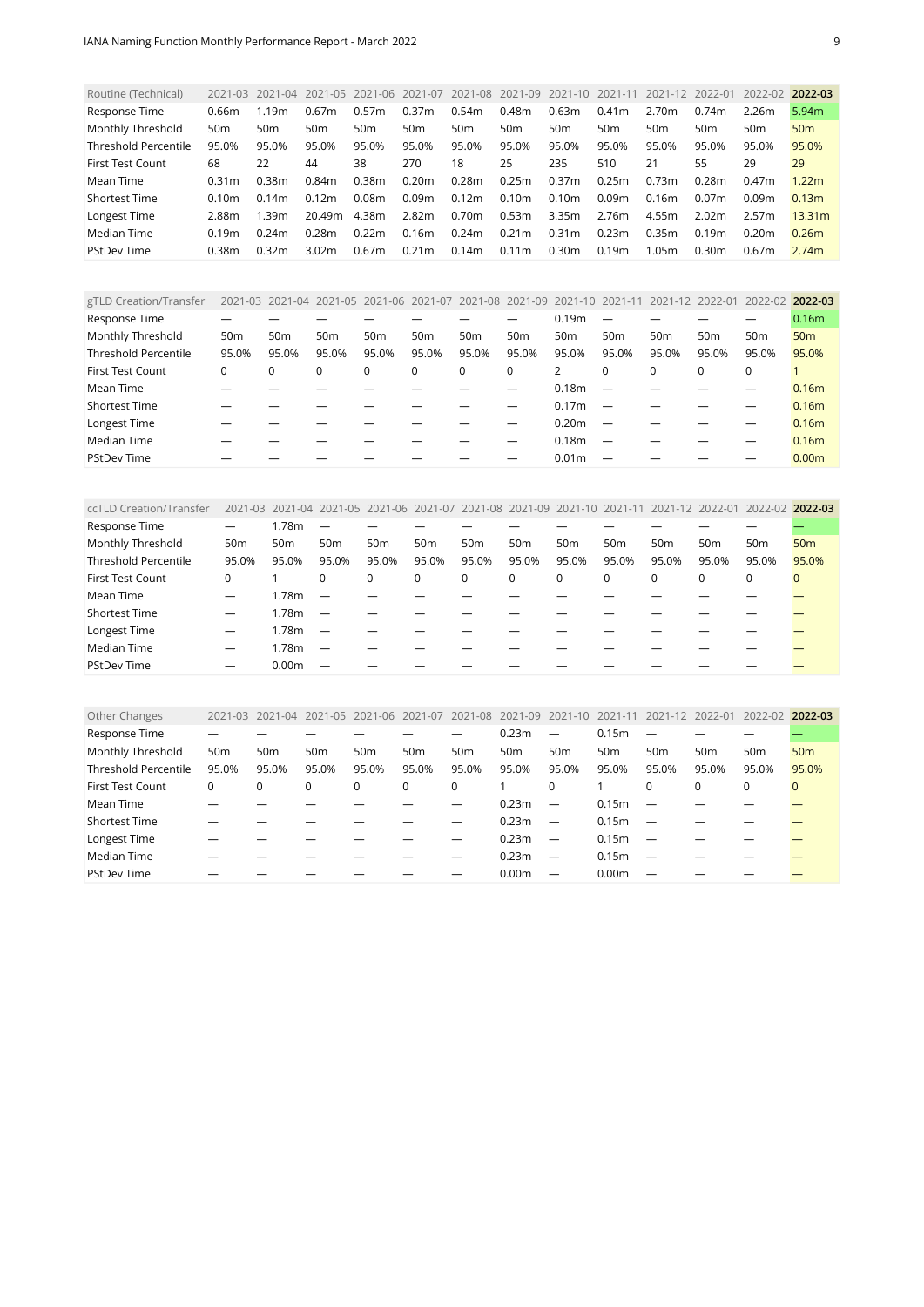#### **Technical Check (Retest)**

● Routine (Technical) ● gTLD Creation/Transfer ● ccTLD Creation/Transfer ● Other Changes 20.00 20.59 18.00 16.00 14.00 Response Time (Minutes) [Response Time \( Minutes \)](https://sle-dashboard.iana.org/chart/technical-test-retest/?granularity=monthly&start=2021-03-01&end=2022-04-01) 12.00 10.00 8.00 6.00 4.00 2.00 Г П  $\blacksquare$ 0.00 2021.04 2021.06 2021.09 2021.03 2021.05 -2021.07 2021-08 **2021-10** 20201 20202 202103 2021-12 [Completion Date](https://sle-dashboard.iana.org/chart/technical-test-retest/?granularity=monthly&start=2021-03-01&end=2022-04-01)

Time to return results for subsequent performance of technical checks during retesting due to earlier failed tests.

<span id="page-9-0"></span>

| Routine (Technical)         |       | 2021-03 2021-04 2021-05 |        | 2021-06 | 2021-07           | 2021-08 2021-09   |                   | 2021-10           | 2021-11         | 2021-12           |                   | 2022-01 2022-02 2022-03 |                   |
|-----------------------------|-------|-------------------------|--------|---------|-------------------|-------------------|-------------------|-------------------|-----------------|-------------------|-------------------|-------------------------|-------------------|
| Response Time               | 1.63m | l.43m                   | 20.59m | 4.55m   | 1.30 <sub>m</sub> | 0.34m             | 0.62m             | 0.56m             | 0.41m           | 2.46m             | 2.19m             | 1.97m                   | 2.76m             |
| Monthly Threshold           | 10m   | 10 <sub>m</sub>         | 10m    | 10m     | 10m               | 10m               | 10m               | 10 <sub>m</sub>   | 10 <sub>m</sub> | 10m               | 10m               | 10 <sub>m</sub>         | 10 <sub>m</sub>   |
| <b>Threshold Percentile</b> | 95.0% | 95.0%                   | 95.0%  | 95.0%   | 95.0%             | 95.0%             | 95.0%             | 95.0%             | 95.0%           | 95.0%             | 95.0%             | 95.0%                   | 95.0%             |
| <b>Retest Count</b>         | 154   |                         | 53     | 76      | 38                |                   | 34                | 256               | 173             | 123               | 140               | 78                      | 83                |
| Mean Time                   | 0.75m | 0.42m                   | 7.79m  | 2.58m   | 0.33m             | 0.22m             | 0.25m             | 0.27m             | 0.24m           | 1.23m             | 0.98m             | 0.30 <sub>m</sub>       | 2.06 <sub>m</sub> |
| <b>Shortest Time</b>        | 0.08m | 0.09m                   | 0.09m  | 0.06m   | 0.08m             | 0.17m             | 0.09m             | 0.07 <sub>m</sub> | 0.08m           | 0.20 <sub>m</sub> | 0.08 <sub>m</sub> | 0.06m                   | 0.07 <sub>m</sub> |
| Longest Time                | 4.38m | 1.92m                   | 20.82m | 4.82m   | 1.39 <sub>m</sub> | 0.38 <sub>m</sub> | 0.75m             | 2.22m             | 0.74m           | 10.56m            | 2.45m             | 2.02m                   | 7.65m             |
| Median Time                 | 0.39m | 0.18m                   | 3.36m  | 4.35m   | 0.17m             | 0.20 <sub>m</sub> | 0.09 <sub>m</sub> | 0.22m             | 0.19m           | 0.61m             | 0.41 <sub>m</sub> | 0.14m                   | 2.16m             |
| <b>PStDev Time</b>          | 0.68m | 0.62m                   | 8.78m  | 2.09m   | 0.40 <sub>m</sub> | 0.07 <sub>m</sub> | 0.20m             | 0.21 <sub>m</sub> | 0.11m           | .24m              | 0.77m             | 0.49 <sub>m</sub>       | 1.33 <sub>m</sub> |

<span id="page-9-1"></span>

| gTLD Creation/Transfer      |       |                 | 2021-03 2021-04 2021-05 2021-06 2021-07 2021-08 2021-09 |       |          |                 |                 |                   | 2021-10 2021-11 2021-12 2022-01 |                 |                 | 2022-02 2022-03 |                 |
|-----------------------------|-------|-----------------|---------------------------------------------------------|-------|----------|-----------------|-----------------|-------------------|---------------------------------|-----------------|-----------------|-----------------|-----------------|
| Response Time               |       |                 |                                                         |       |          |                 |                 | 0.15m             |                                 |                 |                 |                 |                 |
| Monthly Threshold           | 10m   | 10 <sub>m</sub> | 10 <sub>m</sub>                                         | 10m   | 10m      | 10 <sub>m</sub> | 10 <sub>m</sub> | 10 <sub>m</sub>   | 10 <sub>m</sub>                 | 10 <sub>m</sub> | 10 <sub>m</sub> | 10m             | 10 <sub>m</sub> |
| <b>Threshold Percentile</b> | 95.0% | 95.0%           | 95.0%                                                   | 95.0% | 95.0%    | 95.0%           | 95.0%           | 95.0%             | 95.0%                           | 95.0%           | 95.0%           | 95.0%           | 95.0%           |
| <b>Retest Count</b>         | 0     |                 | 0                                                       | 0     | $\Omega$ | $\Omega$        | 0               | 3                 | $\Omega$                        | $\Omega$        | $\Omega$        | $\Omega$        | $\mathbf{0}$    |
| Mean Time                   |       |                 |                                                         |       |          |                 |                 | 0.14m             |                                 |                 |                 |                 |                 |
| <b>Shortest Time</b>        |       |                 |                                                         |       |          |                 |                 | 0.14m             |                                 |                 |                 |                 |                 |
| Longest Time                |       |                 |                                                         |       |          |                 |                 | 0.15 <sub>m</sub> |                                 |                 |                 |                 |                 |
| Median Time                 |       |                 |                                                         |       |          |                 |                 | 0.14m             |                                 |                 |                 |                 |                 |
| <b>PStDev Time</b>          |       |                 |                                                         |       |          |                 |                 | 0.01 <sub>m</sub> |                                 |                 |                 |                 |                 |

<span id="page-9-2"></span>

| ccTLD Creation/Transfer |                          |       |                          | 2021-03 2021-04 2021-05 2021-06 2021-07 2021-08 2021-09 2021-10 2021-11 2021-12 2022-01 2022-02 2022-03 |       |       |                 |                 |       |       |                 |       |                 |
|-------------------------|--------------------------|-------|--------------------------|---------------------------------------------------------------------------------------------------------|-------|-------|-----------------|-----------------|-------|-------|-----------------|-------|-----------------|
| Response Time           |                          | .69m  |                          |                                                                                                         |       |       |                 |                 |       |       |                 |       |                 |
| Monthly Threshold       | 10 <sub>m</sub>          | 10m   | 10m                      | 10m                                                                                                     | 10m   | 10m   | 10 <sub>m</sub> | 10 <sub>m</sub> | 10m   | 10m   | 10 <sub>m</sub> | 10m   | 10 <sub>m</sub> |
| Threshold Percentile    | 95.0%                    | 95.0% | 95.0%                    | 95.0%                                                                                                   | 95.0% | 95.0% | 95.0%           | 95.0%           | 95.0% | 95.0% | 95.0%           | 95.0% | 95.0%           |
| <b>Retest Count</b>     |                          | 55    |                          | 0                                                                                                       |       |       | 0               |                 |       |       |                 |       |                 |
| Mean Time               | $\overline{\phantom{0}}$ | 1.61m | $\overline{\phantom{0}}$ |                                                                                                         |       |       |                 |                 |       |       |                 |       |                 |
| <b>Shortest Time</b>    | —                        | .57m  | $\overline{\phantom{0}}$ |                                                                                                         |       |       |                 |                 |       |       |                 |       |                 |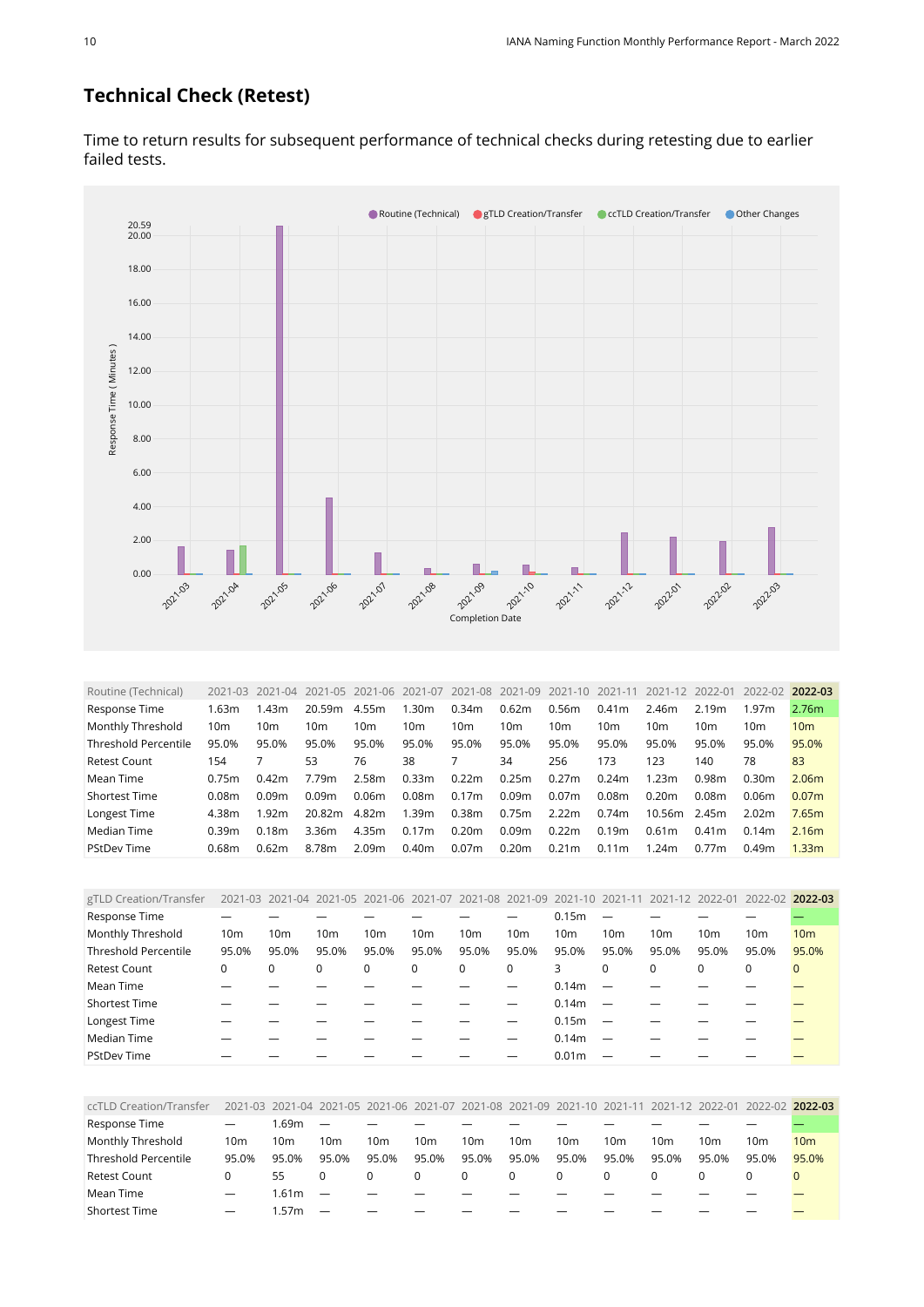| ccTLD Creation/Transfer     |                          |                   |                          | 2021-03 2021-04 2021-05 2021-06 2021-07 2021-08 2021-09 2021-10 2021-11 2021-12 2022-01 2022-02 2022-03 |       |       |                 |                 |       |       |       |                 |                 |
|-----------------------------|--------------------------|-------------------|--------------------------|---------------------------------------------------------------------------------------------------------|-------|-------|-----------------|-----------------|-------|-------|-------|-----------------|-----------------|
| Longest Time                |                          | l.98m             | $\overline{\phantom{0}}$ |                                                                                                         |       |       |                 |                 |       |       |       |                 |                 |
| Median Time                 | $\overline{\phantom{0}}$ | l.58m             | $\overline{\phantom{a}}$ |                                                                                                         |       |       |                 |                 |       |       |       |                 |                 |
| <b>PStDev Time</b>          |                          | 0.06 <sub>m</sub> |                          |                                                                                                         |       |       |                 |                 |       |       |       |                 |                 |
|                             |                          |                   |                          |                                                                                                         |       |       |                 |                 |       |       |       |                 |                 |
|                             |                          |                   |                          |                                                                                                         |       |       |                 |                 |       |       |       |                 |                 |
| Other Changes               |                          |                   |                          | 2021-03 2021-04 2021-05 2021-06 2021-07 2021-08 2021-09 2021-10 2021-11 2021-12 2022-01 2022-02 2022-03 |       |       |                 |                 |       |       |       |                 |                 |
| Response Time               |                          |                   |                          |                                                                                                         |       |       | 0.18m           |                 |       |       |       |                 |                 |
| Monthly Threshold           | 10 <sub>m</sub>          | 10 <sub>m</sub>   | 10 <sub>m</sub>          | 10 <sub>m</sub>                                                                                         | 10m   | 10m   | 10 <sub>m</sub> | 10 <sub>m</sub> | 10m   | 10m   | 10m   | 10 <sub>m</sub> | 10 <sub>m</sub> |
| <b>Threshold Percentile</b> | 95.0%                    | 95.0%             | 95.0%                    | 95.0%                                                                                                   | 95.0% | 95.0% | 95.0%           | 95.0%           | 95.0% | 95.0% | 95.0% | 95.0%           | 95.0%           |

<span id="page-10-0"></span>Retest Count 0 0 0 0 0 3 0 0 0 0 <mark>C</mark> Mean Time — — — — — 0.15m — — — — — <mark>—</mark>

Shortest Time — — — — — — 0.14m — — — — — — Longest Time — — — — — 0.19m — — — — — <mark>—</mark> Median Time — — — — — 0.14m — — — — — <mark>—</mark> PStDev Time — — — — 0.02m — — — <mark>—</mark>

#### **Technical Check (Supplemental)**

Time to return results for performance of technical checks during Supplemental Technical Check phase.

● Routine (Technical) ● gTLD Creation/Transfer ● ccTLD Creation/Transfer ● Other Changes



<span id="page-10-1"></span>

| Routine (Technical)         |                   |                   |                   |                   |                   |                   |                   | 2021-03 2021-04 2021-05 2021-06 2021-07 2021-08 2021-09 2021-10 2021-11 2021-12 2022-01 |                 |                   |                   | 2022-02 2022-03 |                   |
|-----------------------------|-------------------|-------------------|-------------------|-------------------|-------------------|-------------------|-------------------|-----------------------------------------------------------------------------------------|-----------------|-------------------|-------------------|-----------------|-------------------|
| Response Time               | 0.51 <sub>m</sub> | 2.96m             | 0.52m             | 1.06m             | 0.22m             | 0.61m             | 0.53m             | 0.51 <sub>m</sub>                                                                       | 0.33m           | 0.40 <sub>m</sub> | 0.51 <sub>m</sub> | 4.86m           | 1.32 <sub>m</sub> |
| Monthly Threshold           | 10m               | 10 <sub>m</sub>   | 10 <sub>m</sub>   | 10m               | 10 <sub>m</sub>   | 10 <sub>m</sub>   | 10 <sub>m</sub>   | 10 <sub>m</sub>                                                                         | 10 <sub>m</sub> | 10 <sub>m</sub>   | 10m               | 10 <sub>m</sub> | 10 <sub>m</sub>   |
| <b>Threshold Percentile</b> | 95.0%             | 95.0%             | 95.0%             | 95.0%             | 95.0%             | 95.0%             | 95.0%             | 95.0%                                                                                   | 95.0%           | 95.0%             | 95.0%             | 95.0%           | 95.0%             |
| Supplemental Test Count     | 68                | 26                | 52                | 50                | 274               | 16                | 27                | 350                                                                                     | 528             | 22                | 75                | 44              | 32                |
| Mean Time                   | 0.23m             | 0.82m             | 0.24m             | 0.40 <sub>m</sub> | 0.12 <sub>m</sub> | 0.24m             | 0.22m             | 0.27m                                                                                   | 0.17m           | 0.27m             | 0.22 <sub>m</sub> | 0.65m           | 0.31 <sub>m</sub> |
| <b>Shortest Time</b>        | 0.07m             | 0.10m             | 0.07 <sub>m</sub> | 0.05m             | 0.07m             | 0.06m             | 0.07 <sub>m</sub> | 0.07m                                                                                   | 0.04m           | 0.13m             | 0.06m             | 0.06m           | 0.06 <sub>m</sub> |
| Longest Time                | 2.79m             | 3.07 <sub>m</sub> | 0.82m             | 4.61m             | 1.31 <sub>m</sub> | 0.71 <sub>m</sub> | 0.99m             | 1.48m                                                                                   | 0.63m           | 0.56m             | 0.88m             | 4.93m           | 2.65m             |
| Median Time                 | 0.15m             | 0.28m             | 0.19m             | 0.30m             | 0.09m             | 0.18m             | 0.09m             | 0.22m                                                                                   | 0.16m           | 0.29m             | 0.19m             | 0.16m           | 0.16m             |
| <b>PStDev Time</b>          | 0.34m             | 1.07 <sub>m</sub> | 0.16m             | 0.71 <sub>m</sub> | 0.10 <sub>m</sub> | 0.18m             | 0.20m             | 0.14m                                                                                   | 0.07m           | 0.10 <sub>m</sub> | 0.17m             | 1.38m           | 0.54m             |
|                             |                   |                   |                   |                   |                   |                   |                   |                                                                                         |                 |                   |                   |                 |                   |

<span id="page-10-2"></span>

| gTLD Creation/Transfer 2021-03 2021-04 2021-05 2021-06 2021-07 2021-08 2021-09 2021-10 2021-11 2021-12 2022-01 2022-02 2022-03 |                      |               |                                           |         |  |                 |  |  |                   |
|--------------------------------------------------------------------------------------------------------------------------------|----------------------|---------------|-------------------------------------------|---------|--|-----------------|--|--|-------------------|
| Response Time                                                                                                                  | $\sim$ $\sim$ $\sim$ | $\sim$ $\sim$ | $\sim$ $\sim$ $\sim$ $\sim$ $\sim$ $\sim$ | _______ |  | $0.53m - - - -$ |  |  | 0.09 <sub>m</sub> |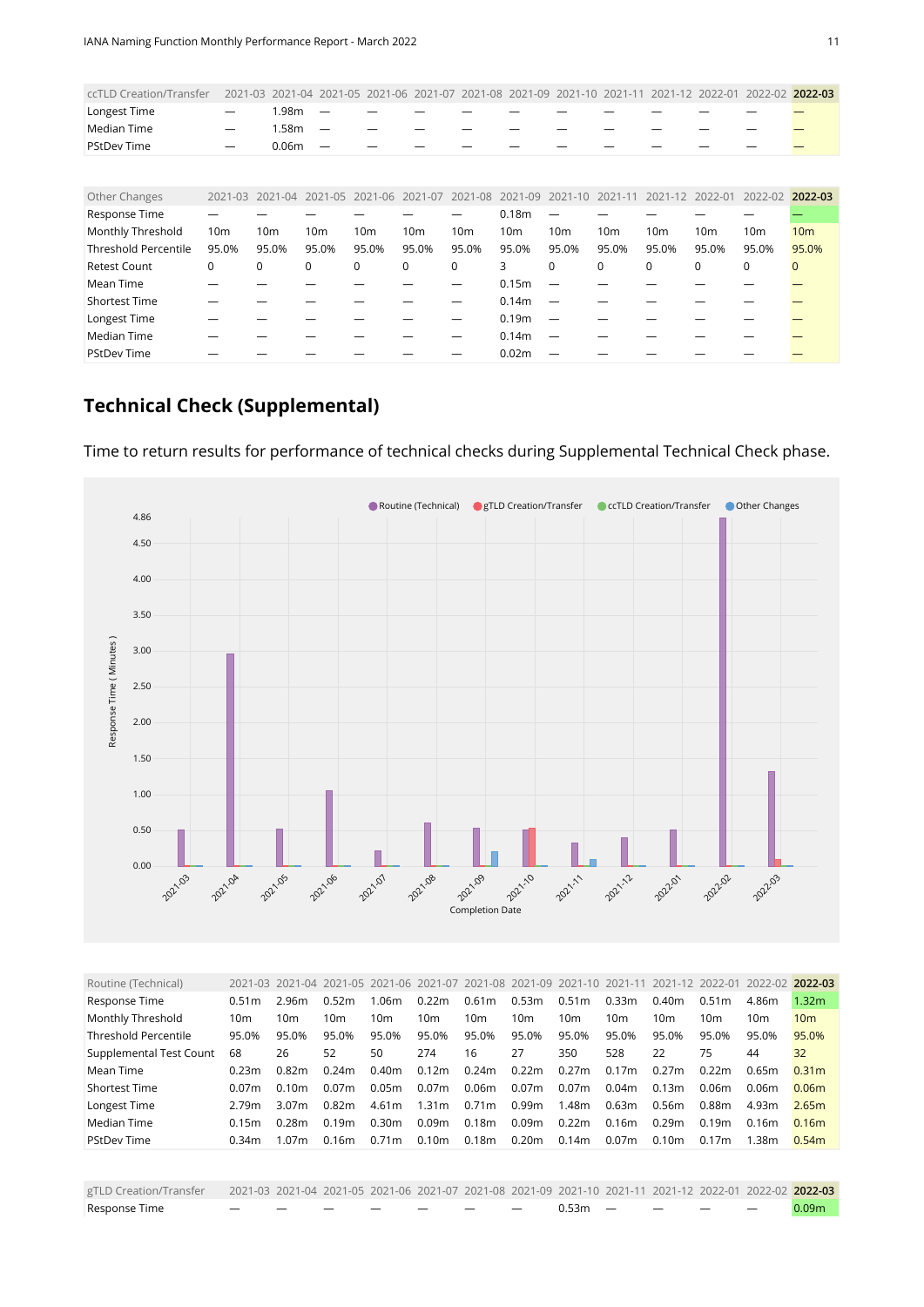| gTLD Creation/Transfer      |                 | 2021-03 2021-04 2021-05 2021-06 2021-07 2021-08 2021-09 2021-10 2021-11 2021-12 2022-01 2022-02 |       |                 |                 |          |       |                   |                          |          |       |                 | 2022-03           |
|-----------------------------|-----------------|-------------------------------------------------------------------------------------------------|-------|-----------------|-----------------|----------|-------|-------------------|--------------------------|----------|-------|-----------------|-------------------|
| Monthly Threshold           | 10 <sub>m</sub> | 10 <sub>m</sub>                                                                                 | 10m   | 10 <sub>m</sub> | 10 <sub>m</sub> | 10m      | 10m   | 10 <sub>m</sub>   | 10m                      | 10m      | 10m   | 10 <sub>m</sub> | 10 <sub>m</sub>   |
| <b>Threshold Percentile</b> | 95.0%           | 95.0%                                                                                           | 95.0% | 95.0%           | 95.0%           | 95.0%    | 95.0% | 95.0%             | 95.0%                    | 95.0%    | 95.0% | 95.0%           | 95.0%             |
| Supplemental Test Count     | 0               | 0                                                                                               | 0     | 0               | 0               | $\Omega$ | 0     | 2                 | $\Omega$                 | $\Omega$ | 0     | 0               |                   |
| Mean Time                   |                 |                                                                                                 |       |                 |                 |          |       | 0.32 <sub>m</sub> |                          |          |       |                 | 0.09 <sub>m</sub> |
| <b>Shortest Time</b>        |                 |                                                                                                 |       |                 |                 |          |       | 0.08 <sub>m</sub> |                          |          |       |                 | 0.09 <sub>m</sub> |
| Longest Time                |                 |                                                                                                 |       |                 |                 |          |       | 0.55m             | $\overline{\phantom{0}}$ |          |       |                 | 0.09 <sub>m</sub> |
| Median Time                 |                 |                                                                                                 |       |                 |                 |          |       | 0.32 <sub>m</sub> |                          |          |       |                 | 0.09 <sub>m</sub> |
| <b>PStDev Time</b>          |                 |                                                                                                 |       |                 |                 |          |       | 0.24m             |                          |          |       |                 | 0.00 <sub>m</sub> |
|                             |                 |                                                                                                 |       |                 |                 |          |       |                   |                          |          |       |                 |                   |

<span id="page-11-0"></span>

| ccTLD Creation/Transfer     |                 |                 |       |       |                 |       |                 |                 |       |          |                 | 2021-03 2021-04 2021-05 2021-06 2021-07 2021-08 2021-09 2021-10 2021-11 2021-12 2022-01 2022-02 2022-03 |                 |
|-----------------------------|-----------------|-----------------|-------|-------|-----------------|-------|-----------------|-----------------|-------|----------|-----------------|---------------------------------------------------------------------------------------------------------|-----------------|
| Response Time               |                 |                 |       |       |                 |       |                 |                 |       |          |                 |                                                                                                         |                 |
| Monthly Threshold           | 10 <sub>m</sub> | 10 <sub>m</sub> | 10m   | 10m   | 10 <sub>m</sub> | 10m   | 10 <sub>m</sub> | 10 <sub>m</sub> | 10m   | 10m      | 10 <sub>m</sub> | 10m                                                                                                     | 10 <sub>m</sub> |
| <b>Threshold Percentile</b> | 95.0%           | 95.0%           | 95.0% | 95.0% | 95.0%           | 95.0% | 95.0%           | 95.0%           | 95.0% | 95.0%    | 95.0%           | 95.0%                                                                                                   | 95.0%           |
| Supplemental Test Count     | $\overline{0}$  | 0               | 0     | 0     | 0               | 0     | 0               | 0               | 0     | $\Omega$ | 0               | 0                                                                                                       | $\mathbf 0$     |
| Mean Time                   |                 |                 |       |       |                 |       |                 |                 |       |          |                 |                                                                                                         |                 |
| <b>Shortest Time</b>        |                 |                 |       |       |                 |       |                 |                 |       |          |                 |                                                                                                         |                 |
| Longest Time                |                 |                 |       |       |                 |       |                 |                 |       |          |                 |                                                                                                         |                 |
| Median Time                 |                 |                 |       |       |                 |       |                 |                 |       |          |                 |                                                                                                         |                 |
| <b>PStDev Time</b>          |                 |                 |       |       |                 |       |                 |                 |       |          |                 |                                                                                                         |                 |

<span id="page-11-1"></span>

| Other Changes               |                 |                 |       |                 |                 |                 |                   |                          |                   |                 |                 | 2021-03 2021-04 2021-05 2021-06 2021-07 2021-08 2021-09 2021-10 2021-11 2021-12 2022-01 2022-02 | 2022-03         |
|-----------------------------|-----------------|-----------------|-------|-----------------|-----------------|-----------------|-------------------|--------------------------|-------------------|-----------------|-----------------|-------------------------------------------------------------------------------------------------|-----------------|
| Response Time               |                 |                 |       |                 |                 |                 | 0.20 <sub>m</sub> | $\overline{\phantom{0}}$ | 0.09 <sub>m</sub> |                 |                 |                                                                                                 |                 |
| Monthly Threshold           | 10 <sub>m</sub> | 10 <sub>m</sub> | 10m   | 10 <sub>m</sub> | 10 <sub>m</sub> | 10 <sub>m</sub> | 10 <sub>m</sub>   | 10 <sub>m</sub>          | 10 <sub>m</sub>   | 10 <sub>m</sub> | 10 <sub>m</sub> | 10 <sub>m</sub>                                                                                 | 10 <sub>m</sub> |
| <b>Threshold Percentile</b> | 95.0%           | 95.0%           | 95.0% | 95.0%           | 95.0%           | 95.0%           | 95.0%             | 95.0%                    | 95.0%             | 95.0%           | 95.0%           | 95.0%                                                                                           | 95.0%           |
| Supplemental Test Count     | $\overline{0}$  | $\mathbf 0$     | 0     | 0               | $\mathbf 0$     | 0               |                   | 0                        |                   | $\Omega$        |                 | 0                                                                                               | $\Omega$        |
| Mean Time                   |                 |                 |       |                 |                 |                 | 0.20 <sub>m</sub> | $\overline{\phantom{0}}$ | 0.09 <sub>m</sub> |                 |                 |                                                                                                 |                 |
| <b>Shortest Time</b>        |                 |                 |       |                 |                 |                 | 0.20 <sub>m</sub> | $\overline{\phantom{m}}$ | 0.09 <sub>m</sub> |                 |                 |                                                                                                 |                 |
| Longest Time                |                 |                 |       |                 |                 |                 | 0.20 <sub>m</sub> | $\overline{\phantom{a}}$ | 0.09 <sub>m</sub> |                 |                 |                                                                                                 |                 |
| Median Time                 |                 |                 |       |                 |                 |                 | 0.20 <sub>m</sub> | $\overline{\phantom{0}}$ | 0.09 <sub>m</sub> |                 |                 |                                                                                                 |                 |
| <b>PStDev Time</b>          |                 |                 |       |                 |                 |                 | 0.00 <sub>m</sub> | $\overline{\phantom{0}}$ | 0.00 <sub>m</sub> |                 |                 |                                                                                                 |                 |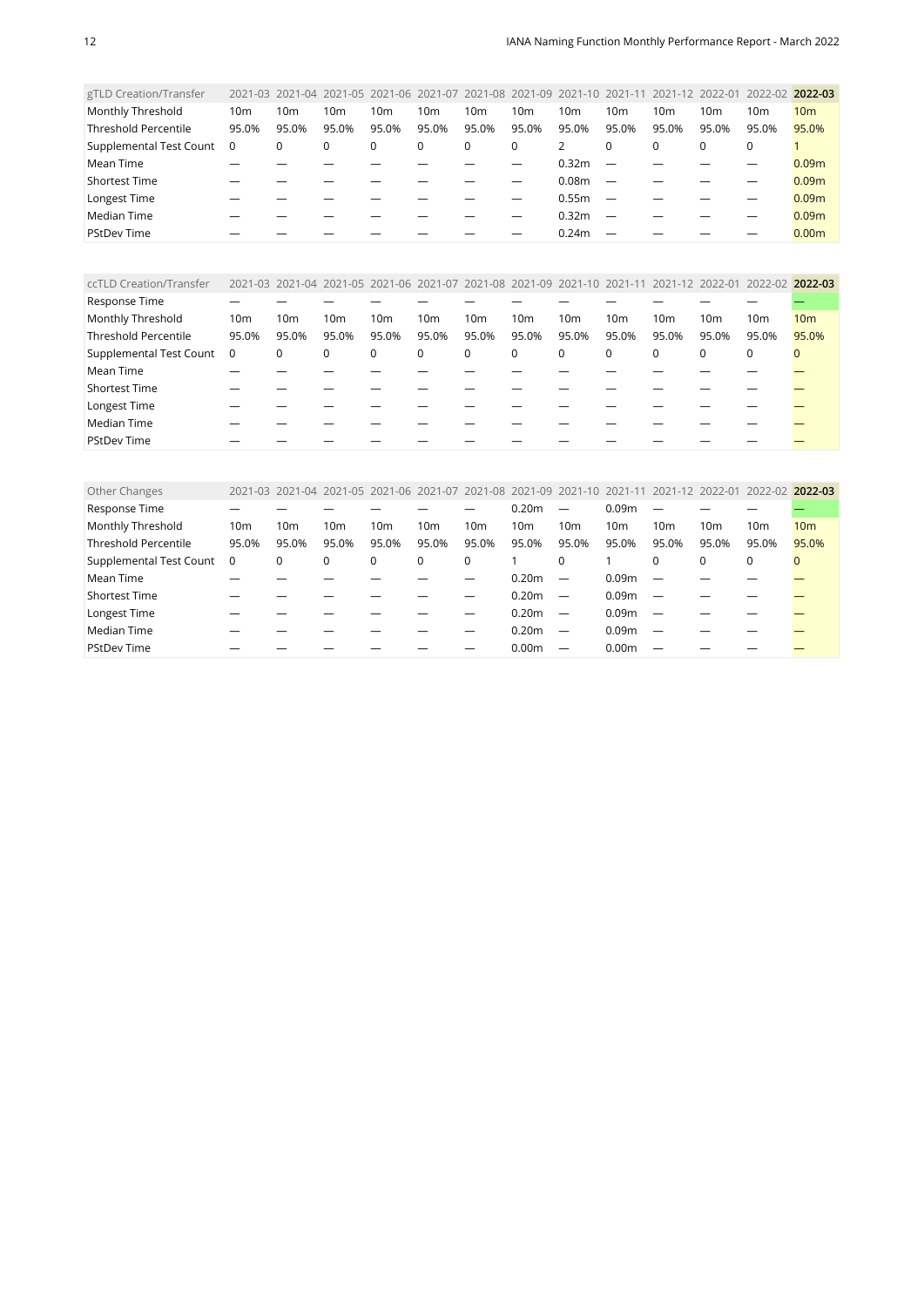### **Contact Confirmations**

#### **Email Dispatch**



Time for authorization contacts to be asked to approve change request after completing previous process phase.

<span id="page-12-0"></span>

| Routine (Technical)        |         |                  |        |        |        |                                                    |        |        |        |        |        | 2021-03 2021-04 2021-05 2021-06 2021-07 2021-08 2021-09 2021-10 2021-11 2021-12 2022-01 2022-02 2022-03 |                    |
|----------------------------|---------|------------------|--------|--------|--------|----------------------------------------------------|--------|--------|--------|--------|--------|---------------------------------------------------------------------------------------------------------|--------------------|
| Dispatch Time              | 2.00ms  | 3.00ms           |        |        |        | 3.00ms 2.00ms 2.00ms 2.00ms                        |        |        |        | 5.20ms | 1.45ms | 2.00 <sub>ms</sub>                                                                                      | 1.75ms             |
| Monthly Threshold          |         |                  |        |        |        |                                                    |        |        |        |        |        | 60000ms 60000ms 60000ms 60000ms 60000ms 60000ms 60000ms 60000ms 60000ms 60000ms 60000ms 60000ms 60000ms |                    |
| Threshold Percentile 95.0% |         | 95.0%            | 95.0%  | 95.0%  | 95.0%  | 95.0%                                              | 95.0%  | 95.0%  | 95.0%  | 95.0%  | 95.0%  | 95.0%                                                                                                   | 95.0%              |
| Email Count                | 66      | 20               | 42     | 36     | 269    | 17                                                 | 24     | 233    | 509    | 18     | 52     | 27                                                                                                      | 26                 |
| Mean Time                  | 1.67ms  | $1.75$ ms        | 1.67ms | 1.47ms | 1.60ms | 1.94ms 1.67ms                                      |        | 1.09ms | 1.00ms | 1.72ms | 0.90ms | 1.04ms                                                                                                  | 0.85ms             |
| <b>Shortest Time</b>       | 1.00 ms | $1.00 \text{ms}$ | 1.00ms | 0.00ms | 0.00ms | 1.00ms                                             | 1.00ms | 0.00ms | 0.00ms | 0.00ms | 0.00ms | 0.00ms                                                                                                  | 0.00ms             |
| Longest Time               | 3.00ms  | 3.00ms           | 6.00ms | 3.00ms |        | 4.00ms 3.00ms 3.00ms 17.00ms 4.00ms 12.00ms 5.00ms |        |        |        |        |        | 3.00ms                                                                                                  | 2.00ms             |
| Median Time                | 2.00 ms | 2.00 ms          | 2.00ms |        |        | 1.00ms 2.00ms 2.00ms 2.00ms 1.00ms 1.00ms          |        |        |        | 1.00ms | 1.00ms | 1.00ms                                                                                                  | 1.00 <sub>ms</sub> |
| <b>PStDev Time</b>         | 0.56ms  | 0.70 ms          | 0.86ms |        |        | 0.64ms 0.63ms 0.54ms 0.55ms 1.42ms 0.76ms          |        |        |        | 2.68ms | 0.74ms | 0.69ms                                                                                                  | 0.53ms             |

<span id="page-12-1"></span>

| Routine (Non-<br>Technical) |         | 2021-03 2021-04 2021-05 2021-06 2021-07 2021-08 2021-09 2021-10 2021-11 |                                        |                             |                         |       |                                                                |        |                                         | 2021-12 2022-01 |                  | 2022-02 2022-03 |                                                                                                         |
|-----------------------------|---------|-------------------------------------------------------------------------|----------------------------------------|-----------------------------|-------------------------|-------|----------------------------------------------------------------|--------|-----------------------------------------|-----------------|------------------|-----------------|---------------------------------------------------------------------------------------------------------|
| Dispatch Time               | 3.00 ms | 2.30ms                                                                  | 4.00ms                                 | 3.00ms 3.00ms 3.10ms 3.20ms |                         |       |                                                                |        | 3.00 ms 2.10 ms 2.00 ms 3.00 ms 3.00 ms |                 |                  |                 | 3.20ms                                                                                                  |
| Monthly Threshold           |         |                                                                         |                                        |                             |                         |       |                                                                |        |                                         |                 |                  |                 | 60000ms 60000ms 60000ms 60000ms 60000ms 60000ms 60000ms 60000ms 60000ms 60000ms 60000ms 60000ms 60000ms |
| Threshold Percentile        | 95.0%   | 95.0%                                                                   | 95.0%                                  | 95.0%                       | 95.0%                   | 95.0% | 95.0%                                                          | 95.0%  | 95.0%                                   | 95.0%           | 95.0%            | 95.0%           | 95.0%                                                                                                   |
| Email Count                 | 50      | 15                                                                      | 219                                    | 219                         | 23                      | 19    | 37                                                             | 78     | 20                                      | 54              | 14               | 28              | 29                                                                                                      |
| Mean Time                   | 2.22ms  | 1.87ms                                                                  | 2.45ms                                 |                             |                         |       | 1.98ms 2.00ms 2.26ms 2.35ms 2.22ms 1.55ms 1.17ms 1.29ms 1.54ms |        |                                         |                 |                  |                 | 1.59ms                                                                                                  |
| <b>Shortest Time</b>        | 1.00ms  | 1.00ms                                                                  | $1.00 \text{ms}$                       |                             | 1.00ms 1.00ms 1.00ms    |       | 1.00ms                                                         | 1.00ms | 0.00ms 0.00ms 0.00ms                    |                 |                  | 0.00ms          | 0.00ms                                                                                                  |
| Longest Time                | 7.00 ms | 3.00ms                                                                  | 5.00ms                                 |                             | 4.00 ms 3.00 ms 4.00 ms |       | 5.00ms                                                         | 9.00ms | 4.00ms                                  | 3.00ms 3.00ms   |                  | 5.00ms          | 6.00ms                                                                                                  |
| Median Time                 | 2.00 ms | 2.00 ms                                                                 | 2.00 ms                                |                             |                         |       | 2.00ms 2.00ms 2.00ms 2.00ms 2.00ms 1.50ms 1.00ms               |        |                                         |                 | $1.00 \text{ms}$ | 1.00 $ms$       | 1.00 <sub>ms</sub>                                                                                      |
| <b>PStDev Time</b>          | 0.86ms  | 0.50 ms                                                                 | 0.83ms  0.55ms  0.66ms  0.64ms  0.74ms |                             |                         |       |                                                                | 1.03ms | 0.80ms 0.63ms 0.80ms                    |                 |                  | 1.05ms          | 1.10 <sub>ms</sub>                                                                                      |
|                             |         |                                                                         |                                        |                             |                         |       |                                                                |        |                                         |                 |                  |                 |                                                                                                         |

<span id="page-12-2"></span>gTLD Creation/Transfer 2021-03 2021-04 2021-05 2021-06 2021-07 2021-08 2021-09 2021-10 2021-11 2021-12 2022-01 2022-02 **2022-03** Dispatch Time — 2.00ms 2.00ms 3.00ms — 3.00ms 3.00ms 1.00ms 1.95ms — 2.00ms 1.90ms 2.00ms Monthly Threshold 60000ms 60000ms 60000ms 60000ms 60000ms 60000ms 60000ms 60000ms 60000ms 60000ms 60000ms 60000ms 60000ms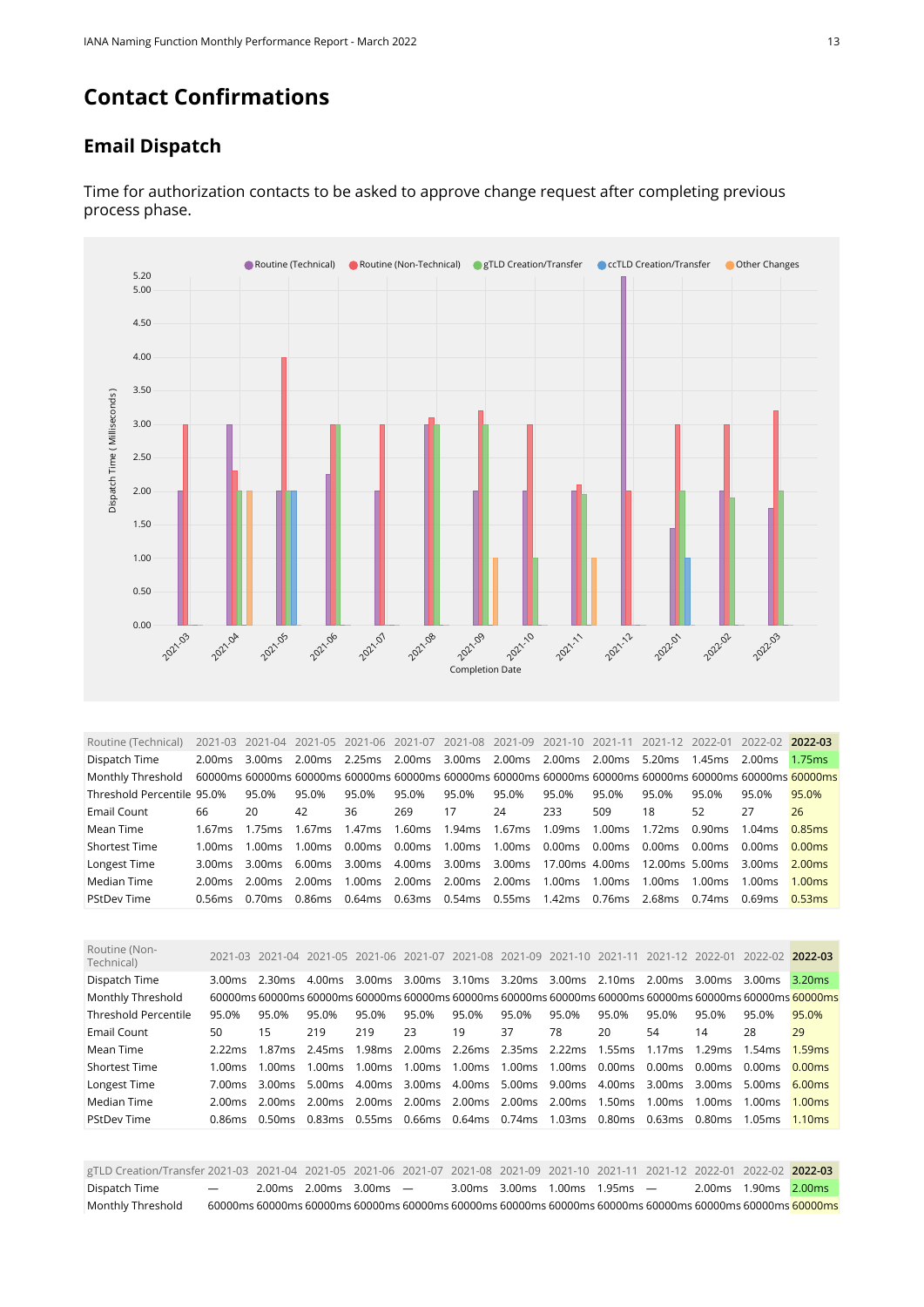| gTLD Creation/Transfer 2021-03 2021-04 2021-05 2021-06 2021-07 2021-08 2021-09 2021-10 |                          |           |                    |            |          |         |                    |        | 2021-11    | 2021-12                  | 2022-01   | 2022-02 | 2022-03            |
|----------------------------------------------------------------------------------------|--------------------------|-----------|--------------------|------------|----------|---------|--------------------|--------|------------|--------------------------|-----------|---------|--------------------|
| Threshold Percentile                                                                   | 95.0%                    | 95.0%     | 95.0%              | 95.0%      | 95.0%    | 95.0%   | 95.0%              | 95.0%  | 95.0%      | 95.0%                    | 95.0%     | 95.0%   | 95.0%              |
| Email Count                                                                            | 0                        | 5         |                    | 46         | $\Omega$ | 31      | 19                 |        | 2          | $\Omega$                 | 4         |         | 11                 |
| Mean Time                                                                              | $\overline{\phantom{0}}$ | 1.80ms    | 2.00ms             | $1.93ms -$ |          | 2.03ms  | 2.42ms             | 1.00ms | 1.50ms     | $\overline{\phantom{a}}$ | 1.50ms    | 1.00ms  | 1.18ms             |
| <b>Shortest Time</b>                                                                   |                          | 1.00ms    | 2.00ms             | $1.00ms$ — |          | l 00 ms | 2.00ms             | 1.00ms | 1.00ms     |                          | 1.00 $ms$ | 0.00ms  | 1.00 <sub>ms</sub> |
| Longest Time                                                                           | $\hspace{0.05cm}$        | 2.00ms    | 2.00ms             | $3.00ms$ – |          | 3.00 ms | 3.00 <sub>ms</sub> | 1.00ms | 2.00 ms    |                          | 2.00ms    | 2.00ms  | 2.00ms             |
| Median Time                                                                            | $\hspace{0.05cm}$        | 2.00ms    | 2.00ms             | $2.00ms$ — |          | 2.00 ms | 2.00ms             | 1.00ms | $1.50ms -$ |                          | 1.50ms.   | 1.00ms  | 1.00 <sub>ms</sub> |
| <b>PStDev Time</b>                                                                     | $\hspace{0.05cm}$        | $0.40$ ms | 0.00 <sub>ms</sub> | $0.48ms =$ |          | 0.59ms  | 0.49 <sub>ms</sub> | 0.00ms | 0.50ms     |                          | 0.50ms    | 1.00ms  | 0.39ms             |

<span id="page-13-0"></span>

| ccTLD Creation/<br>Transfer | 2021-03  |       |        | 2021-04 2021-05 2021-06 2021-07 2021-08 2021-09 2021-10 2021-11 |          |       |       |       |       | 2021-12 2022-01 |            | 2022-02 2022-03                                                                                         |              |
|-----------------------------|----------|-------|--------|-----------------------------------------------------------------|----------|-------|-------|-------|-------|-----------------|------------|---------------------------------------------------------------------------------------------------------|--------------|
| Dispatch Time               |          |       | 2.00ms |                                                                 |          |       |       |       |       |                 | $1.00ms$ - |                                                                                                         |              |
| Monthly Threshold           |          |       |        |                                                                 |          |       |       |       |       |                 |            | 60000ms 60000ms 60000ms 60000ms 60000ms 60000ms 60000ms 60000ms 60000ms 60000ms 60000ms 60000ms 60000ms |              |
| <b>Threshold Percentile</b> | 95.0%    | 95.0% | 95.0%  | 95.0%                                                           | 95.0%    | 95.0% | 95.0% | 95.0% | 95.0% | 95.0%           | 95.0%      | 95.0%                                                                                                   | 95.0%        |
| Email Count                 | $\Omega$ |       |        | 0                                                               | $\Omega$ | 0     | 0     | 0     | 0     | 0               |            | $\Omega$                                                                                                | $\mathbf{0}$ |
| Mean Time                   |          |       | 2.00ms | $\overline{\phantom{0}}$                                        |          |       |       |       |       |                 | $1.00ms$ - |                                                                                                         |              |
| <b>Shortest Time</b>        |          |       | 2.00ms | $\overline{\phantom{0}}$                                        |          |       |       |       |       |                 | $1.00ms$ - |                                                                                                         |              |
| Longest Time                |          |       | 2.00ms | $\overline{\phantom{0}}$                                        |          |       |       |       |       |                 | $1.00ms$ - |                                                                                                         |              |
| Median Time                 |          |       | 2.00ms |                                                                 |          |       |       |       |       |                 | 1.00ms     |                                                                                                         |              |
| <b>PStDev Time</b>          |          |       | 0.00ms |                                                                 |          |       |       |       |       |                 | 0.00ms     |                                                                                                         |              |

<span id="page-13-1"></span>

| Dispatch Time<br>2.00ms<br>1.00ms<br>1.00ms<br>Monthly Threshold<br>60000ms 60000ms 60000ms 60000ms 60000ms 60000ms 60000ms 60000ms 60000ms 60000ms 60000ms 60000ms 60000ms<br>Threshold Percentile 95.0%<br>95.0%<br>95.0%<br>95.0%<br>95.0%<br>95.0%<br>95.0%<br>95.0%<br>95.0%<br>95.0%<br>95.0%<br>95.0%<br>95.0%<br>Email Count<br>$\Omega$<br>$\Omega$<br>$\Omega$<br>0<br>$\Omega$<br>0<br>$\Omega$<br>$\Omega$<br>0<br>$\Omega$ | 2022-03 |
|-----------------------------------------------------------------------------------------------------------------------------------------------------------------------------------------------------------------------------------------------------------------------------------------------------------------------------------------------------------------------------------------------------------------------------------------|---------|
|                                                                                                                                                                                                                                                                                                                                                                                                                                         |         |
|                                                                                                                                                                                                                                                                                                                                                                                                                                         |         |
|                                                                                                                                                                                                                                                                                                                                                                                                                                         |         |
|                                                                                                                                                                                                                                                                                                                                                                                                                                         |         |
| Mean Time<br>2.00ms<br>1.00ms<br>1.00ms<br>$\overline{\phantom{0}}$<br>$\overline{\phantom{m}}$<br>$\overline{\phantom{a}}$                                                                                                                                                                                                                                                                                                             |         |
| <b>Shortest Time</b><br>2.00ms<br>$1.00ms$ -<br>1.00ms<br>$\overline{\phantom{0}}$                                                                                                                                                                                                                                                                                                                                                      |         |
| Longest Time<br>2.00ms<br>1.00ms<br>1.00ms<br>$\overline{\phantom{0}}$<br>$\overline{\phantom{0}}$                                                                                                                                                                                                                                                                                                                                      |         |
| Median Time<br>2.00ms<br>1.00ms<br>1.00ms<br>$\overline{\phantom{0}}$<br>$\overline{\phantom{m}}$                                                                                                                                                                                                                                                                                                                                       |         |
| <b>PStDev Time</b><br>0.00ms<br>0.00ms<br>0.00ms<br>$\overline{\phantom{0}}$<br>$\overline{\phantom{m}}$                                                                                                                                                                                                                                                                                                                                |         |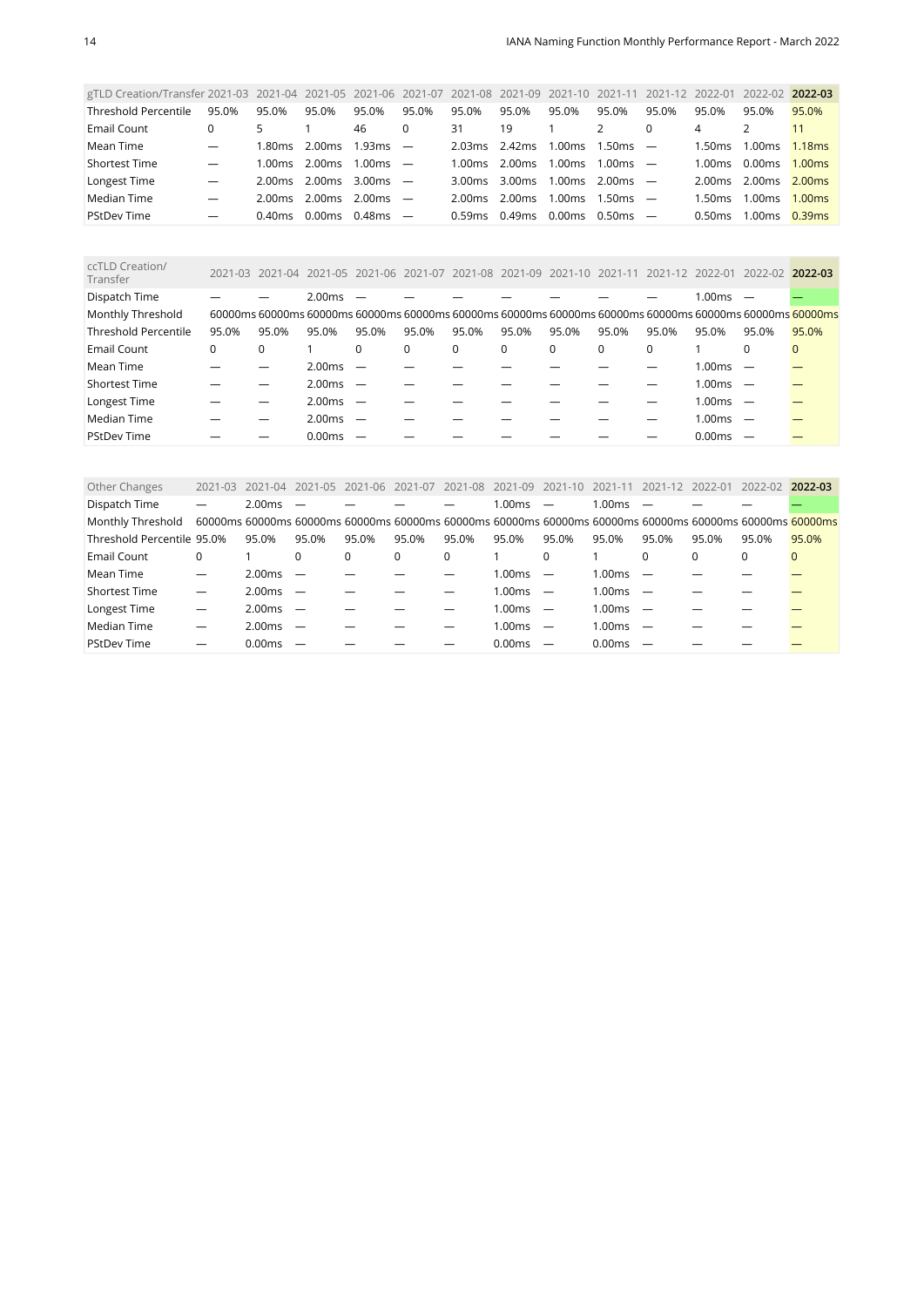#### **Recognition of Confirmation**

Time for response to be affirmed by IANA.



<span id="page-14-0"></span>Routine (Technical) 2021-03 2021-04 2021-05 2021-06 2021-07 2021-08 2021-09 2021-10 2021-11 2021-12 2022-01 2022-02 **2022-03** Affirmation Time 1.00ms 1.25ms 1.00ms 1.00ms 1.00ms 1.00ms 1.00ms 1.00ms 1.00ms 2.15ms 1.00ms 1.00ms 1.00ms Monthly Threshold 60000ms 60000ms 60000ms 60000ms 60000ms 60000ms 60000ms 60000ms 60000ms 60000ms 60000ms 60000ms 60000ms Threshold Percentile 95.0% 95.0% 95.0% 95.0% 95.0% 95.0% 95.0% 95.0% 95.0% 95.0% 95.0% 95.0% 95.0% Affirmation Count 60 20 42 35 269 16 23 233 509 18 52 27 26 Mean Time 0.27ms 0.65ms 0.33ms 0.09ms 0.17ms 0.31ms 0.35ms 0.21ms 0.21ms 0.67ms 0.10ms 0.11ms 0.31ms Shortest Time 0.00ms 0.00ms 0.00ms 0.00ms 0.00ms 0.00ms 0.00ms 0.00ms 0.00ms 0.00ms 0.00ms 0.00ms 0.00ms Longest Time 6.00ms 6.00ms 2.00ms 1.00ms 1.00ms 1.00ms 2.00ms 3.00ms 4.00ms 3.00ms 1.00ms 1.00ms 2.00ms Median Time 0.00ms 0.00ms 0.00ms 0.00ms 0.00ms 0.00ms 0.00ms 0.00ms 0.00ms 0.00ms 0.00ms 0.00ms 0.00ms PStDev Time 0.83ms 1.31ms 0.52ms 0.28ms 0.38ms 0.46ms 0.56ms 0.44ms 0.44ms 0.94ms 0.29ms 0.31ms 0.54ms

<span id="page-14-1"></span>

| Routine (Non-<br>Technical) |           |         | 2021-03 2021-04 2021-05 2021-06 |                                    | 2021-07       |                         | 2021-08 2021-09 2021-10 2021-11                  |               |                    | 2021-12 |                          | 2022-01 2022-02 2022-03                                                                                  |        |
|-----------------------------|-----------|---------|---------------------------------|------------------------------------|---------------|-------------------------|--------------------------------------------------|---------------|--------------------|---------|--------------------------|----------------------------------------------------------------------------------------------------------|--------|
| Affirmation Time            | 1.00ms    | 1.00ms  | l 00ms.                         | 1.00ms                             | 1.00ms        | 1.00ms                  | 1.00ms                                           | 1.00ms        | 1.00 <sub>ms</sub> | 1.00ms  | 0.45ms                   | 1.00 <sub>ms</sub>                                                                                       | 1.00ms |
| Monthly Threshold           |           |         |                                 |                                    |               |                         |                                                  |               |                    |         |                          | .60000ms 60000ms 60000ms 60000ms 60000ms 60000ms 60000ms 60000ms 60000ms 60000ms 60000ms 60000ms 60000ms |        |
| Threshold Percentile        | 95.0%     | 95.0%   | 95.0%                           | 95.0%                              | 95.0%         | 95.0%                   | 95.0%                                            | 95.0%         | 95.0%              | 95.0%   | 95.0%                    | 95.0%                                                                                                    | 95.0%  |
| Affirmation Count           | 47        | 13      | 218                             | 216                                | 22            | 14                      | 32                                               | 70            | 19                 | 49      | 12                       | 28                                                                                                       | 26     |
| Mean Time                   | 0.34ms    | 0.31 ms |                                 | 0.13ms 0.15ms 0.14ms 0.21ms 0.28ms |               |                         |                                                  | 0.16ms 0.11ms |                    | 0.18ms  | 0.08ms  0.36ms           |                                                                                                          | 0.15ms |
| <b>Shortest Time</b>        | 0.00 ms   | 0.00ms  | 0.00ms                          | 0.00ms                             |               | 0.00 ms 0.00 ms 0.00 ms |                                                  | $0.00$ ms     | 0.00ms             | 0.00ms  | 0.00 ms 0.00 ms          |                                                                                                          | 0.00ms |
| Longest Time                | 1.00 $ms$ | 1.00ms  | $1.00 \text{ms}$                | 1.00ms                             | 1.00ms 1.00ms |                         | 4.00ms                                           | 1.00ms        | 1.00ms             | 5.00ms  | $1.00 \text{ms}$ 2.00 ms |                                                                                                          | 1.00ms |
| Median Time                 | 0.00 ms   | 0.00ms  | 0.00 ms                         | 0.00ms                             | 0.00ms 0.00ms |                         | 0.00ms                                           | 0.00ms        | 0.00ms             | 0.00ms  | 0.00ms                   | 0.00ms                                                                                                   | 0.00ms |
| <b>PStDev Time</b>          | 0.47ms    | 0.46ms  |                                 |                                    |               |                         | 0.33ms 0.36ms 0.34ms 0.41ms 0.76ms 0.36ms 0.31ms |               |                    | 0.75ms  | 0.28ms  0.55ms           |                                                                                                          | 0.36ms |

<span id="page-14-2"></span>

| gTLD Creation/Transfer 2021-03 2021-04 2021-05 2021-06 2021-07 2021-08 2021-09 2021-10 2021-11 2021-12 2022-01 2022-02 2022-03 |                          |           |                       |            |          |        |                |        |            |          |        |                    |                                                                                                               |
|--------------------------------------------------------------------------------------------------------------------------------|--------------------------|-----------|-----------------------|------------|----------|--------|----------------|--------|------------|----------|--------|--------------------|---------------------------------------------------------------------------------------------------------------|
| Affirmation Time                                                                                                               | $\overline{\phantom{m}}$ | 1.00 $ms$ | 0.00ms                | $1.00ms$ — |          | 0.45ms | 1.00ms         | 0.00ms | $0.00ms$ — |          | 0.95ms | 1.00ms             | 0.00ms                                                                                                        |
| Monthly Threshold                                                                                                              |                          |           |                       |            |          |        |                |        |            |          |        |                    | 60000ms 60000ms 60000ms 60000ms 60000ms 60000ms 60000ms 60000ms 60000ms 60000ms 60000ms 60000ms 60000ms 60000 |
| Threshold Percentile                                                                                                           | 95.0%                    | 95.0%     | 95.0%                 | 95.0%      | 95.0%    | 95.0%  | 95.0%          | 95.0%  | 95.0%      | 95.0%    | 95.0%  | 95.0%              | 95.0%                                                                                                         |
| Affirmation Count                                                                                                              | $\Omega$                 | 5.        |                       | 46         | $\Omega$ | 12     | 19<br>$\sim$ 1 |        |            | $\Omega$ |        |                    |                                                                                                               |
| Mean Time                                                                                                                      | $\overline{\phantom{a}}$ | 0.40ms    | $0.00$ ms $0.13$ ms — |            |          | 0.08ms | 0.11ms         | 0.00ms | $0.00ms$ — |          | 0.50ms | 1.00 <sub>ms</sub> | 0.00ms                                                                                                        |
| <b>Shortest Time</b>                                                                                                           | $\overline{\phantom{m}}$ | 0.00ms    | 0.00ms                | $0.00ms$ — |          | 0.00ms | 0.00ms         | 0.00ms | $0.00ms$ — |          | 0.00ms | ⊟00ms              | 0.00 <sub>ms</sub>                                                                                            |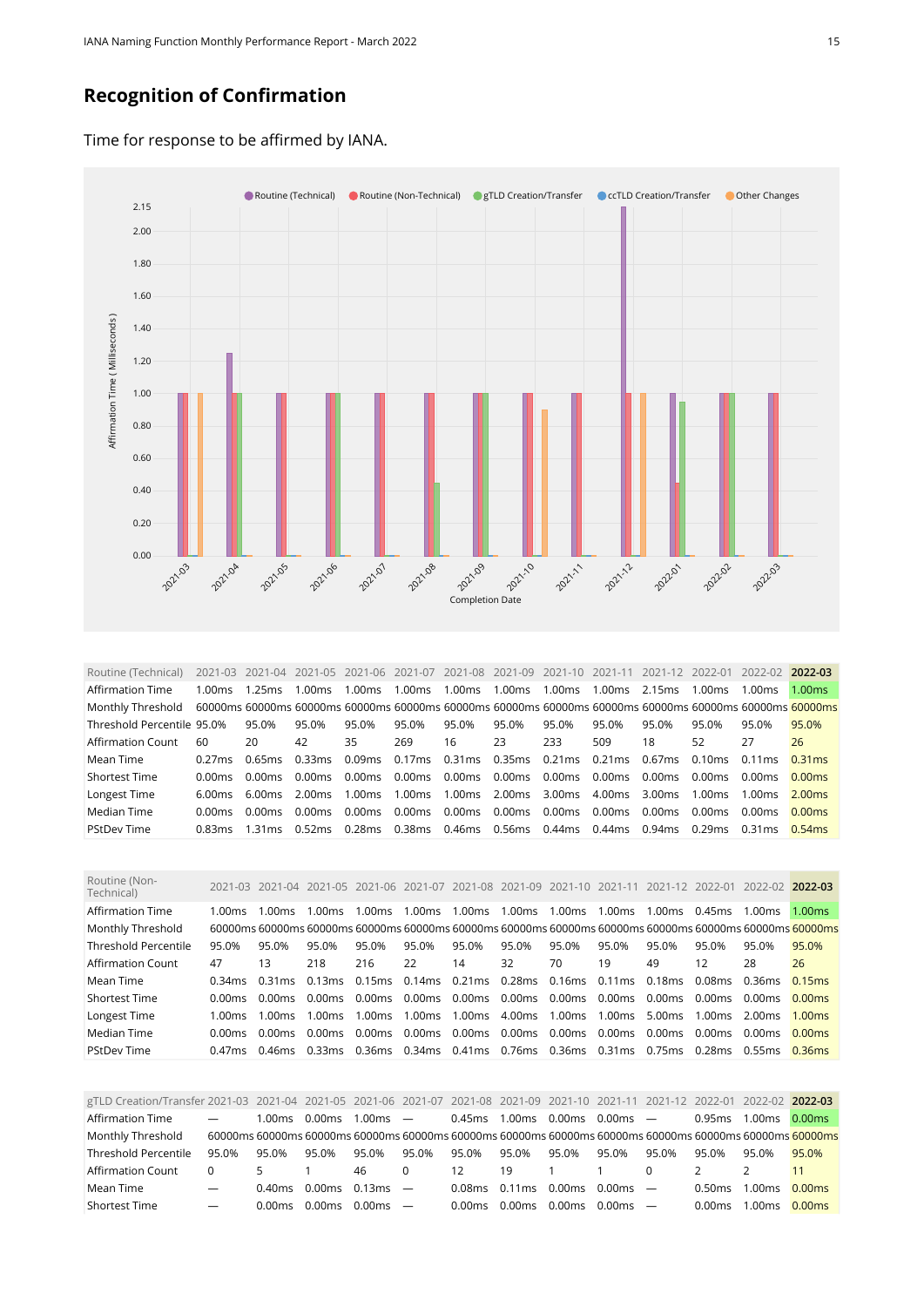| gTLD Creation/Transfer 2021-03 2021-04 2021-05 2021-06 2021-07 2021-08 2021-09 2021-10 2021-11 2021-12 2022-01 2022-02 2022-03 |                          |                                                             |  |  |                                                                             |  |                         |  |
|--------------------------------------------------------------------------------------------------------------------------------|--------------------------|-------------------------------------------------------------|--|--|-----------------------------------------------------------------------------|--|-------------------------|--|
| Longest Time                                                                                                                   | $\overline{\phantom{a}}$ | $1.00\,\text{ms}$ 0.00 $\,\text{ms}$ 1.00 $\,\text{ms}$ $-$ |  |  | $1.00\,\text{ms}$ $1.00\,\text{ms}$ $0.00\,\text{ms}$ $0.00\,\text{ms}$ $-$ |  | 1.00ms 1.00ms 0.00ms    |  |
| Median Time                                                                                                                    | $\overline{\phantom{a}}$ | $0.00 \text{ms}$ 0.00ms 0.00ms $-$                          |  |  | 0.00ms 0.00ms 0.00ms 0.00ms $-$                                             |  | 0.50 ms 1.00 ms 0.00 ms |  |
| <b>PStDev Time</b>                                                                                                             | $\overline{\phantom{m}}$ | 0.49ms 0.00ms 0.34ms $-$                                    |  |  | $0.28\,\mathrm{ms}$ 0.31 ms 0.00 ms 0.00 ms $-$                             |  | 0.50 ms 0.00 ms 0.00 ms |  |

<span id="page-15-0"></span>

| ccTLD Creation/<br>Transfer |          |       |          |          |          | 2021-03 2021-04 2021-05 2021-06 2021-07 2021-08 2021-09 2021-10 2021-11 |          |          |          | 2021-12 2022-01 |          | 2022-02 2022-03                                                                                         |       |
|-----------------------------|----------|-------|----------|----------|----------|-------------------------------------------------------------------------|----------|----------|----------|-----------------|----------|---------------------------------------------------------------------------------------------------------|-------|
| <b>Affirmation Time</b>     |          |       |          |          |          |                                                                         |          |          |          |                 |          |                                                                                                         |       |
| Monthly Threshold           |          |       |          |          |          |                                                                         |          |          |          |                 |          | 60000ms 60000ms 60000ms 60000ms 60000ms 60000ms 60000ms 60000ms 60000ms 60000ms 60000ms 60000ms 60000ms |       |
| <b>Threshold Percentile</b> | 95.0%    | 95.0% | 95.0%    | 95.0%    | 95.0%    | 95.0%                                                                   | 95.0%    | 95.0%    | 95.0%    | 95.0%           | 95.0%    | 95.0%                                                                                                   | 95.0% |
| <b>Affirmation Count</b>    | $\Omega$ | 0     | $\Omega$ | $\Omega$ | $\Omega$ | $\mathbf 0$                                                             | $\Omega$ | $\Omega$ | $\Omega$ | $\Omega$        | $\Omega$ | $\Omega$                                                                                                |       |
| Mean Time                   |          |       |          |          |          |                                                                         |          |          |          |                 |          |                                                                                                         |       |
| <b>Shortest Time</b>        |          |       |          |          |          |                                                                         |          |          |          |                 |          |                                                                                                         |       |
| Longest Time                |          |       |          |          |          |                                                                         |          |          |          |                 |          |                                                                                                         |       |
| Median Time                 |          |       |          |          |          |                                                                         |          |          |          |                 |          |                                                                                                         |       |
| <b>PStDev Time</b>          |          |       |          |          |          |                                                                         |          |          |          |                 |          |                                                                                                         |       |

<span id="page-15-1"></span>

| Other Changes              | $2021 - 03$        | 2021-04 | 2021-05                  | 2021-06  | 2021-07 | 2021-08  | 2021-09 | $2021 - 10$        | 2021-11                                                                                                 | 2021-12            | - 2022-01 | 2022-02            | 2022-03                  |
|----------------------------|--------------------|---------|--------------------------|----------|---------|----------|---------|--------------------|---------------------------------------------------------------------------------------------------------|--------------------|-----------|--------------------|--------------------------|
| <b>Affirmation Time</b>    | 1.00 <sub>ms</sub> | 0.00ms  |                          |          |         |          | 0.00ms  | 0.90ms             | 0.00ms                                                                                                  | 1.00ms             |           | 0.00ms             |                          |
| Monthly Threshold          |                    |         |                          |          |         |          |         |                    | 60000ms 60000ms 60000ms 60000ms 60000ms 60000ms 60000ms 60000ms 60000ms 60000ms 60000ms 60000ms 60000ms |                    |           |                    |                          |
| Threshold Percentile 95.0% |                    | 95.0%   | 95.0%                    | 95.0%    | 95.0%   | 95.0%    | 95.0%   | 95.0%              | 95.0%                                                                                                   | 95.0%              | 95.0%     | 95.0%              | 95.0%                    |
| Affirmation Count          |                    | 5.      | $\Omega$                 | $\Omega$ |         | $\Omega$ |         | 3                  |                                                                                                         |                    |           |                    | $\Omega$                 |
| Mean Time                  | 1.00ms             | 0.00ms  |                          |          |         |          | 0.00ms  | 0.33ms             | 0.00ms                                                                                                  | 0.29ms             |           | 0.00 <sub>ms</sub> |                          |
| Shortest Time              | 1.00ms             | 0.00ms  |                          |          |         |          | 0.00ms  | 0.00ms             | 0.00ms                                                                                                  | 0.00 <sub>ms</sub> |           | 0.00ms             |                          |
| Longest Time               | 1.00ms             | 0.00ms  | $\overline{\phantom{m}}$ |          |         |          | 0.00ms  | 1.00ms             | 0.00ms                                                                                                  | 1.00 <sub>ms</sub> |           | 0.00ms             |                          |
| Median Time                | 1.00ms             | 0.00ms  | $\overline{\phantom{0}}$ |          |         |          | 0.00ms  | 0.00 <sub>ms</sub> | 0.00ms                                                                                                  | 0.00 <sub>ms</sub> |           | 0.00 <sub>ms</sub> | $\overline{\phantom{0}}$ |
| <b>PStDev Time</b>         | 0.00ms             | 0.00ms  |                          |          |         |          | 0.00ms  | 0.47ms             | 0.00ms                                                                                                  | $0.45$ ms          |           | 0.00ms             |                          |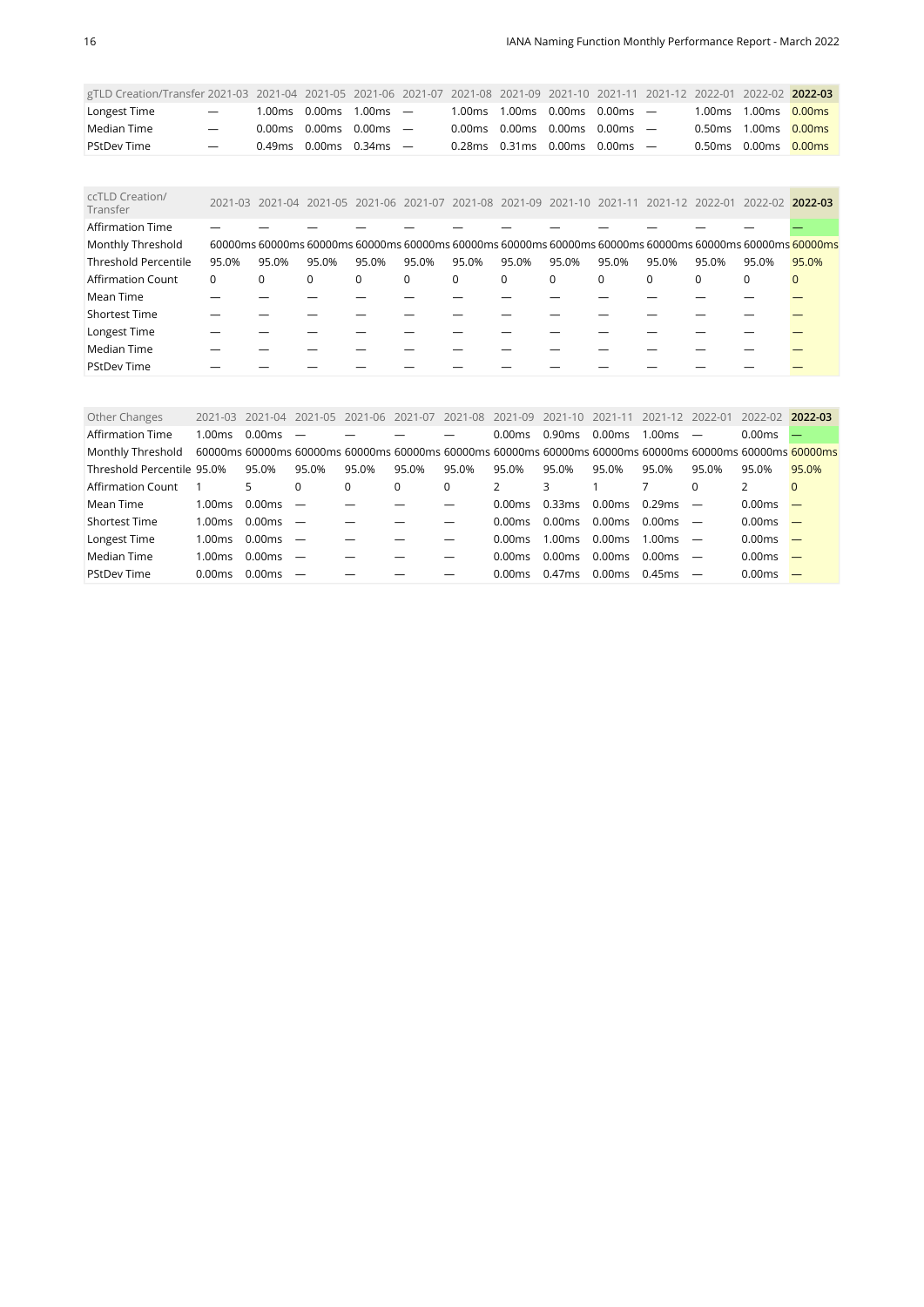## **Staff Processing**

#### **Validation and Reviews**



Time to complete all other validations and reviews by IANA Functions Operator and release request for implementation.

<span id="page-16-0"></span>

| Routine (Technical)         | 2021-03 | 2021<br>$-04$ | $2021 - 05$ | $2021 - 06$ | 2021-07 | 2021-08 | 2021-09 | 2021-10 | 2021-11 | 2021-12 | 2022-01 | 2022-02 | 2022-03 |
|-----------------------------|---------|---------------|-------------|-------------|---------|---------|---------|---------|---------|---------|---------|---------|---------|
| Processing Time             | 0.58d   | 1.21d         | 0.67d       | 0.65d       | 0.29d   | 0.59d   | 0.93d   | 0.58d   | 0.56d   | 0.97d   | 0.42d   | 1.17d   | 0.96d   |
| Monthly Threshold           | 5d      | 5d            | 5d          | 5d          | 5d      | 5d      | 5d      | 5d      | 5d      | 5d      | 5d      | 5d      | 5d      |
| <b>Threshold Percentile</b> | 90.0%   | 90.0%         | 90.0%       | 90.0%       | 90.0%   | 90.0%   | 90.0%   | 90.0%   | 90.0%   | 90.0%   | 90.0%   | 90.0%   | 90.0%   |
| <b>Request Count</b>        | 60      | 20            | 43          | 35          | 269     | 16      | 23      | 233     | 509     | 18      | 52      | 27      | 26      |
| Mean Time                   | 0.27d   | 0.67d         | 0.30d       | 0.26d       | 0.20d   | 0.36d   | 0.27d   | 0.32d   | 0.25d   | 0.49d   | 0.30d   | 0.47d   | 0.46d   |
| <b>Shortest Time</b>        | 0.01d   | 0.04d         | 0.00d       | 0.01d       | 0.00d   | 0.00d   | 0.01d   | 0.02d   | 0.00d   | 0.04d   | 0.00d   | 0.03d   | 0.06d   |
| Longest Time                | 3.05d   | 2.97d         | 2.65d       | 1.30d       | 1.17d   | 2.75d   | 1.22d   | 2.19d   | 4.77d   | l.36d   | 3.41d   | 1.87d   | 1.37d   |
| Median Time                 | 0.12d   | 0.42d         | 0.14d       | 0.11d       | 0.17d   | 0.18d   | 0.07d   | 0.28d   | 0.17d   | 0.41d   | 0.08d   | 0.22d   | 0.38d   |
| <b>PStDev Time</b>          | 0.44d   | 0.65d         | 0.43d       | 0.32d       | 0.17d   | 0.65d   | 0.37d   | 0.22d   | 0.50d   | 0.36d   | 0.68d   | 0.48d   | 0.35d   |

<span id="page-16-1"></span>

| Routine (Non-Technical)     | $2021 - 03$       | $2021 - 04$ | 2021-05 2021-06   |       | 2021-07 | 2021-08 2021-09   |       | 2021-10 | 2021-11 | 2021-12 | 2022-01 | 2022-02           | 2022-03           |
|-----------------------------|-------------------|-------------|-------------------|-------|---------|-------------------|-------|---------|---------|---------|---------|-------------------|-------------------|
| Processing Time             | 0.70d             | 0.73d       | 0.00d             | 0.00d | 0.58d   | 3.02d             | 1.87d | 0.08d   | 3.95d   | 0.66d   | 0.90d   | 0.38d             | 0.71 <sub>d</sub> |
| Monthly Threshold           | 5d                | 5d          | 5d                | 5d    | 5d      | 5d                | 5d    | 5d      | 5d      | 5d      | 5d      | 5d                | 5d                |
| <b>Threshold Percentile</b> | 90.0%             | 90.0%       | 90.0%             | 90.0% | 90.0%   | 90.0%             | 90.0% | 90.0%   | 90.0%   | 90.0%   | 90.0%   | 90.0%             | 90.0%             |
| <b>Request Count</b>        | 47                | 13          | 216               | 216   | 22      | 14                | 32    | 70      | 19      | 49      | 12      | 27                | 26                |
| Mean Time                   | 0.26d             | 0.27d       | 0.01d             | 0.01d | 0.26d   | 1.20d             | 0.94d | 0.06d   | 1.19d   | 0.26d   | 0.31d   | 0.30 <sub>d</sub> | 0.40 <sub>d</sub> |
| <b>Shortest Time</b>        | 0.01d             | 0.01d       | 0.00d             | 0.00d | 0.00d   | 0.00d             | 0.00d | 0.00d   | 0.01d   | 0.00d   | 0.04d   | 0.00d             | 0.00d             |
| Longest Time                | 1.61d             | 0.76d       | 0.31 <sub>d</sub> | 0.91d | 2.50d   | 3.02 <sub>d</sub> | 1.87d | 1.39d   | 3.95d   | 1.36d   | 0.93d   | 0.71d             | 4.17d             |
| Median Time                 | 0.15d             | 0.13d       | 0.00d             | 0.00d | 0.09d   | 0.53d             | 0.67d | 0.00d   | 0.22d   | 0.18d   | 0.05d   | 0.37d             | 0.15d             |
| <b>PStDev Time</b>          | 0.30 <sub>d</sub> | 0.28d       | 0.03d             | 0.08d | 0.52d   | 1.25d             | 0.82d | 0.23d   | 1.65d   | 0.28d   | 0.35d   | 0.16d             | 0.80 <sub>d</sub> |
|                             |                   |             |                   |       |         |                   |       |         |         |         |         |                   |                   |

<span id="page-16-2"></span>

| gTLD Creation/Transfer |                          |                   | 2021-03 2021-04 2021-05 2021-06 2021-07 2021-08 2021-09 2021-10 2021-11 2021-12 2022-01 2022-02 2022-03 |       |                          |       |       |       |       |                          |       |       |       |
|------------------------|--------------------------|-------------------|---------------------------------------------------------------------------------------------------------|-------|--------------------------|-------|-------|-------|-------|--------------------------|-------|-------|-------|
| <b>Processing Time</b> | $\overline{\phantom{m}}$ | 2.01 <sub>d</sub> | 0.06d                                                                                                   | 0.06d | $\overline{\phantom{a}}$ | 0.29d | 0.04d | 1.96d | 0.23d | $\overline{\phantom{a}}$ | 0.01d | 0.63d | 0.08d |
| Monthly Threshold      | 10d                      | 10d               | 10d                                                                                                     | 10d   | 10d                      | 10d   | 10d   | 10d   | 10d   | 10d                      | 10d   | 10d   | 10d   |
| Threshold Percentile   | 90.0%                    | 90.0%             | 90.0%                                                                                                   | 90.0% | 90.0%                    | 90.0% | 90.0% | 90.0% | 90.0% | 90.0%                    | 90.0% | 90.0% | 90.0% |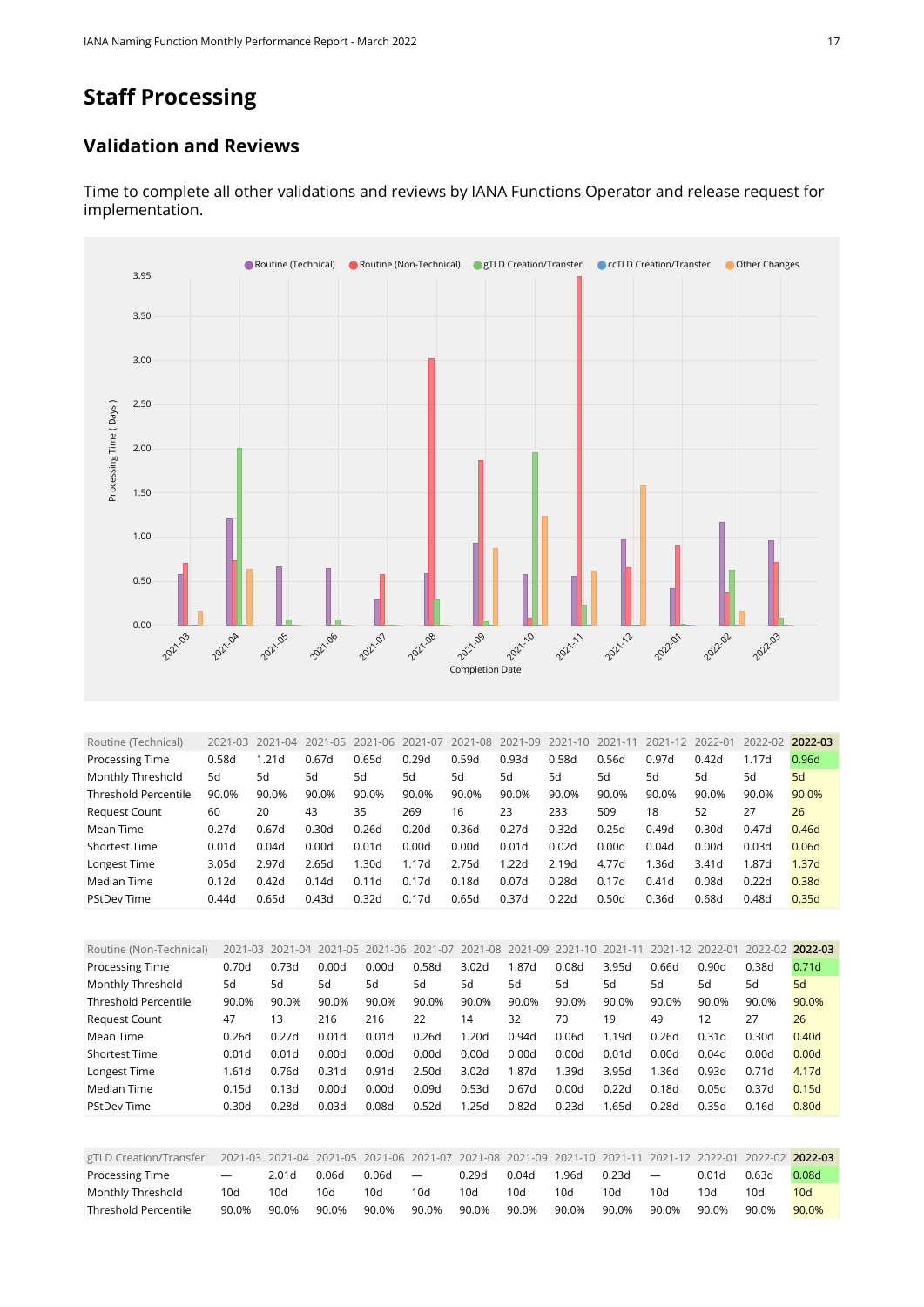<span id="page-17-0"></span>

| gTLD Creation/Transfer      | 2021-03     | 2021-04           |             | 2021-05 2021-06 2021-07                 |          | 2021-08     | 2021-09 | 2021-10                                                         | 2021-11 | 2021-12                  | 2022-01           | 2022-02 2022-03                 |                   |
|-----------------------------|-------------|-------------------|-------------|-----------------------------------------|----------|-------------|---------|-----------------------------------------------------------------|---------|--------------------------|-------------------|---------------------------------|-------------------|
| Request Count               | $\mathbf 0$ | 5                 |             | 46                                      | 0        | 12          | 19      |                                                                 | 1       | $\mathbf 0$              | 2                 | 2                               | 11                |
| Mean Time                   |             | 2.01 <sub>d</sub> | 0.06d       | 0.01 <sub>d</sub>                       | —        | 0.11d       | 0.04d   | 1.96d                                                           | 0.23d   | —                        | 0.01 <sub>d</sub> | 0.46d                           | 0.15d             |
| <b>Shortest Time</b>        |             | 2.01 <sub>d</sub> | 0.06d       | 0.00d                                   | —        | 0.02d       | 0.04d   | 1.96d                                                           | 0.23d   | $\overline{\phantom{0}}$ | 0.01 <sub>d</sub> | 0.24d                           | 0.08d             |
| Longest Time                |             | 2.01 <sub>d</sub> | 0.06d       | 0.12d                                   |          | 0.33d       | 0.05d   | 1.96d                                                           | 0.23d   | $\overline{\phantom{0}}$ | 0.02d             | 0.67d                           | 0.81 <sub>d</sub> |
| <b>Median Time</b>          |             | 2.01 <sub>d</sub> | 0.06d       | 0.00d                                   | —        | 0.06d       | 0.04d   | 1.96d                                                           | 0.23d   |                          | 0.01d             | 0.46d                           | 0.08d             |
| <b>PStDev Time</b>          |             | 0.00d             | 0.00d       | 0.03d                                   |          | 0.10d       | 0.00d   | 0.00d                                                           | 0.00d   |                          | 0.00d             | 0.21d                           | 0.21 <sub>d</sub> |
|                             |             |                   |             |                                         |          |             |         |                                                                 |         |                          |                   |                                 |                   |
|                             |             |                   |             |                                         |          |             |         |                                                                 |         |                          |                   |                                 |                   |
| ccTLD Creation/Transfer     | 2021-03     |                   |             |                                         |          |             |         | 2021-04 2021-05 2021-06 2021-07 2021-08 2021-09 2021-10 2021-11 |         |                          |                   | 2021-12 2022-01 2022-02 2022-03 |                   |
| Processing Time             |             |                   |             |                                         |          |             |         |                                                                 |         |                          |                   |                                 |                   |
| Monthly Threshold           |             |                   |             |                                         |          |             |         |                                                                 |         |                          |                   |                                 |                   |
| <b>Threshold Percentile</b> | --          |                   |             |                                         |          |             |         |                                                                 |         |                          |                   |                                 |                   |
| Request Count               | 0           | 0                 | $\mathbf 0$ | $\mathbf 0$                             | $\Omega$ | $\mathbf 0$ | 0       | $\Omega$                                                        | 0       | $\mathbf 0$              | 0                 | $\mathbf 0$                     | $\Omega$          |
| Mean Time                   |             |                   |             |                                         |          |             |         |                                                                 |         |                          |                   |                                 |                   |
| <b>Shortest Time</b>        |             |                   |             |                                         |          |             |         |                                                                 |         |                          |                   |                                 |                   |
| Longest Time                |             |                   |             |                                         |          |             |         |                                                                 |         |                          |                   |                                 |                   |
| <b>Median Time</b>          |             |                   |             |                                         |          |             |         |                                                                 |         |                          |                   |                                 |                   |
| <b>PStDev Time</b>          |             |                   |             |                                         |          |             |         |                                                                 |         |                          |                   |                                 |                   |
|                             |             |                   |             |                                         |          |             |         |                                                                 |         |                          |                   |                                 |                   |
| Other Changes               | 2021-03     | 2021-04           |             | 2021-05 2021-06 2021-07 2021-08 2021-09 |          |             |         | 2021-10                                                         | 2021-11 | 2021-12                  | 2022-01           | 2022-02 2022-03                 |                   |
| Processing Time             | 0.16d       | 0.64d             |             |                                         |          |             | 0.87d   | 1.24d                                                           | 0.62d   | 1.58d                    |                   | 0.16d                           |                   |
| Monthly Threshold           |             |                   |             |                                         |          |             |         |                                                                 |         |                          |                   |                                 |                   |

<span id="page-17-1"></span>

| . <del>.</del> <del>.</del> |                          |       |                          |   |   |       |       |       |       |                          |                   |  |
|-----------------------------|--------------------------|-------|--------------------------|---|---|-------|-------|-------|-------|--------------------------|-------------------|--|
| Threshold Percentile        | $\overline{\phantom{0}}$ |       |                          |   |   |       |       |       |       |                          |                   |  |
| <b>Request Count</b>        |                          |       | 0                        | 0 |   | 2     |       |       |       |                          |                   |  |
| Mean Time                   | 0.16d                    | 0.18d | $\overline{\phantom{0}}$ |   | - | 0.46d | 0.46d | 0.62d | 0.26d | $\overline{\phantom{m}}$ | 0.10 <sub>d</sub> |  |
| <b>Shortest Time</b>        | 0.16d                    | 0.03d | $\overline{\phantom{0}}$ |   |   | 0.05d | 0.06d | 0.62d | 0.04d | $\overline{\phantom{a}}$ | 0.03d             |  |
| Longest Time                | 0.16d                    | 0.64d | $\overline{\phantom{0}}$ |   |   | 0.87d | 1.24d | 0.62d | 1.58d | $\overline{\phantom{m}}$ | 0.16d             |  |
| Median Time                 | 0.16d                    | 0.07d | $\overline{\phantom{0}}$ |   |   | 0.46d | 0.09d | 0.62d | 0.04d | $\overline{\phantom{0}}$ | 0.10 <sub>d</sub> |  |
| <b>PStDev Time</b>          | 0.00d                    | 0.23d |                          |   |   | 0.41d | 0.55d | 0.00d | 0.54d |                          | 0.07d             |  |
|                             |                          |       |                          |   |   |       |       |       |       |                          |                   |  |

#### **Third Party Approval**

Time for third party review of request (e.g. by ICANN Board of Directors, PTI Board or other relevant verification parties).

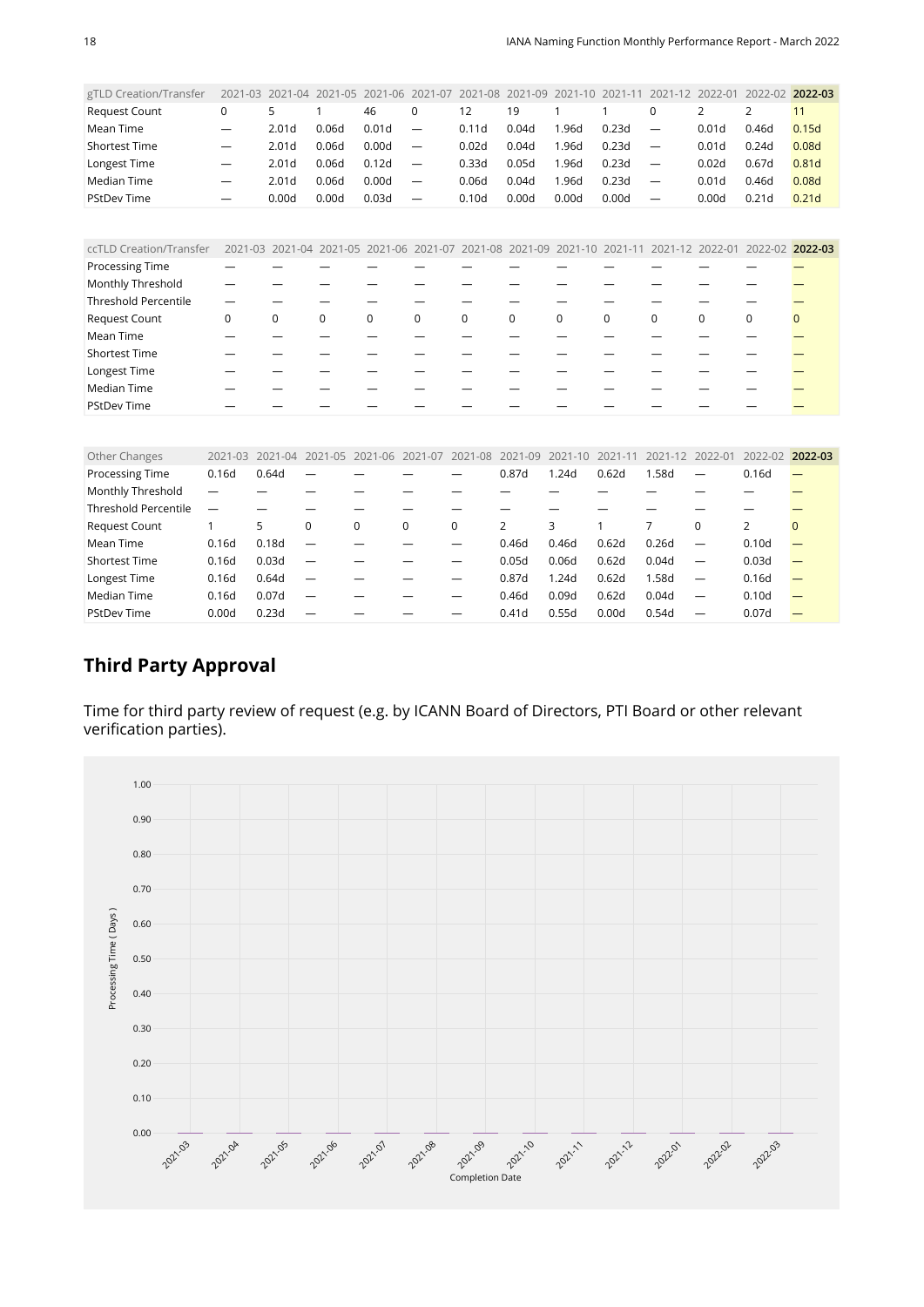<span id="page-18-0"></span>

| ccTLD Creation/Transfer |          |   |   |             |              |              |             |              |                |   |          | 2021-03 2021-04 2021-05 2021-06 2021-07 2021-08 2021-09 2021-10 2021-11 2021-12 2022-01 2022-02 2022-03 |          |
|-------------------------|----------|---|---|-------------|--------------|--------------|-------------|--------------|----------------|---|----------|---------------------------------------------------------------------------------------------------------|----------|
| <b>Processing Time</b>  |          |   |   |             |              |              |             |              |                |   |          |                                                                                                         |          |
| Request Count           | $\Omega$ | 0 | 0 | $\mathbf 0$ | $\mathbf{0}$ | $\mathbf{0}$ | $\mathbf 0$ | $\mathbf{0}$ | $\overline{0}$ | 0 | $\Omega$ | 0                                                                                                       | $\Omega$ |
| Mean Time               |          |   |   |             |              |              |             |              |                |   |          |                                                                                                         |          |
| <b>Shortest Time</b>    |          |   |   |             |              |              |             |              |                |   |          |                                                                                                         |          |
| Longest Time            |          |   |   |             |              |              |             |              |                |   |          |                                                                                                         |          |
| Median Time             |          |   |   |             |              |              |             |              |                |   |          |                                                                                                         |          |
| <b>PStDev Time</b>      |          |   |   |             |              |              |             |              |                |   |          |                                                                                                         |          |
|                         |          |   |   |             |              |              |             |              |                |   |          |                                                                                                         |          |

## **ccTLD Creation/Transfer**

#### **Submission Review**

Time it takes staff to process the information included in each documentation submission, and respond to the requester describing deficiencies if necessary.



<span id="page-18-1"></span>

| <b>Staff Review</b>         |        |        |             |        | 2021-03 2021-04 2021-05 2021-06 2021-07 2021-08 2021-09 2021-10 2021-11 |        |        |             |        |             |          | 2021-12 2022-01 2022-02 2022-03 |             |
|-----------------------------|--------|--------|-------------|--------|-------------------------------------------------------------------------|--------|--------|-------------|--------|-------------|----------|---------------------------------|-------------|
| <b>Review Time</b>          |        |        |             |        |                                                                         |        |        |             |        |             |          |                                 |             |
| Monthly Threshold           | 14d    | 14d    | 14d         | 14d    | 14d                                                                     | 14d    | 14d    | 14d         | 14d    | 14d         | 14d      | 14d                             | 14d         |
| <b>Threshold Percentile</b> | 100.0% | 100.0% | 100.0%      | 100.0% | 100.0%                                                                  | 100.0% | 100.0% | 100.0%      | 100.0% | 100.0%      | 100.0%   | 100.0%                          | 100.0%      |
| <b>Review Count</b>         | 0      | 0      | $\mathbf 0$ | 0      | $\mathbf{0}$                                                            | 0      | 0      | $\mathbf 0$ | 0      | $\mathbf 0$ | $\Omega$ | 0                               | $\mathbf 0$ |
| Mean Time                   |        |        |             |        |                                                                         |        |        |             |        |             |          |                                 |             |
| Shortest Time               |        |        |             |        |                                                                         |        |        |             |        |             |          |                                 |             |
| Longest Time                |        |        |             |        |                                                                         |        |        |             |        |             |          |                                 |             |
| Median Time                 |        |        |             |        |                                                                         |        |        |             |        |             |          |                                 |             |
| <b>PStDev Time</b>          |        |        |             |        |                                                                         |        |        |             |        |             |          |                                 |             |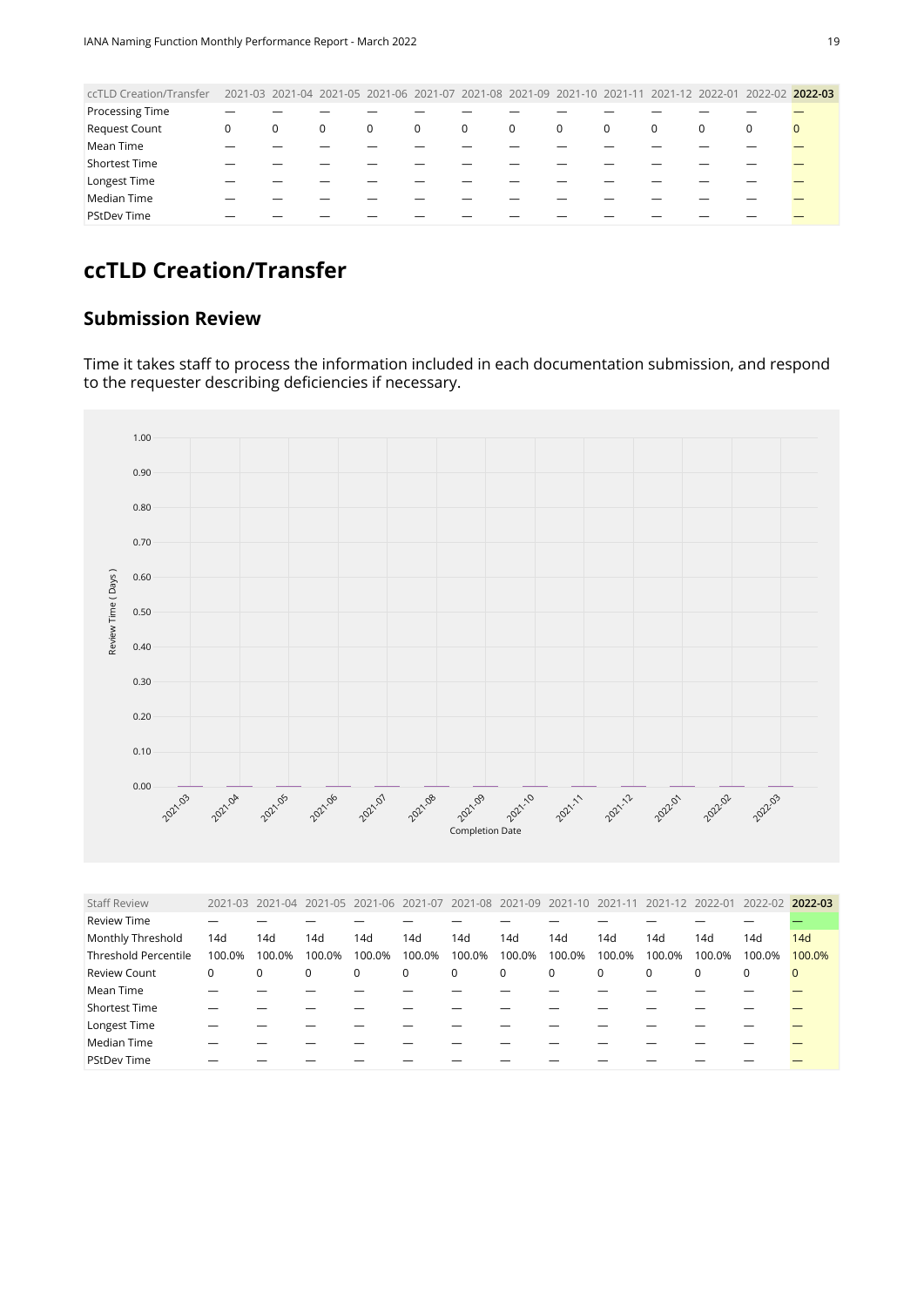#### **Requester Clarification**

1 1 1 1 Clarification Count (Count) [Clarification Count \( Count \)](https://sle-dashboard.iana.org/chart/cat4-requester-clarification/?granularity=monthly&start=2021-03-01&end=2022-04-01) 1 1 0 0 0 0 0 2021.04 2021.05 **2021**03 2021-10 2021.09 2021.09 2021.08 zann pana panak panas [Completion Date](https://sle-dashboard.iana.org/chart/cat4-requester-clarification/?granularity=monthly&start=2021-03-01&end=2022-04-01) Requester Clarification 2021-03 2021-04 2021-05 2021-06 2021-07 2021-08 2021-09 2021-10 2021-11 2021-12 2022-01 2022-02 **2022-03**  $\text{Clarification} \text{ Count } \quad - \quad 0 \qquad 1 \qquad - \quad - \quad - \quad - \quad - \quad - \quad - \quad - \quad 1$ Request Count 0 1 1 0 0 0 0 0 0 0 1 0 0 Lowest Count - 0 1 - - - - - - - 1 - <mark>-</mark>

<span id="page-19-0"></span>Highest Count - 0 1 - - - - - - - 1 -

The number of times a clarification or remediation was required from the requester.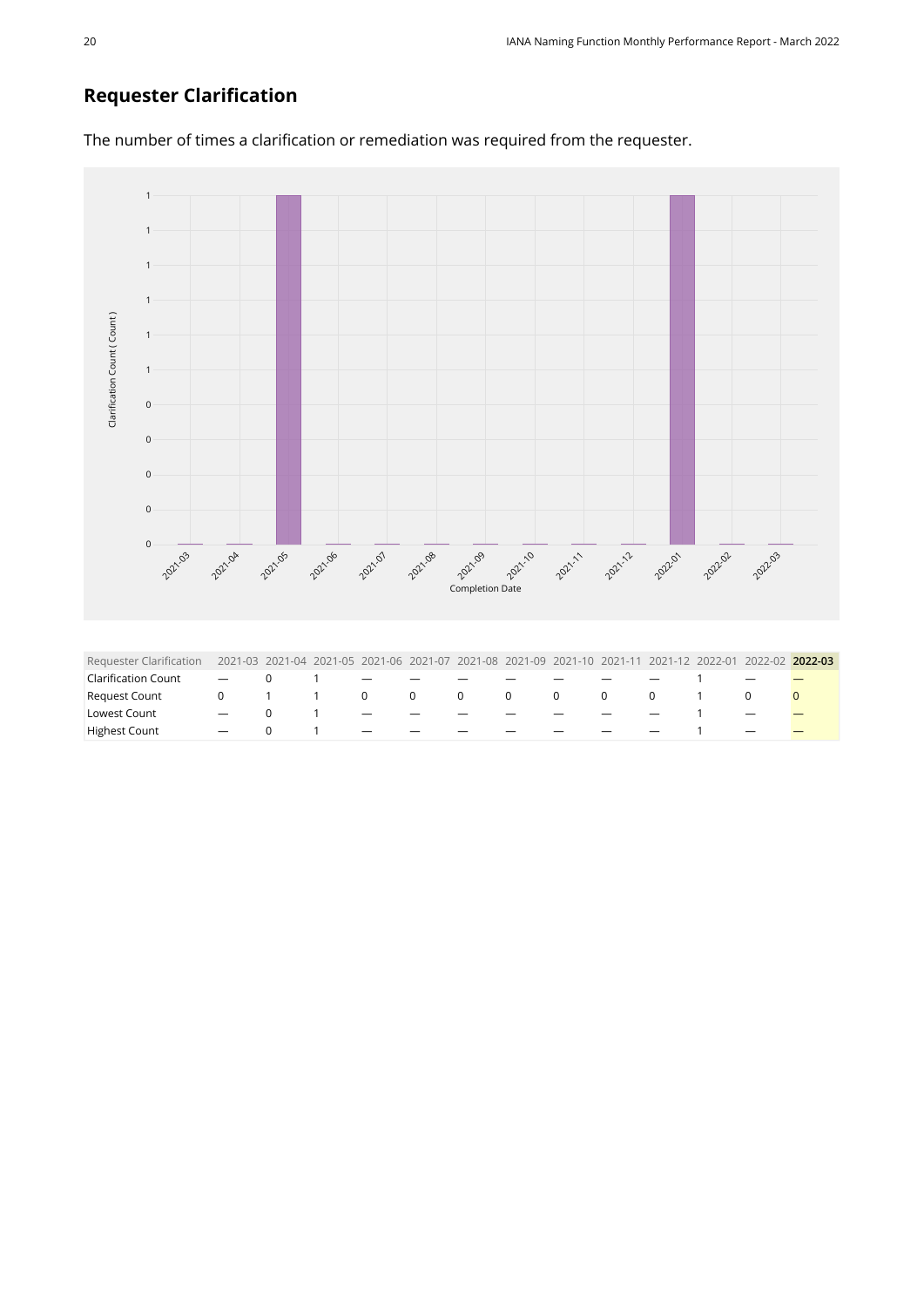#### **Report Preparation**

Time it takes for staff to prepare a delegation or transfer report to be submitted for review and publication.



<span id="page-20-0"></span>

| <b>Report Preparation</b>   |        |        |        |        |             |             |        | 2021-03 2021-04 2021-05 2021-06 2021-07 2021-08 2021-09 2021-10 2021-11 2021-12 2022-01 |             |             |          | 2022-02     | 2022-03      |
|-----------------------------|--------|--------|--------|--------|-------------|-------------|--------|-----------------------------------------------------------------------------------------|-------------|-------------|----------|-------------|--------------|
| Preparation Time            |        |        |        |        |             |             |        |                                                                                         |             |             |          |             |              |
| Monthly Threshold           | 21d    | 21d    | 21d    | 21d    | 21d         | 21d         | 21d    | 21d                                                                                     | 21d         | 21d         | 21d      | 21d         | 21d          |
| <b>Threshold Percentile</b> | 100.0% | 100.0% | 100.0% | 100.0% | 100.0%      | 100.0%      | 100.0% | 100.0%                                                                                  | 100.0%      | 100.0%      | 100.0%   | 100.0%      | 100.0%       |
| <b>Report Count</b>         | 0      | 0      | 0      | 0      | $\mathbf 0$ | $\mathbf 0$ | 0      | 0                                                                                       | $\mathbf 0$ | $\mathbf 0$ | $\Omega$ | $\mathbf 0$ | $\mathbf{0}$ |
| Mean Time                   |        |        |        |        |             |             |        |                                                                                         |             |             |          |             |              |
| <b>Shortest Time</b>        |        |        |        |        |             |             |        |                                                                                         |             |             |          |             |              |
| Longest Time                |        |        |        |        |             |             |        |                                                                                         |             |             |          |             |              |
| Median Time                 |        |        |        |        |             |             |        |                                                                                         |             |             |          |             |              |
| <b>PStDev Time</b>          |        |        |        |        |             |             |        |                                                                                         |             |             |          |             |              |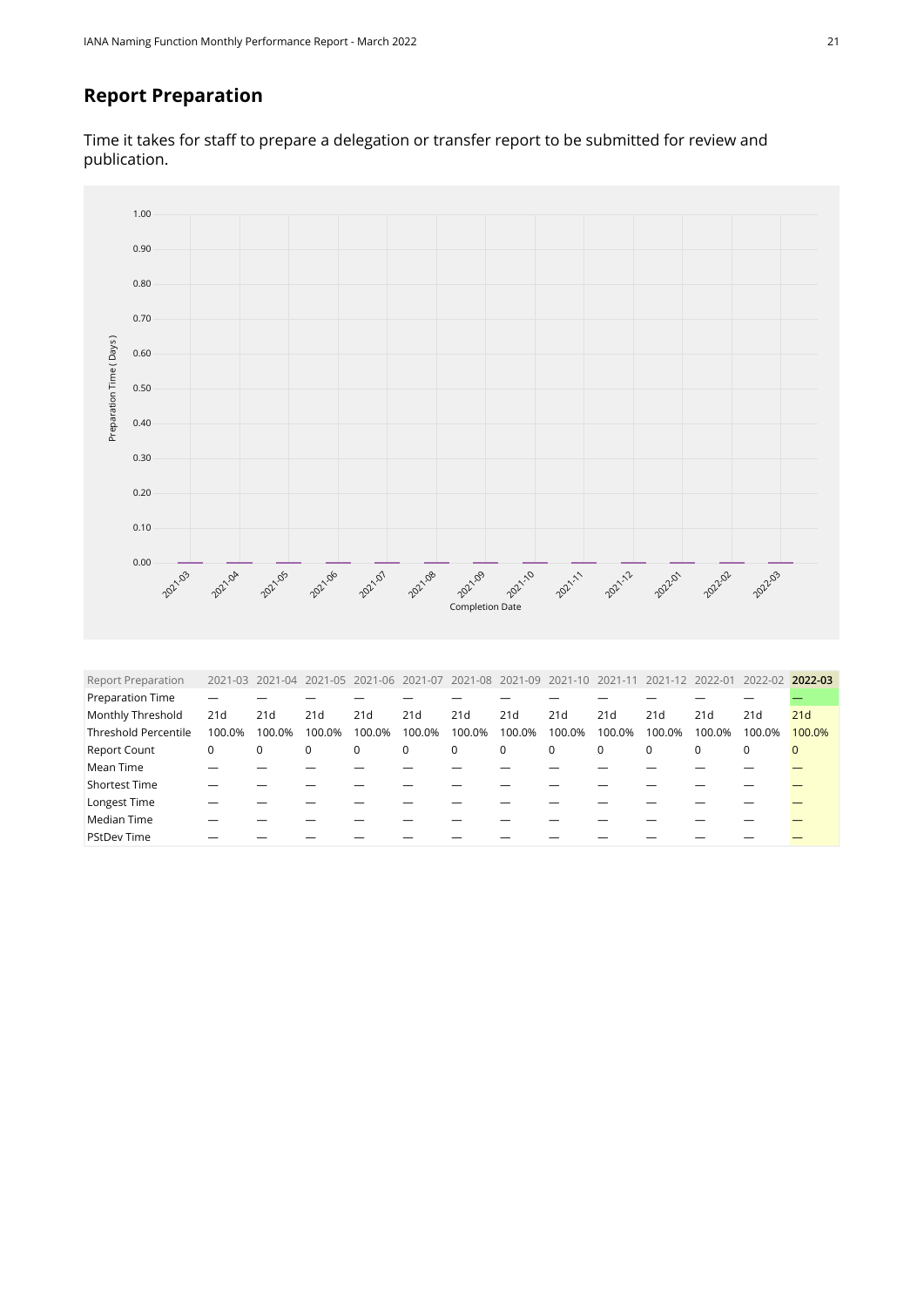## **Implementation**

#### **Root Zone Publication**



Time for root zone changes to be published following completion of validations and reviews by IANA Functions Operator.

<span id="page-21-0"></span>

| Routine (Technical)         | 2021-03 | 2021-04 | 2021-05 | 2021-06 | 2021-07 | 2021-08 2021-09 |        | 2021-10 | 2021-11 | 2021-12 | 2022-01 | 2022-02 | 2022-03           |
|-----------------------------|---------|---------|---------|---------|---------|-----------------|--------|---------|---------|---------|---------|---------|-------------------|
| <b>Publication Time</b>     | 41.01h  | 24.85h  | 64.63h  | 54.44h  | 19.02h  | 24.94h          | 26.53h | 22.80h  | 20.56h  | 24.57h  | 48.15h  | 35.98h  | 29.95h            |
| Monthly Threshold           | 72h     | 72h     | 72h     | 72h     | 72h     | 72h             | 72h    | 72h     | 72h     | 72h     | 72h     | 72h     | 72h               |
| <b>Threshold Percentile</b> | 99.0%   | 99.0%   | 99.0%   | 99.0%   | 99.0%   | 99.0%           | 99.0%  | 99.0%   | 99.0%   | 99.0%   | 99.0%   | 99.0%   | 99.0%             |
| <b>Publication Count</b>    | 60      | 20      | 42      | 34      | 269     | 16              | 23     | 233     | 509     | 18      | 51      | 27      | 25                |
| Mean Time                   | 11.03h  | 7.87h   | 9.70h   | 11.98h  | 7.93h   | 8.10h           | 6.54h  | 10.24h  | 6.16h   | 12.21h  | 12.39h  | 10.82h  | 7.40h             |
| <b>Shortest Time</b>        | 0.47h   | 0.55h   | 0.64h   | 0.25h   | 0.79h   | 0.70h           | 1.71h  | 0.79h   | 0.45h   | 4.57h   | 1.84h   | 0.00h   | 0.19h             |
| Longest Time                | 43.57h  | 25.25h  | 68.07h  | 64.70h  | 55.75h  | 24.94h          | 28.78h | 71.12h  | 24.87h  | 24.61h  | 52.58h  | 38.13h  | 33.39h            |
| Median Time                 | 4.54h   | 5.49h   | 3.98h   | 6.18h   | 5.96h   | 2.98h           | 3.73h  | 7.00h   | 3.71h   | 7.10h   | 8.91h   | 4.73h   | 5.37 <sub>h</sub> |
| <b>PStDev Time</b>          | 11.94h  | 7.45h   | 13.75h  | 13.54h  | 6.53h   | 9.12h           | 6.40h  | 7.25h   | 5.75h   | 7.70h   | 10.87h  | 11.90h  | 7.58h             |

<span id="page-21-1"></span>

| gTLD Creation/Transfer      |          |          | 2021-03 2021-04 2021-05 | 2021-06 2021-07 2021-08 2021-09 |       |       |       | 2021-10 | 2021-11  | 2021-12 2022-01 |       | 2022-02     | 2022-03 |
|-----------------------------|----------|----------|-------------------------|---------------------------------|-------|-------|-------|---------|----------|-----------------|-------|-------------|---------|
| <b>Publication Time</b>     |          |          |                         |                                 |       |       |       | 16.40h  |          |                 |       |             | 14.72h  |
| Monthly Threshold           | 72h      | 72h      | 72h                     | 72h                             | 72h   | 72h   | 72h   | 72h     | 72h      | 72h             | 72h   | 72h         | 72h     |
| <b>Threshold Percentile</b> | 99.0%    | 99.0%    | 99.0%                   | 99.0%                           | 99.0% | 99.0% | 99.0% | 99.0%   | 99.0%    | 99.0%           | 99.0% | 99.0%       | 99.0%   |
| <b>Publication Count</b>    | $\Omega$ | $\Omega$ | 0                       | 0                               | 0     | 0     | 0     |         | $\Omega$ | $\mathbf 0$     | 0     | $\mathbf 0$ |         |
| Mean Time                   |          |          |                         |                                 |       |       |       | 16.40h  |          |                 |       |             | 14.72h  |
| <b>Shortest Time</b>        |          |          |                         |                                 |       |       |       | 16.40h  |          |                 |       |             | 14.72h  |
| Longest Time                |          |          |                         |                                 |       |       |       | 16.40h  |          |                 |       |             | 14.72h  |
| Median Time                 |          |          |                         |                                 |       |       |       | 16.40h  |          |                 |       |             | 14.72h  |
| <b>PStDev Time</b>          |          |          |                         |                                 |       |       |       | 0.00h   |          |                 |       |             | 0.00h   |

<span id="page-21-2"></span>

| ccTLD Creation/Transfer |                          |       |       |       |       |       |       |       |       |       |       |       | 2021-03 2021-04 2021-05 2021-06 2021-07 2021-08 2021-09 2021-10 2021-11 2021-12 2022-01 2022-02 2022-03 |
|-------------------------|--------------------------|-------|-------|-------|-------|-------|-------|-------|-------|-------|-------|-------|---------------------------------------------------------------------------------------------------------|
| <b>Publication Time</b> | $\overline{\phantom{0}}$ |       |       |       |       |       |       |       |       |       |       |       |                                                                                                         |
| Monthly Threshold       | 72h                      | 72h   | 72h   | 72h   | 72h   | 72h   | 72h   | 72h   | 72h   | 72h   | 72h   | 72h   | 72h                                                                                                     |
| Threshold Percentile    | 99.0%                    | 99.0% | 99.0% | 99.0% | 99.0% | 99.0% | 99.0% | 99.0% | 99.0% | 99.0% | 99.0% | 99.0% | 99.0%                                                                                                   |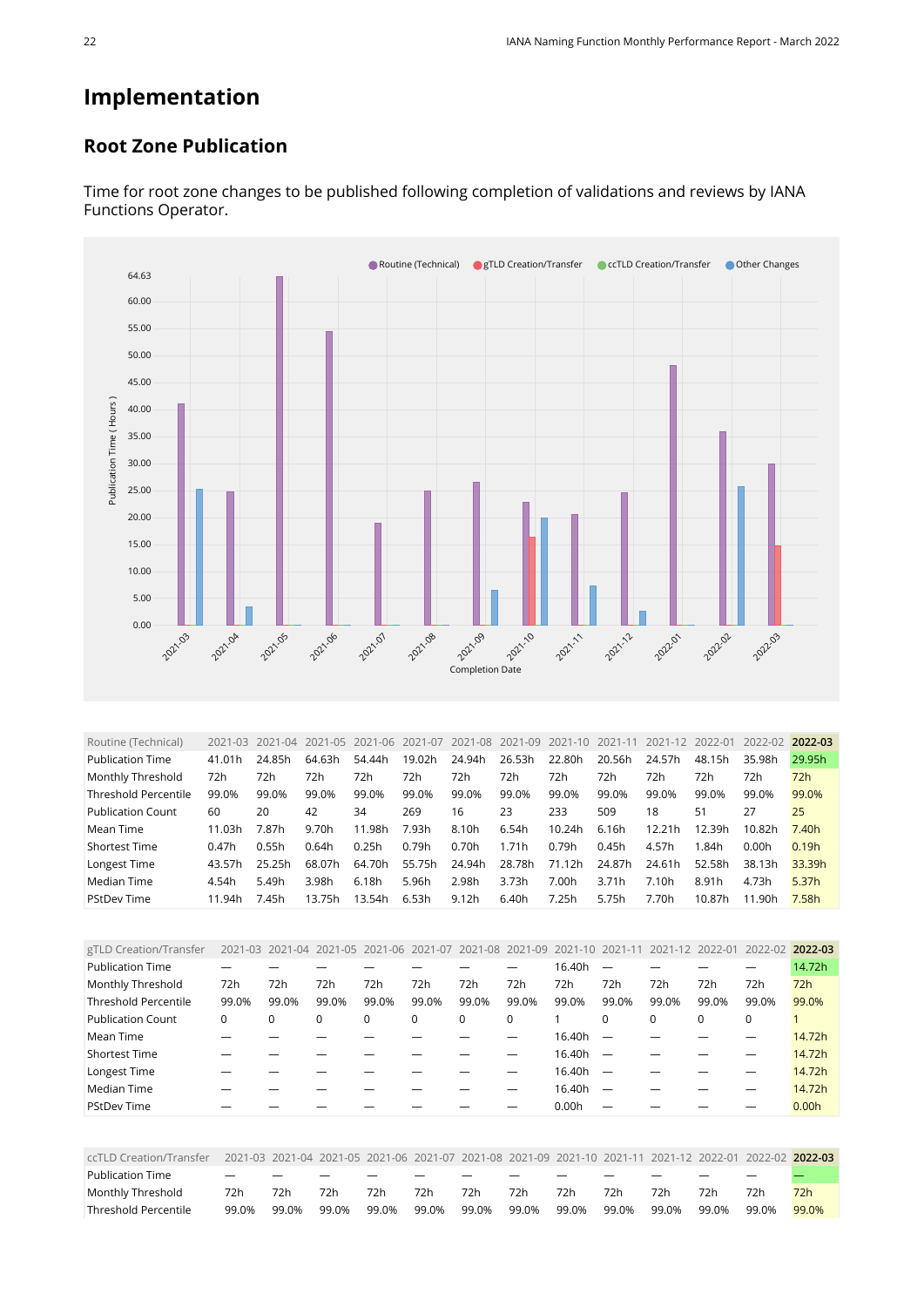<span id="page-22-0"></span>

| ccTLD Creation/Transfer     | 2021-03 | $2021 - 04$ | $2021 - 05$ | 2021-06  | $2021 - 07$ | $-08$<br>2021 | $2021 - 09$    | 2021        |             |             | $2022 - 01$              | 2022-02         | 2022-03        |
|-----------------------------|---------|-------------|-------------|----------|-------------|---------------|----------------|-------------|-------------|-------------|--------------------------|-----------------|----------------|
| <b>Publication Count</b>    | 0       | $\mathbf 0$ | $\mathbf 0$ | 0        | 0           | $\mathbf 0$   | $\mathbf 0$    | $\mathbf 0$ | $\mathbf 0$ | $\mathbf 0$ | 0                        | $\mathbf 0$     | $\overline{0}$ |
| Mean Time                   |         |             |             |          |             |               |                |             |             |             |                          |                 |                |
| <b>Shortest Time</b>        |         |             |             |          |             |               |                |             |             |             |                          |                 |                |
| Longest Time                |         |             |             |          |             |               |                |             |             |             |                          |                 |                |
| Median Time                 |         |             |             |          |             |               |                |             |             |             |                          |                 |                |
| <b>PStDev Time</b>          |         |             |             |          |             |               |                |             |             |             |                          |                 |                |
|                             |         |             |             |          |             |               |                |             |             |             |                          |                 |                |
| Other Changes               | 2021-03 | $2021 - 04$ | $2021 - 05$ | 2021-06  | 2021-07     | 2021-08       | 2021-09        | $2021 - 10$ | 2021-11     | $2021 - 12$ | 2022-01                  | 2022-02 2022-03 |                |
| <b>Publication Time</b>     | 25.31h  | 3.41h       |             |          |             |               | 6.57h          | 19.87h      | 7.28h       | 2.72h       | $\overline{\phantom{0}}$ | 25.81h          |                |
| Monthly Threshold           |         |             |             |          |             |               |                |             |             |             |                          |                 |                |
| <b>Threshold Percentile</b> |         |             |             |          |             |               |                |             |             |             |                          |                 |                |
| <b>Publication Count</b>    |         | 4           | 0           | $\Omega$ | $\mathbf 0$ | $\mathbf 0$   | $\overline{2}$ | 3           | 1           | 7           | $\Omega$                 | $\overline{2}$  | $\Omega$       |
| Mean Time                   | 25.31h  | 3.28h       |             |          |             |               | 6.01h          | 15.11h      | 7.28h       | 2.09h       |                          | 13.52h          |                |
| <b>Shortest Time</b>        | 25.31h  | 3.20h       |             |          |             |               | 5.45h          | 7.05h       | 7.28h       | 1.98h       |                          | 1.23h           |                |
| Longest Time                | 25.31h  | 3.41h       | -           |          |             |               | 6.57h          | 19.87h      | 7.28h       | 2.72h       |                          | 25.81h          |                |
| Median Time                 | 25.31h  | 3.25h       |             |          |             |               | 6.01h          | 18.43h      | 7.28h       | 1.99h       |                          | 13.52h          |                |
| <b>PStDev Time</b>          | 0.00h   | 0.09h       |             |          |             |               | 0.56h          | 5.74h       | 0.00h       | 0.25h       |                          | 12.29h          |                |

#### **Notification of Completion**

Time to notify requester of change completion following publication of requested changes.



<span id="page-22-1"></span>

| Routine (Technical)  | 2021-03 | 2021-04 | 2021-05 | 2021-06 | 2021-07 | 2021-08 | 2021-09 | 2021-10 | $2021 - 11$ | 2021-12 | 2022-01 | 2022-02 | 2022-03           |
|----------------------|---------|---------|---------|---------|---------|---------|---------|---------|-------------|---------|---------|---------|-------------------|
| Notification Time    | 0.29s   | 0.34s   | 2.05s   | 1.15s   | 0.35s   | 0.38s   | 0.49s   | 0.35s   | 0.36s       | 0.34s   | 0.51s   | 0.34s   | 0.40 <sub>S</sub> |
| Monthly Threshold    | 60s     | 60s     | 60s     | 60s     | 60s     | 60s     | 60s     | 60s     | 60s         | 60s     | 60s     | 60s     | 60s               |
| Threshold Percentile | 95.0%   | 95.0%   | 95.0%   | 95.0%   | 95.0%   | 95.0%   | 95.0%   | 95.0%   | 95.0%       | 95.0%   | 95.0%   | 95.0%   | 95.0%             |
| Notification Count   | 60      | 20      | 42      | 34      | 268     | 16      | 23      | 233     | 509         | 18      | 51      | 27      | 25                |
| Mean Time            | 0.19s   | 0.23s   | 1.07s   | 0.35s   | 0.19s   | 0.22s   | 0.26s   | 0.22s   | 0.23s       | 0.21s   | 0.27s   | 0.22s   | 0.23s             |
| <b>Shortest Time</b> | 0.13s   | 0.15s   | 0.16s   | 0.14s   | 0.13s   | 0.13s   | 0.14s   | 0.13s   | 0.12s       | 0.14s   | 0.13s   | 0.13s   | 0.13s             |
| Longest Time         | 0.35s   | 0.37s   | 2.11s   | 2.00s   | 0.49s   | 0.39s   | 0.54s   | 1.14s   | 2.76s       | 0.42s   | 0.56s   | 0.39s   | 0.41s             |
| Median Time          | 0.17s   | 0.21s   | 1.04s   | 0.20s   | 0.17s   | 0.17s   | 0.26s   | 0.20s   | 0.21s       | 0.18s   | 0.27s   | 0.21s   | 0.23s             |
| <b>PStDev Time</b>   | 0.05s   | 0.06s   | 0.61s   | 0.41s   | 0.07s   | 0.09s   | 0.10s   | 0.08s   | 0.18s       | 0.07s   | 0.11s   | 0.07s   | 0.08s             |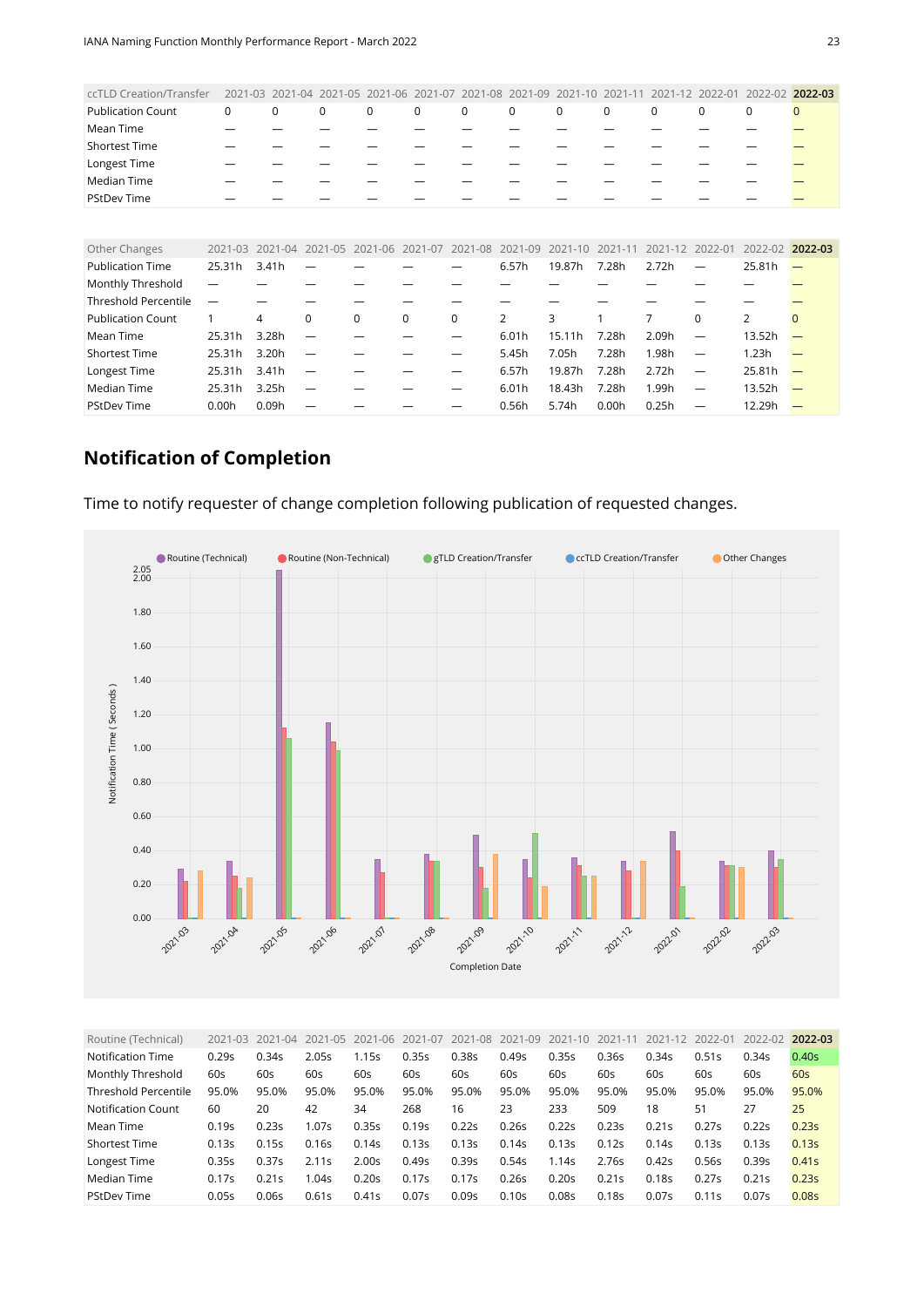<span id="page-23-0"></span>

| Routine (Non-Technical)     |       | 2021-03 2021-04 | 2021-05 2021-06 2021-07 2021-08 2021-09 |       |       |       |       | 2021-10 | 2021-11 2021-12 2022-01 |       |       | 2022-02 | 2022-03 |
|-----------------------------|-------|-----------------|-----------------------------------------|-------|-------|-------|-------|---------|-------------------------|-------|-------|---------|---------|
| Notification Time           | 0.22s | 0.25s           | 1.12s                                   | 1.04s | 0.27s | 0.34s | 0.30s | 0.24s   | 0.31s                   | 0.28s | 0.40s | 0.31s   | 0.30s   |
| Monthly Threshold           | 60s   | 60s             | 60s                                     | 60s   | 60s   | 60s   | 60s   | 60s     | 60s                     | 60s   | 60s   | 60s     | 60s     |
| <b>Threshold Percentile</b> | 95.0% | 95.0%           | 95.0%                                   | 95.0% | 95.0% | 95.0% | 95.0% | 95.0%   | 95.0%                   | 95.0% | 95.0% | 95.0%   | 95.0%   |
| <b>Notification Count</b>   | 46    | 12              | 216                                     | 216   | 22    | 14    | 32    | 70      | 19                      | 49    | 12    | 27      | 26      |
| Mean Time                   | 0.18s | 0.20s           | 0.93s                                   | 0.40s | 0.19s | 0.20s | 0.18s | 0.15s   | 0.20s                   | 0.19s | 0.22s | 0.20s   | 0.21s   |
| <b>Shortest Time</b>        | 0.13s | 0.16s           | 0.19s                                   | 0.12s | 0.14s | 0.14s | 0.13s | 0.13s   | 0.13s                   | 0.14s | 0.14s | 0.14s   | 0.14s   |
| Longest Time                | 0.35s | 0.28s           | 1.70s                                   | 8.285 | 0.34s | 0.43s | 0.32s | 0.28s   | 0.31s                   | 0.36s | 0.45s | 0.35s   | 0.31s   |
| Median Time                 | 0.18s | 0.19s           | 0.93s                                   | 0.15s | 0.17s | 0.16s | 0.15s | 0.14s   | 0.18s                   | 0.17s | 0.16s | 0.17s   | 0.19s   |
| <b>PStDev Time</b>          | 0.04s | 0.03s           | 0.15s                                   | 0.66s | 0.05s | 0.08s | 0.06s | 0.03s   | 0.06s                   | 0.05s | 0.10s | 0.06s   | 0.05s   |

<span id="page-23-1"></span>

| gTLD Creation/Transfer      | $2021 - 03$ | 2021-04 | 2021-05 | 2021-06 2021-07 |                          | 2021-08 2021-09 |       | 2021-10 | $2021 - 1$ | 2021-12                  | 2022-01 | 2022-02 | 2022-03           |
|-----------------------------|-------------|---------|---------|-----------------|--------------------------|-----------------|-------|---------|------------|--------------------------|---------|---------|-------------------|
| Notification Time           |             | 0.18s   | 1.06s   | 0.99s           | $\overline{\phantom{0}}$ | 0.34s           | 0.18s | 0.50s   | 0.25s      | $\overline{\phantom{0}}$ | 0.19s   | 0.31s   | 0.35s             |
| Monthly Threshold           | 60s         | 60s     | 60s     | 60s             | 60s                      | 60s             | 60s   | 60s     | 60s        | 60s                      | 60s     | 60s     | 60s               |
| <b>Threshold Percentile</b> | 95.0%       | 95.0%   | 95.0%   | 95.0%           | 95.0%                    | 95.0%           | 95.0% | 95.0%   | 95.0%      | 95.0%                    | 95.0%   | 95.0%   | 95.0%             |
| <b>Notification Count</b>   | 0           | 5       |         | 46              | 0                        | 12              | 19    |         |            |                          | 2       |         | 11                |
| Mean Time                   |             | 0.16s   | 1.06s   | 0.83s           | $\overline{\phantom{a}}$ | 0.21s           | 0.15s | 0.50s   | 0.25s      |                          | 0.17s   | 0.25s   | 0.19s             |
| <b>Shortest Time</b>        |             | 0.12s   | 1.06s   | 0.14s           | $\overline{\phantom{m}}$ | 0.14s           | 0.14s | 0.50s   | 0.25s      | $\overline{\phantom{m}}$ | 0.15s   | 0.20s   | 0.15s             |
| Longest Time                |             | 0.18s   | 1.06s   | 1.07s           |                          | 0.36s           | 0.18s | 0.50s   | 0.25s      |                          | 0.20s   | 0.31s   | 0.41s             |
| Median Time                 | –           | 0.16s   | 1.06s   | 0.92s           | $\overline{\phantom{m}}$ | 0.15s           | 0.14s | 0.50s   | 0.25s      |                          | 0.17s   | 0.25s   | 0.16s             |
| <b>PStDev Time</b>          |             | 0.02s   | 0.00s   | 0.26s           |                          | 0.08s           | 0.01s | 0.00s   | 0.00s      |                          | 0.02s   | 0.06s   | 0.08 <sub>S</sub> |

<span id="page-23-2"></span>

| ccTLD Creation/Transfer     |       |       |       | 2021-03 2021-04 2021-05 2021-06 2021-07 2021-08 2021-09 2021-10 2021-11 2021-12 2022-01 |          |       |             |       |          |             |       | 2022-02 2022-03 |              |
|-----------------------------|-------|-------|-------|-----------------------------------------------------------------------------------------|----------|-------|-------------|-------|----------|-------------|-------|-----------------|--------------|
| <b>Notification Time</b>    |       |       |       |                                                                                         |          |       |             |       |          |             |       |                 |              |
| Monthly Threshold           | 60s   | 60s   | 60s   | 60s                                                                                     | 60s      | 60s   | 60s         | 60s   | 60s      | 60s         | 60s   | 60s             | 60s          |
| <b>Threshold Percentile</b> | 95.0% | 95.0% | 95.0% | 95.0%                                                                                   | 95.0%    | 95.0% | 95.0%       | 95.0% | 95.0%    | 95.0%       | 95.0% | 95.0%           | 95.0%        |
| <b>Notification Count</b>   | 0     | 0     |       | 0                                                                                       | $\Omega$ | 0     | $\mathbf 0$ | 0     | $\Omega$ | $\mathbf 0$ | 0     | 0               | $\mathbf{0}$ |
| Mean Time                   |       |       |       |                                                                                         |          |       |             |       |          |             |       |                 |              |
| <b>Shortest Time</b>        |       |       |       |                                                                                         |          |       |             |       |          |             |       |                 |              |
| Longest Time                |       |       |       |                                                                                         |          |       |             |       |          |             |       |                 |              |
| Median Time                 |       |       |       |                                                                                         |          |       |             |       |          |             |       |                 |              |
| <b>PStDev Time</b>          |       |       |       |                                                                                         |          |       |             |       |          |             |       |                 |              |

<span id="page-23-3"></span>

| Other Changes               | 2021-03           | $-04$<br>2021 | $2021 - 05$              | $2021 - 06$ | 2021-07  | 2021-08 | 2021-09 | 2021-10 | 2021-11 | 2021-12 | 2022-01                  | 2022-02 | 2022-03  |
|-----------------------------|-------------------|---------------|--------------------------|-------------|----------|---------|---------|---------|---------|---------|--------------------------|---------|----------|
| <b>Notification Time</b>    | 0.28 <sub>S</sub> | 0.24s         | -                        |             |          |         | 0.38s   | 0.19s   | 0.25s   | 0.34s   | $\overline{\phantom{0}}$ | 0.30s   |          |
| Monthly Threshold           | 60s               | 60s           | 60s                      | 60s         | 60s      | 60s     | 60s     | 60s     | 60s     | 60s     | 60s                      | 60s     | 60s      |
| <b>Threshold Percentile</b> | 95.0%             | 95.0%         | 95.0%                    | 95.0%       | 95.0%    | 95.0%   | 95.0%   | 95.0%   | 95.0%   | 95.0%   | 95.0%                    | 95.0%   | 95.0%    |
| Notification Count          |                   | 5             | 0                        |             | $\Omega$ | 0       |         | 3       |         |         | $\Omega$                 | 2       | $\Omega$ |
| Mean Time                   | 0.28 <sub>S</sub> | 0.19s         |                          |             |          |         | 0.33s   | 0.17s   | 0.25s   | 0.22s   |                          | 0.26s   |          |
| <b>Shortest Time</b>        | 0.28 <sub>S</sub> | 0.14s         | $\overline{\phantom{0}}$ |             |          |         | 0.28s   | 0.15s   | 0.25s   | 0.17s   | $\overline{\phantom{0}}$ | 0.21s   |          |
| Longest Time                | 0.28 <sub>S</sub> | 0.24s         | $\overline{\phantom{0}}$ |             |          |         | 0.39s   | 0.19s   | 0.25s   | 0.35s   |                          | 0.30s   |          |
| Median Time                 | 0.28 <sub>S</sub> | 0.19s         | $\overline{\phantom{m}}$ |             |          |         | 0.33s   | 0.18s   | 0.25s   | 0.17s   |                          | 0.26s   |          |
| <b>PStDev Time</b>          | 0.00s             | 0.04s         |                          |             |          |         | 0.05s   | 0.02s   | 0.00s   | 0.07s   |                          | 0.04s   |          |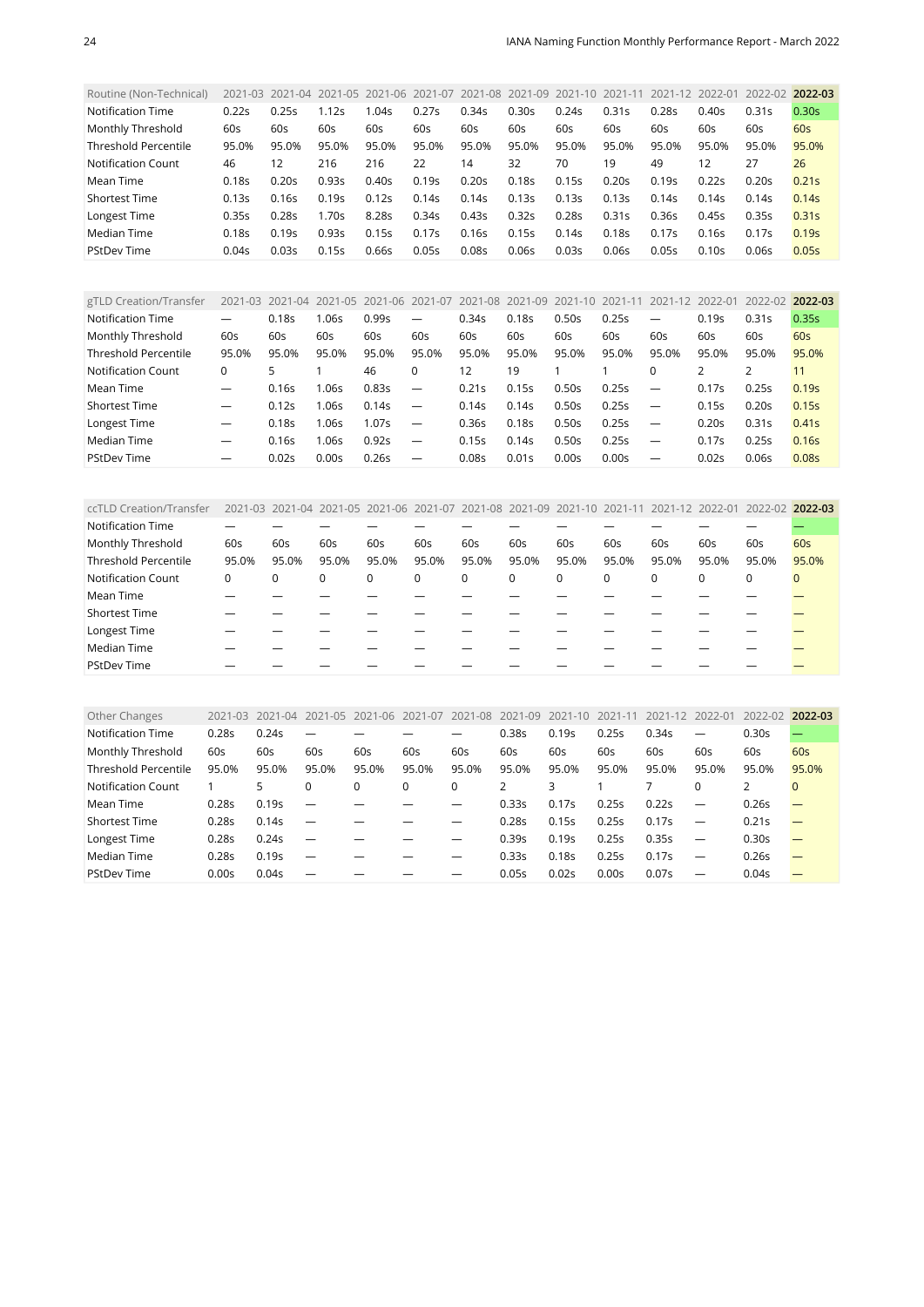## **System Availability**

#### **IANA Website**



Percentage availability of IANA website for consulting documentations and other posted materials.

<span id="page-24-0"></span>

| IANA Site Availability 2021-03 2021-04 2021-05 2021-06 2021-07 2021-08 2021-09 2021-10 2021-11 2021-12 2022-01 2022-02 2022-03 |     |     |     |     |     |     |                                                                                                        |     |     |     |     |     |
|--------------------------------------------------------------------------------------------------------------------------------|-----|-----|-----|-----|-----|-----|--------------------------------------------------------------------------------------------------------|-----|-----|-----|-----|-----|
| Availability                                                                                                                   |     |     |     |     |     |     | 100.00% 100.00% 99.99% 100.00% 100.00% 100.00% 100.00% 100.00% 100.00% 100.00% 100.00% 100.00% 100.00% |     |     |     |     |     |
| Monthly Threshold 99%                                                                                                          | 99% | 99% | 99% | 99% | 99% | 99% | 99%                                                                                                    | 99% | 99% | 99% | 99% | 99% |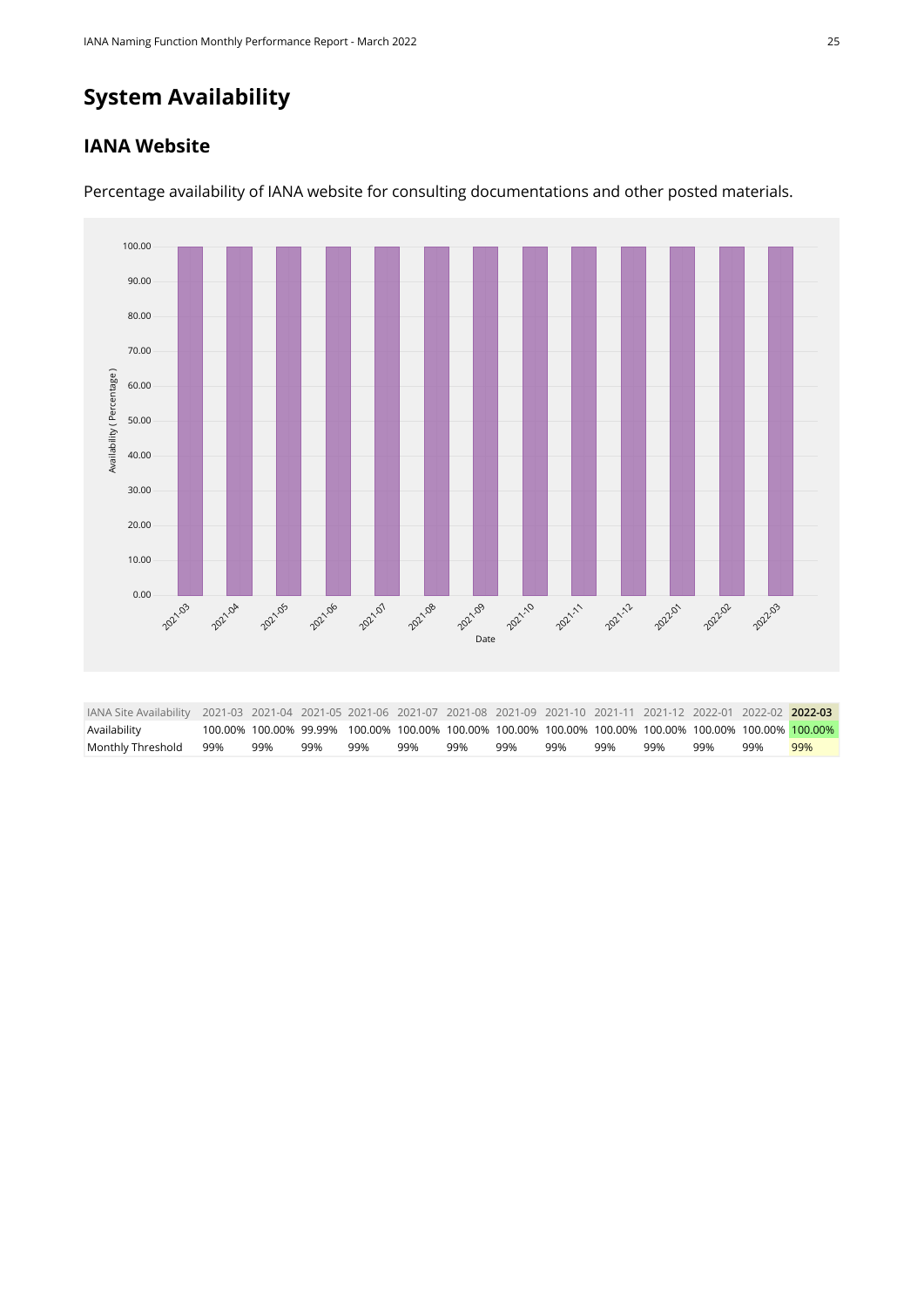#### **Root Zone Management System**

Percentage availability of the RZMS to allow customers to perform self-service operations via the web interface.

<span id="page-25-0"></span>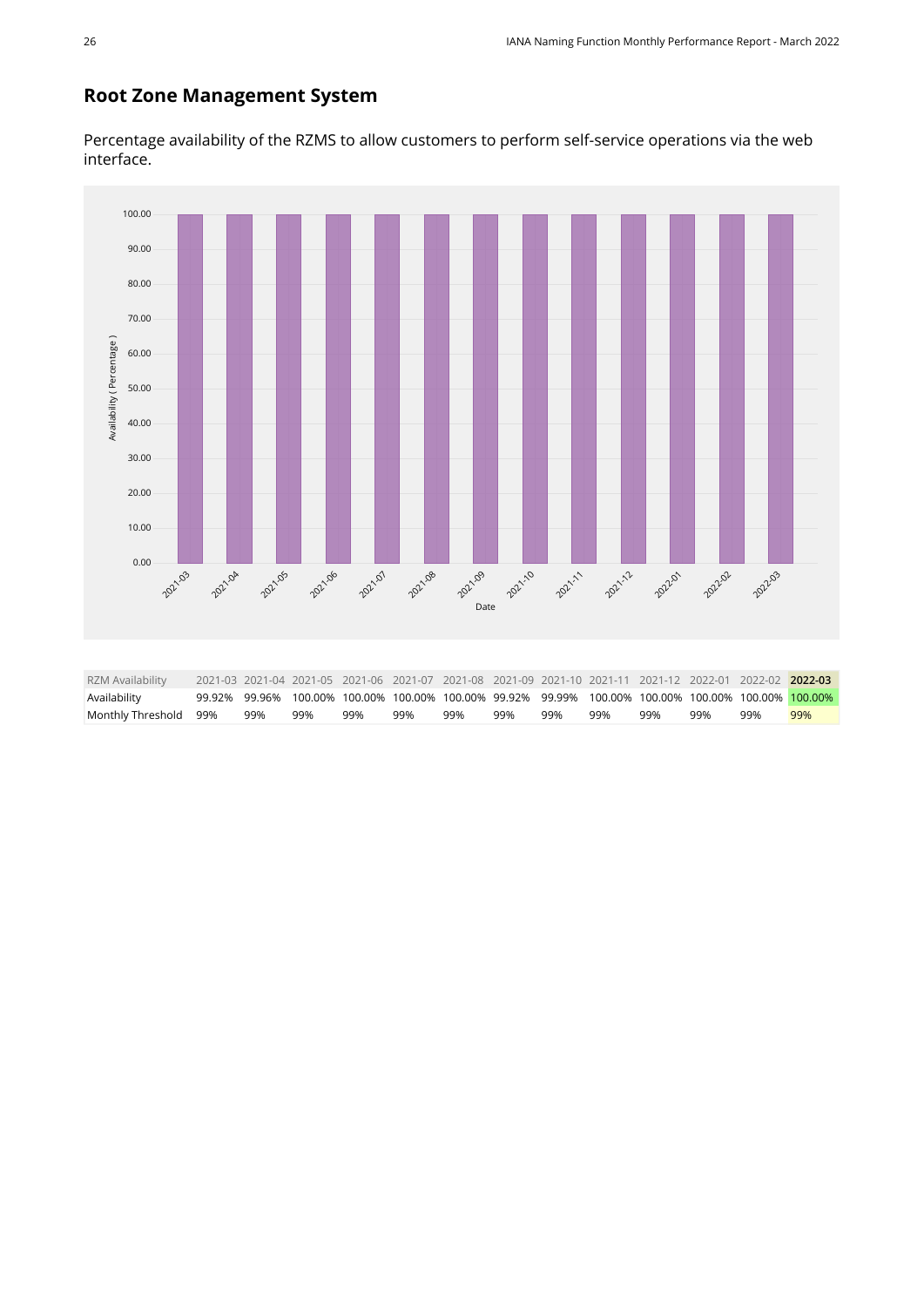#### **Directory Service**



<span id="page-26-0"></span>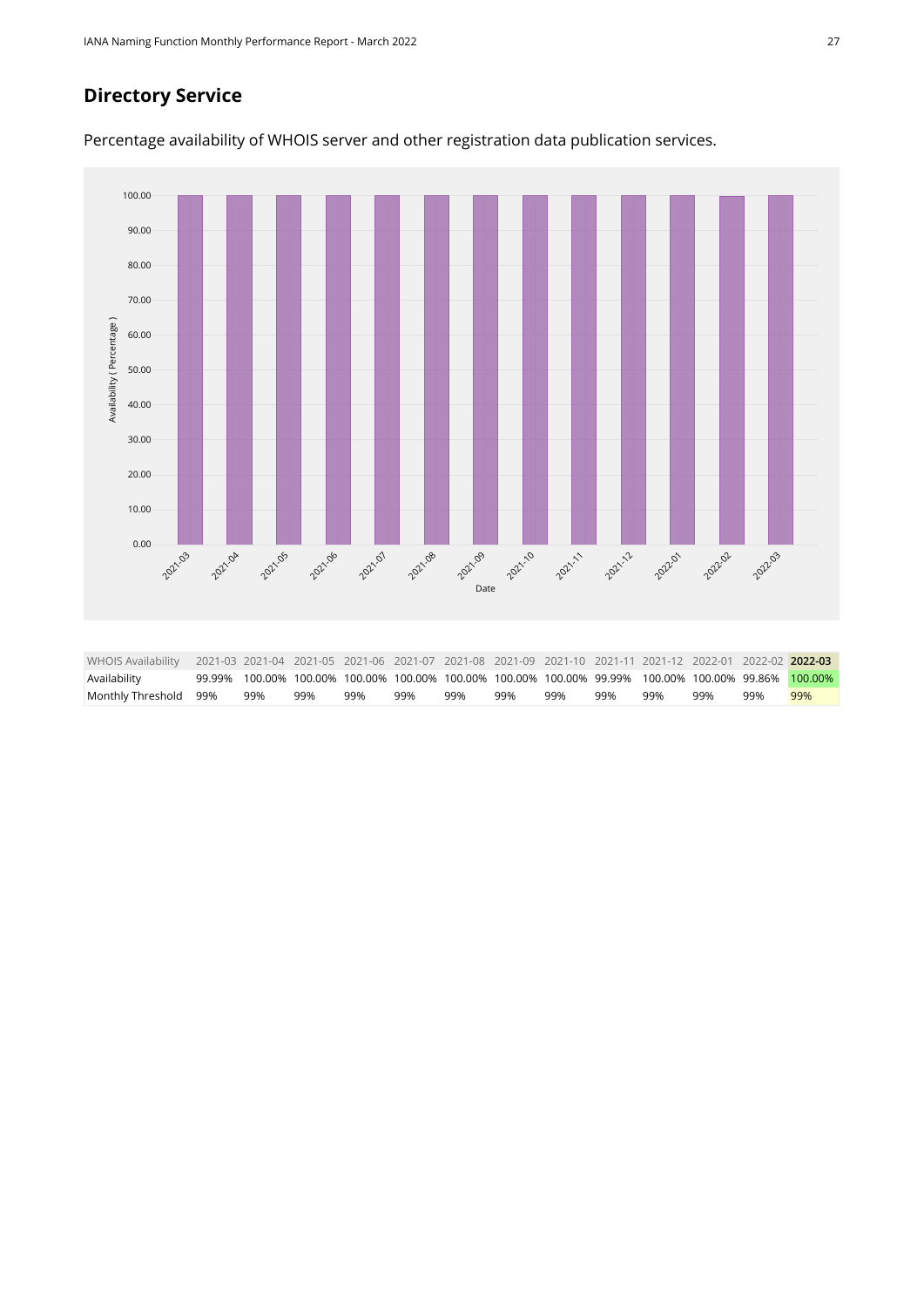#### **Root Zone Service Level Dashboard**

100.00 90.00 80.00 70.00 Availability (Percentage) [Availability \( Percentage \)](https://sle-dashboard.iana.org/chart/root-zone-service-level-dashboard/?granularity=monthly&start=2021-03-01&end=2022-04-01) 60.00 50.00 40.00 30.00 20.00 10.00 0.00 **2021-08** 2021-10 2021.03 2021.04 2021.05 2021-06 2021.07 **2021.09** 2021-12 202202 2021-11 **202201** 2022.03 [Date](https://sle-dashboard.iana.org/chart/root-zone-service-level-dashboard/?granularity=monthly&start=2021-03-01&end=2022-04-01) Dashboard Availability 2021-03 2021-04 2021-05 2021-06 2021-07 2021-08 2021-09 2021-10 2021-11 2021-12 2022-01 2022-02 **2022-03** Availability 100.00% 100.00% 100.00% 100.00% 100.00% 100.00% 100.00% 100.00% 99.97% 100.00% 100.00% 100.00% 100.00%

<span id="page-27-0"></span>Monthly Threshold 99% 99% 99% 99% 99% 99% 99% 99% 99% 99% 99% 99% 99%

Availability of accurate, timely reporting to these standards via dashboard and other mechanisms.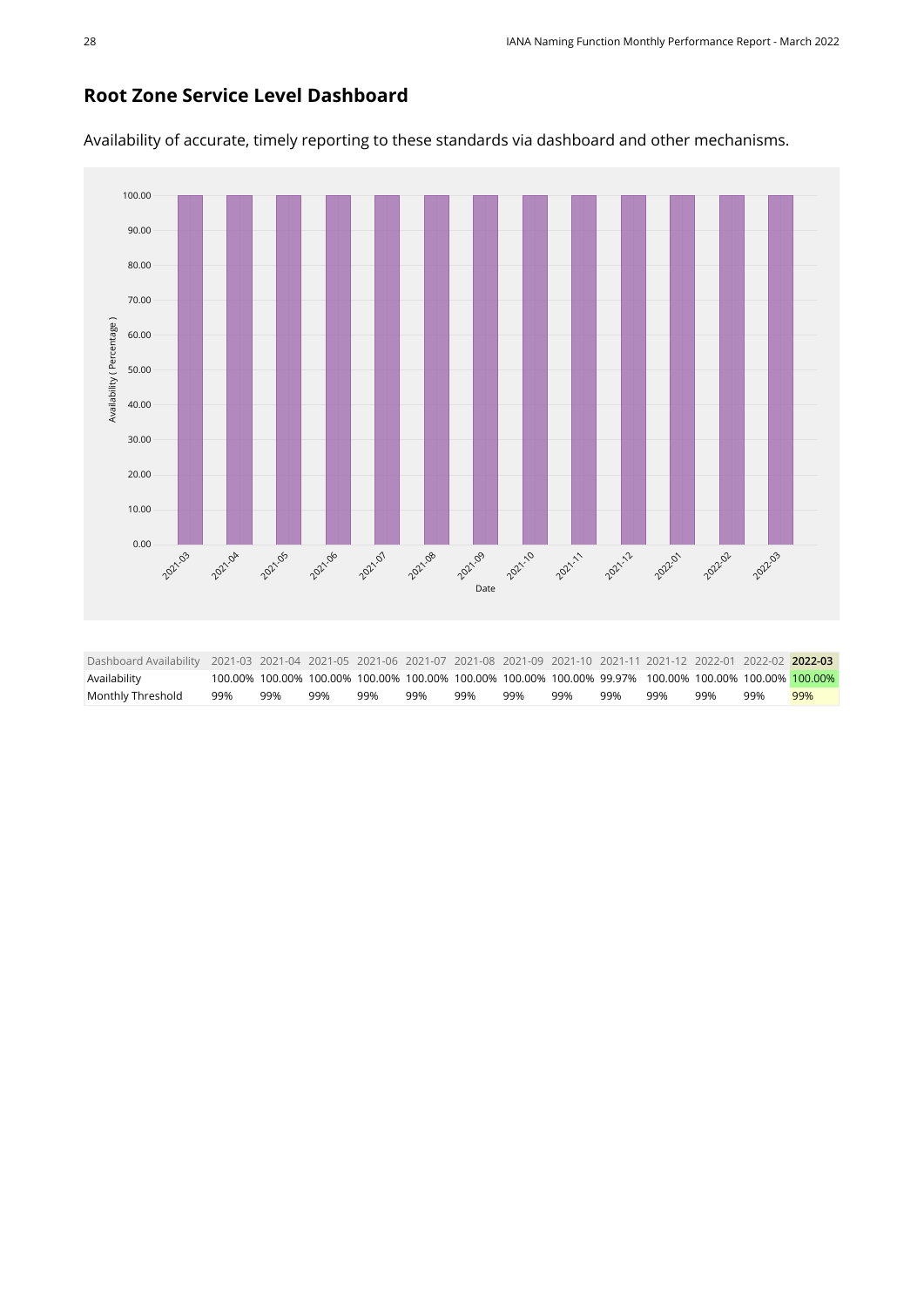#### **Credential Recovery**



Time to dispatch confirmation email of forgotten password.

<span id="page-28-0"></span>

| Credential Recovery Response |       | 2021-03 2021-04 2021-05 2021-06 2021-07 2021-08 2021-09 2021-10 2021-11 |       |       |       |       |       |       |       |       | 2021-12 2022-01 | 2022-02 2022-03 |                   |
|------------------------------|-------|-------------------------------------------------------------------------|-------|-------|-------|-------|-------|-------|-------|-------|-----------------|-----------------|-------------------|
| Response Time                | 0.09s | 0.14s                                                                   | 0.09s | 0.08s | 0.06s | 0.16s | 0.16s | 0.18s | 0.28s | 0.12s | 0.13s           | 0.12s           | 0.18 <sub>S</sub> |
| Monthly Threshold            | 60s   | 60s                                                                     | 60s   | 60s   | 60s   | 60s   | 60s   | 60s   | 60s   | 60s   | 60s             | 60s             | 60s               |
| <b>Threshold Percentile</b>  | 95.0% | 95.0%                                                                   | 95.0% | 95.0% | 95.0% | 95.0% | 95.0% | 95.0% | 95.0% | 95.0% | 95.0%           | 95.0%           | 95.0%             |
| Response Count               | 6     |                                                                         | 5.    | 11    |       |       |       | 9     | 9     | 4     |                 | 8               | 8                 |
| Mean Time                    | 0.06s | 0.08s                                                                   | 0.06s | 0.05s | 0.04s | 0.11s | 0.15s | 0.11s | 0.10s | 0.06s | 0.09s           | 0.06s           | 0.11s             |
| <b>Shortest Time</b>         | 0.05s | 0.05s                                                                   | 0.05s | 0.01s | 0.01s | 0.05s | 0.14s | 0.04s | 0.02s | 0.01s | 0.04s           | 0.01s           | 0.03s             |
| Longest Time                 | 0.09s | 0.16s                                                                   | 0.10s | 0.08s | 0.06s | 0.16s | 0.16s | 0.20s | 0.38s | 0.13s | 0.14s           | 0.13s           | 0.18s             |
| Median Time                  | 0.06s | 0.075                                                                   | 0.06s | 0.05s | 0.04s | 0.09s | 0.15s | 0.12s | 0.06s | 0.05s | 0.09s           | 0.05s           | 0.12s             |
| <b>PStDev Time</b>           | 0.01s | 0.04s                                                                   | 0.02s | 0.02s | 0.02s | 0.04s | 0.01s | 0.05s | 0.10s | 0.04s | 0.05s           | 0.03s           | 0.05s             |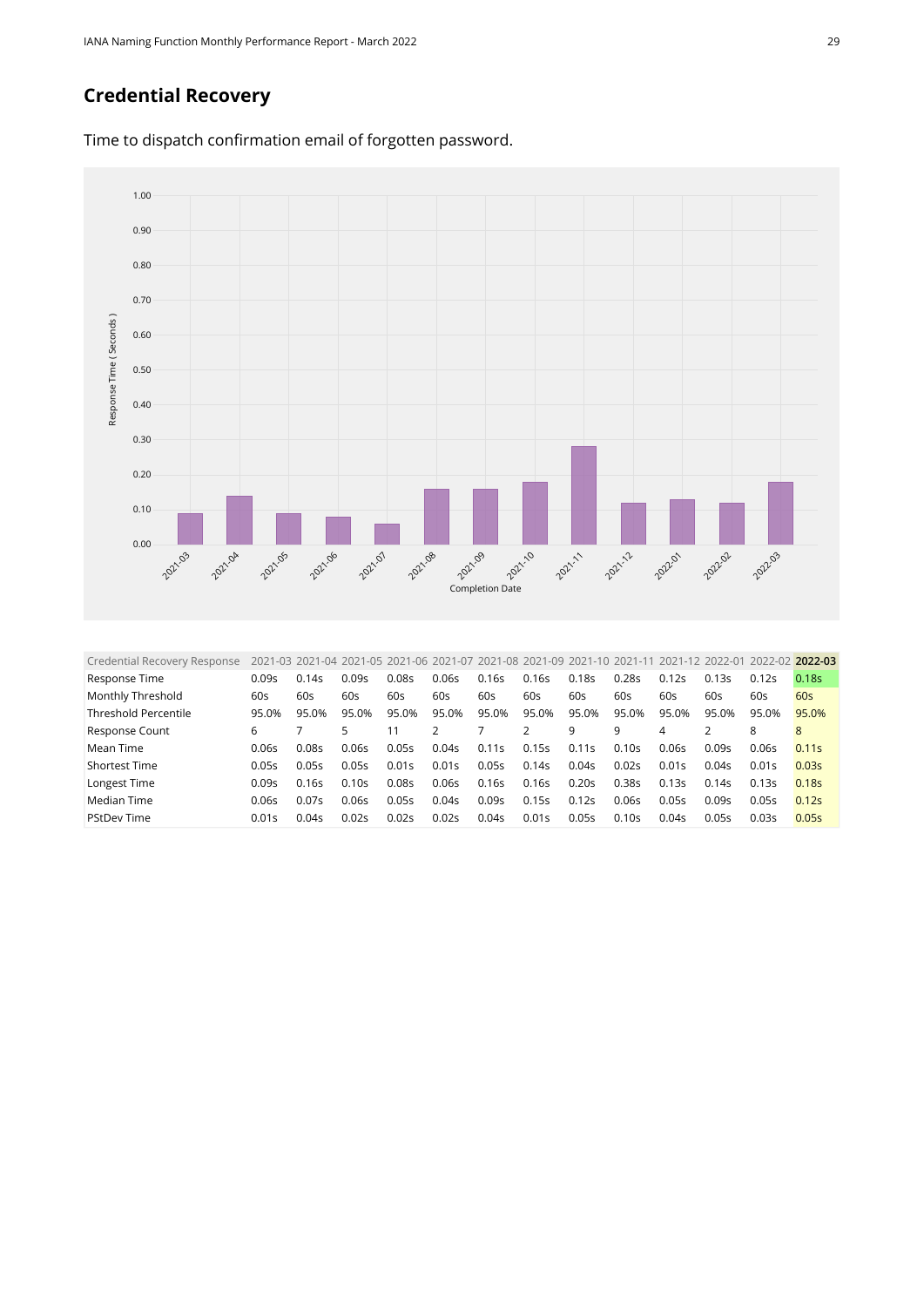#### **Credential Change**



Time to implement new password within the system.

<span id="page-29-0"></span>

| Credential<br>Change    | 2021-03 | 2021-04           | $2021 - 05$ | 2021-06 | 2021-07        | 2021-08 | 2021-09 | $2021 - 10$ | 2021-11             | 2021-12             | 2022-01 | 2022-02 | 2022-03                                                                                            |
|-------------------------|---------|-------------------|-------------|---------|----------------|---------|---------|-------------|---------------------|---------------------|---------|---------|----------------------------------------------------------------------------------------------------|
| Update<br>Time          | 1.000ms | 1.000ms           | 1.000ms     | 1.000ms | 0.950ms        | 1.750ms | 0.950ms | 1.650ms     | 1.000 <sub>ms</sub> | 1.950ms             | 0.000ms | 1.000ms | 1.000ms                                                                                            |
| Monthly<br>Threshold    |         | 300000ms 300000ms |             |         |                |         |         |             |                     |                     |         |         | 300000ms 300000ms 300000ms 300000ms 300000ms 300000ms 300000ms 300000ms 300000ms 300000ms 300000ms |
| Threshold<br>Percentile | 95.0%   | 95.0%             | 95.0%       | 95.0%   | 95.0%          | 95.0%   | 95.0%   | 95.0%       | 95.0%               | 95.0%               | 95.0%   | 95.0%   | 95.0%                                                                                              |
| Update<br>Count         | 5       | 6                 | 3           | 9       | $\overline{2}$ | 6       | 2       | 8           | 5                   | 2                   | 2       | 4       | $\overline{7}$                                                                                     |
| Mean<br>Time            | 0.400ms | 0.333ms           | 0.667ms     | 0.333ms | 0.500ms        | 0.667ms | 0.500ms | 0.625ms     | 0.800ms             | 1.500ms             | 0.000ms | 0.500ms | 0.571ms                                                                                            |
| Shortest<br>Time        | 0.000ms | 0.000ms           | 0.000ms     | 0.000ms | 0.000ms        | 0.000ms | 0.000ms | 0.000ms     | 0.000ms             | 1.000ms             | 0.000ms | 0.000ms | 0.000ms                                                                                            |
| Longest<br>Time         | 1.000ms | 1.000ms           | 1.000ms     | 1.000ms | 1.000ms        | 2.000ms | 1.000ms | 2.000ms     | 1.000 <sub>ms</sub> | 2.000ms             | 0.000ms | 1.000ms | 1.000ms                                                                                            |
| Median<br>Time          | 0.000ms | 0.000ms           | 1.000ms     | 0.000ms | 0.500ms        | 0.500ms | 0.500ms | 0.500ms     | 1.000ms             | 1.500 <sub>ms</sub> | 0.000ms | 0.500ms | 1.000ms                                                                                            |
| PStDev<br>Time          | 0.490ms | 0.471ms           | 0.471 ms    | 0.471ms | 0.500ms        | 0.745ms | 0.500ms | 0.696ms     | 0.400ms             | 0.500ms             | 0.000ms | 0.500ms | 0.495ms                                                                                            |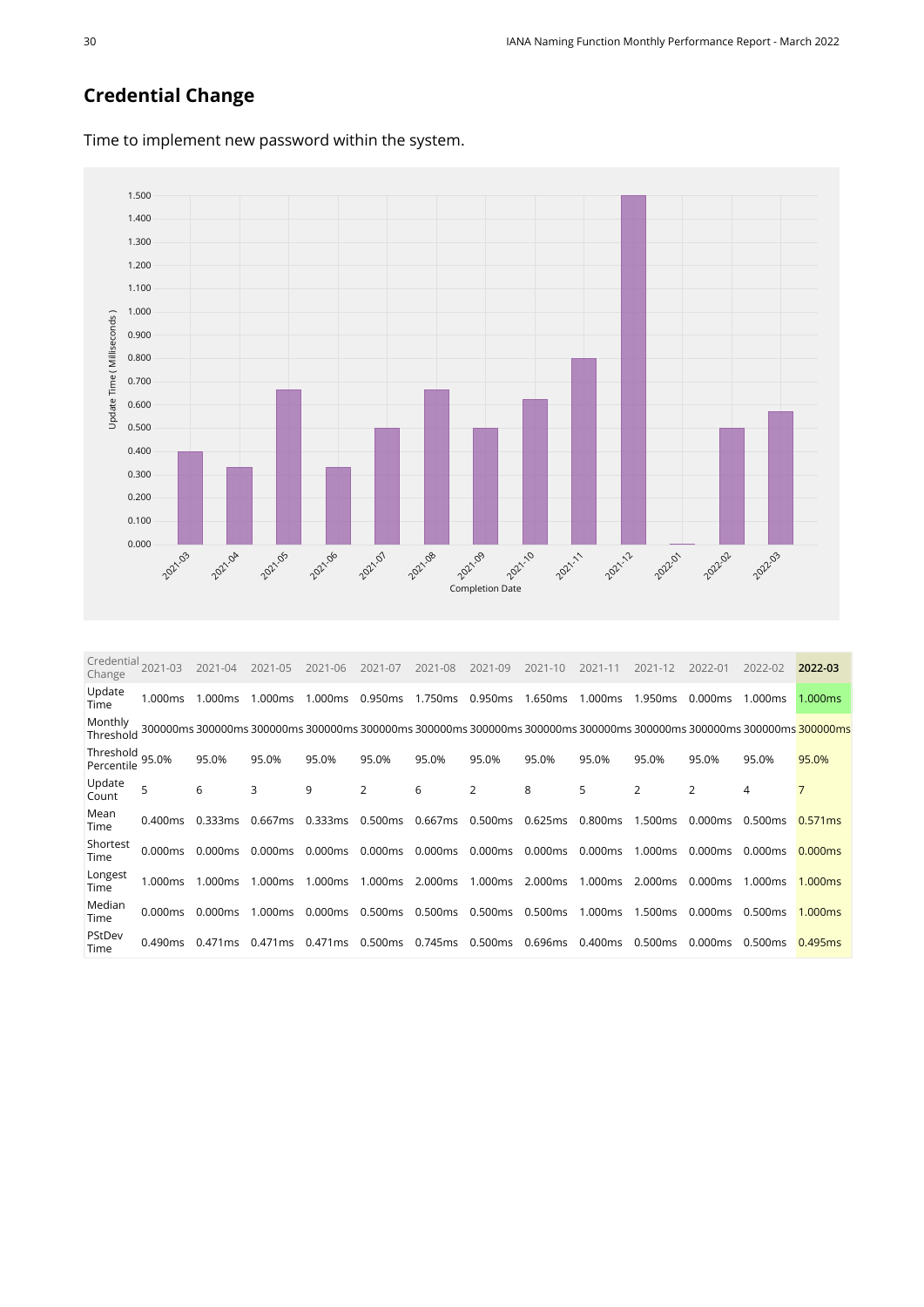## **Accuracy**

#### **Root Zone File**



Root zone file data published in the root zone matches that provided in the change request.

<span id="page-30-0"></span>

| Routine (Technical)                                                                                                            |      |      |      |      |      |      |      |      |      |      |      | 2021-03 2021-04 2021-05 2021-06 2021-07 2021-08 2021-09 2021-10 2021-11 2021-12 2022-01 2022-02 2022-03 |         |
|--------------------------------------------------------------------------------------------------------------------------------|------|------|------|------|------|------|------|------|------|------|------|---------------------------------------------------------------------------------------------------------|---------|
| Accuracy                                                                                                                       |      |      |      |      |      |      |      |      |      |      |      | 100.00% 100.00% 100.00% 100.00% 100.00% 100.00% 100.00% 100.00% 100.00% 100.00% 100.00% 100.00%         | 100.00% |
| Monthly Threshold                                                                                                              | 100% | 100% | 100% | 100% | 100% | 100% | 100% | 100% | 100% | 100% | 100% | 100%                                                                                                    | 100%    |
| Incident Count                                                                                                                 | 0    |      |      | 0    |      |      |      | 0    |      |      |      |                                                                                                         |         |
| Request Count                                                                                                                  | 60   | 20   | 42   | 34   | 269  | 16   | 23   | 233  | 509  | 18   | 51   |                                                                                                         | 25      |
|                                                                                                                                |      |      |      |      |      |      |      |      |      |      |      |                                                                                                         |         |
|                                                                                                                                |      |      |      |      |      |      |      |      |      |      |      |                                                                                                         |         |
| gTLD Creation/Transfer 2021-03 2021-04 2021-05 2021-06 2021-07 2021-08 2021-09 2021-10 2021-11 2021-12 2022-01 2022-02 2022-03 |      |      |      |      |      |      |      |      |      |      |      |                                                                                                         |         |

<span id="page-30-3"></span><span id="page-30-2"></span><span id="page-30-1"></span>

| g i LD Creation/Transfer |         |             | ZUZ I-U3 ZUZ I-U4 | CUZ I-US    |             |             | ZUZT-UN ZUZT-UZ ZUZT-U8 | $2021 - 09$                     | $202 - 10$  | $202 - 1$       |             | $2021 - 12$ $2022 - 01$ | ZUZZ-UZ ZUZZ-U3 |              |
|--------------------------|---------|-------------|-------------------|-------------|-------------|-------------|-------------------------|---------------------------------|-------------|-----------------|-------------|-------------------------|-----------------|--------------|
| Accuracy                 |         | 100.00%     | 100.00%           | 100.00%     | 100.00%     | 100.00%     |                         | 100.00% 100.00%                 |             | 100.00% 100.00% | 100.00%     | 100.00%                 | 100.00%         | 100.00%      |
| Monthly Threshold        |         | 100%        | 100%              | 100%        | 100%        | 100%        | 100%                    | 100%                            | 100%        | 100%            | 100%        | 100%                    | 100%            | 100%         |
| Incident Count           | 0       |             | 0                 | $\mathbf 0$ | 0           | 0           | 0                       | 0                               | $\mathbf 0$ | $\Omega$        | 0           | 0                       | 0               |              |
| <b>Request Count</b>     | 0       |             | 5                 | 1           | 46          | 0           | 12                      | 19                              | 1           |                 | 0           | 2                       | 2               | 11           |
|                          |         |             |                   |             |             |             |                         |                                 |             |                 |             |                         |                 |              |
| ccTLD Creation/Transfer  |         | 2021-03     | 2021-04 2021-05   |             | 2021-06     | 2021-07     | 2021-08                 | 2021-09                         | $2021 - 10$ | $2021 - 11$     |             | 2021-12 2022-01         | $2022 - 02$     | 2022-03      |
| Accuracy                 |         | 100.00%     | 100.00%           | 100.00%     |             |             |                         | 100.00% 100.00% 100.00% 100.00% | 100.00%     | 100.00%         | 100.00%     | 100.00%                 | 100.00%         | 100.00%      |
| Monthly Threshold        |         | 100%        | 100%              | 100%        | 100%        | 100%        | 100%                    | 100%                            | 100%        | 100%            | 100%        | 100%                    | 100%            | 100%         |
| Incident Count           |         | 0           | 0                 | $\Omega$    | 0           | $\mathbf 0$ | 0                       | 0                               | 0           | 0               | 0           | 0                       | 0               |              |
| <b>Request Count</b>     |         | $\mathbf 0$ | 0                 | 0           | $\mathbf 0$ | $\mathbf 0$ | 0                       | 0                               | 0           | $\mathbf 0$     | $\mathbf 0$ | 0                       | 0               | $\mathbf{0}$ |
|                          |         |             |                   |             |             |             |                         |                                 |             |                 |             |                         |                 |              |
| Other Changes            | 2021-03 |             | 2021-04           | 2021-05     | $2021 - 06$ | 2021-07     | 2021-08                 | 2021-09                         | $2021 - 10$ | $2021 - 11$     | $2021 - 12$ | 2022-01                 | 2022-02         | 2022-03      |
| Accuracy                 | 100.00% |             | 100.00%           | 100.00%     | 100.00%     | 100.00%     | 100.00%                 | 100.00%                         | 100.00%     | 100.00%         | 100.00%     | 100.00%                 | 100.00%         | 100.00%      |
| Monthly Threshold        | 100%    | 100%        | 100%              |             | 100%        | 100%        | 100%                    | 100%                            | 100%        | 100%            | 100%        | 100%                    | 100%            | 100%         |
| Incident Count           | 0       | 0           | $\Omega$          | 0           | $\Omega$    |             | $\Omega$                | $\Omega$                        | $\Omega$    | 0               | $\mathbf 0$ | $\Omega$                | $\Omega$        | $\Omega$     |
| <b>Request Count</b>     |         | 5           | $\Omega$          |             | $\Omega$    |             | $\Omega$                | $\overline{2}$                  | 3           |                 |             | 0                       | フ               | 0            |
|                          |         |             |                   |             |             |             |                         |                                 |             |                 |             |                         |                 |              |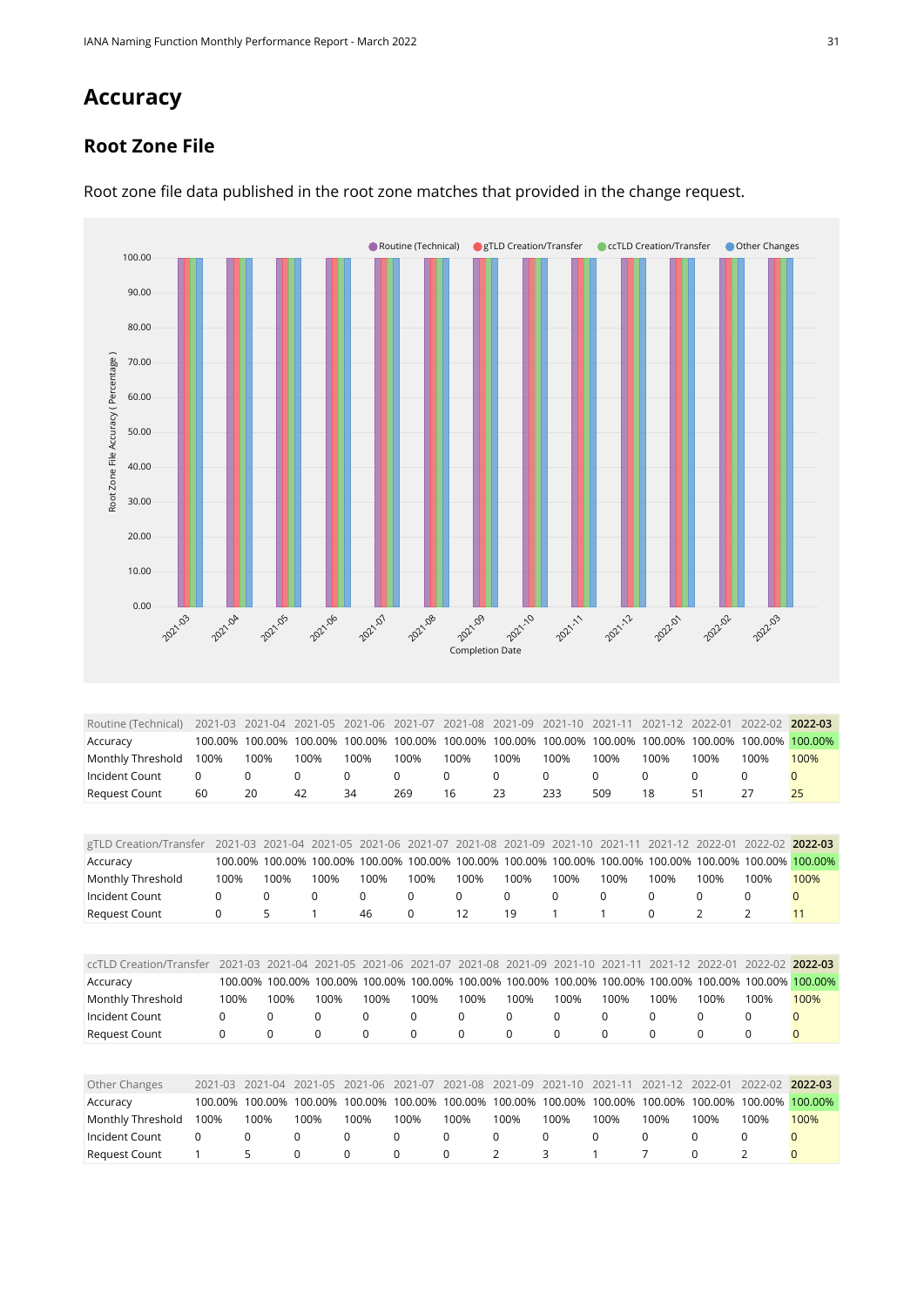#### **Root Zone Database**



Root Zone Database is correctly updated in accordance with change request.

<span id="page-31-4"></span><span id="page-31-3"></span><span id="page-31-2"></span><span id="page-31-1"></span><span id="page-31-0"></span>

| Routine (Non-Technical) |             | 2021-03     |                 | 2021-04 2021-05         |                 |             |             | 2021-06 2021-07 2021-08 2021-09                         |             | 2021-10 2021-11 |             | 2021-12 2022-01 | 2022-02 2022-03 |              |
|-------------------------|-------------|-------------|-----------------|-------------------------|-----------------|-------------|-------------|---------------------------------------------------------|-------------|-----------------|-------------|-----------------|-----------------|--------------|
| Accuracy                |             | 100.00%     | 100.00%         | 100.00%                 | 100.00%         | 100.00%     | 100.00%     | 100.00%                                                 |             | 100.00% 100.00% | 100.00%     | 100.00%         | 100.00%         | 100.00%      |
| Monthly Threshold       |             | 100%        | 100%            | 100%                    | 100%            | 100%        | 100%        | 100%                                                    | 100%        | 100%            | 100%        | 100%            | 100%            | 100%         |
| Incident Count          |             | 0           | 0               | $\Omega$                | $\mathbf 0$     | 0           | 0           | 0                                                       | 0           | $\mathbf 0$     | 0           | $\Omega$        | $\mathbf 0$     | $\mathbf{0}$ |
| <b>Request Count</b>    |             | 46          | 12              | 216                     | 216             | 22          | 14          | 32                                                      | 70          | 19              | 49          | 12              | 27              | 26           |
|                         |             |             |                 |                         |                 |             |             |                                                         |             |                 |             |                 |                 |              |
| gTLD Creation/Transfer  |             |             |                 | 2021-03 2021-04 2021-05 | 2021-06 2021-07 |             |             | 2021-08 2021-09                                         | $2021 - 10$ | 2021-11         | $2021 - 12$ | 2022-01         | $2022 - 02$     | 2022-03      |
| Accuracy                |             |             | 100.00% 100.00% | 100.00%                 | 100.00%         | 100.00%     |             | 100.00% 100.00%                                         | 100.00%     | 100.00%         | 100.00%     | 100.00%         | 100.00%         | 100.00%      |
| Monthly Threshold       |             | 100%        | 100%            | 100%                    | 100%            | 100%        | 100%        | 100%                                                    | 100%        | 100%            | 100%        | 100%            | 100%            | 100%         |
| Incident Count          | 0           |             | 0               | 0                       | 0               | 0           | 0           | 0                                                       | 0           | 0               | 0           | 0               | 0               | $\mathbf{0}$ |
| Request Count           | $\mathsf 0$ |             | 5               | $\mathbf{1}$            | 46              | 0           | 12          | 19                                                      | 1           | 1               | 0           | $\overline{2}$  | $\overline{2}$  | 11           |
|                         |             |             |                 |                         |                 |             |             |                                                         |             |                 |             |                 |                 |              |
| ccTLD Creation/Transfer |             | $2021 - 03$ | $2021 - 04$     |                         | 2021-05 2021-06 | 2021-07     | 2021-08     | 2021-09                                                 | $2021 - 10$ | 2021-11         |             | 2021-12 2022-01 | $2022 - 02$     | 2022-03      |
| Accuracy                |             |             |                 |                         |                 |             |             | 100.00% 100.00% 100.00% 100.00% 100.00% 100.00% 100.00% |             | 100.00% 100.00% |             | 100.00% 100.00% | 100.00%         | 100.00%      |
| Monthly Threshold       |             | 100%        | 100%            | 100%                    | 100%            | 100%        | 100%        | 100%                                                    | 100%        | 100%            | 100%        | 100%            | 100%            | 100%         |
| Incident Count          |             | 0           | 0               | 0                       | 0               | $\mathbf 0$ | 0           | 0                                                       | 0           | $\mathbf 0$     | $\mathbf 0$ | 0               | $\mathbf 0$     | $\mathbf{0}$ |
| <b>Request Count</b>    |             | 0           | 0               | $\mathbf 0$             | $\Omega$        | $\mathbf 0$ | $\mathbf 0$ | 0                                                       | $\Omega$    | $\Omega$        | $\mathbf 0$ | $\Omega$        | 0               | $\mathbf{0}$ |
|                         |             |             |                 |                         |                 |             |             |                                                         |             |                 |             |                 |                 |              |
| Other Changes           | $2021 - 03$ |             | $2021 - 04$     | 2021-05                 | 2021-06         | 2021-07     | 2021-08     | 2021-09                                                 | $2021 - 10$ | $2021 - 11$     | 2021-12     | 2022-01         | 2022-02         | 2022-03      |
| Accuracy                | 100.00%     |             | 100.00%         | 100.00%                 | 100.00%         | 100.00%     | 100.00%     | 100.00%                                                 | 100.00%     | 100.00%         | 100.00%     | 100.00%         | 100.00%         | 100.00%      |
| Monthly Threshold       | 100%        | 100%        |                 | 100%                    | 100%            | 100%        | 100%        | 100%                                                    | 100%        | 100%            | 100%        | 100%            | 100%            | 100%         |
| Incident Count          | $\mathbf 0$ | $\Omega$    | 0               | $\Omega$                | $\Omega$        |             | $\Omega$    | $\Omega$                                                | $\Omega$    | $\Omega$        | $\Omega$    | $\Omega$        | $\Omega$        | $\Omega$     |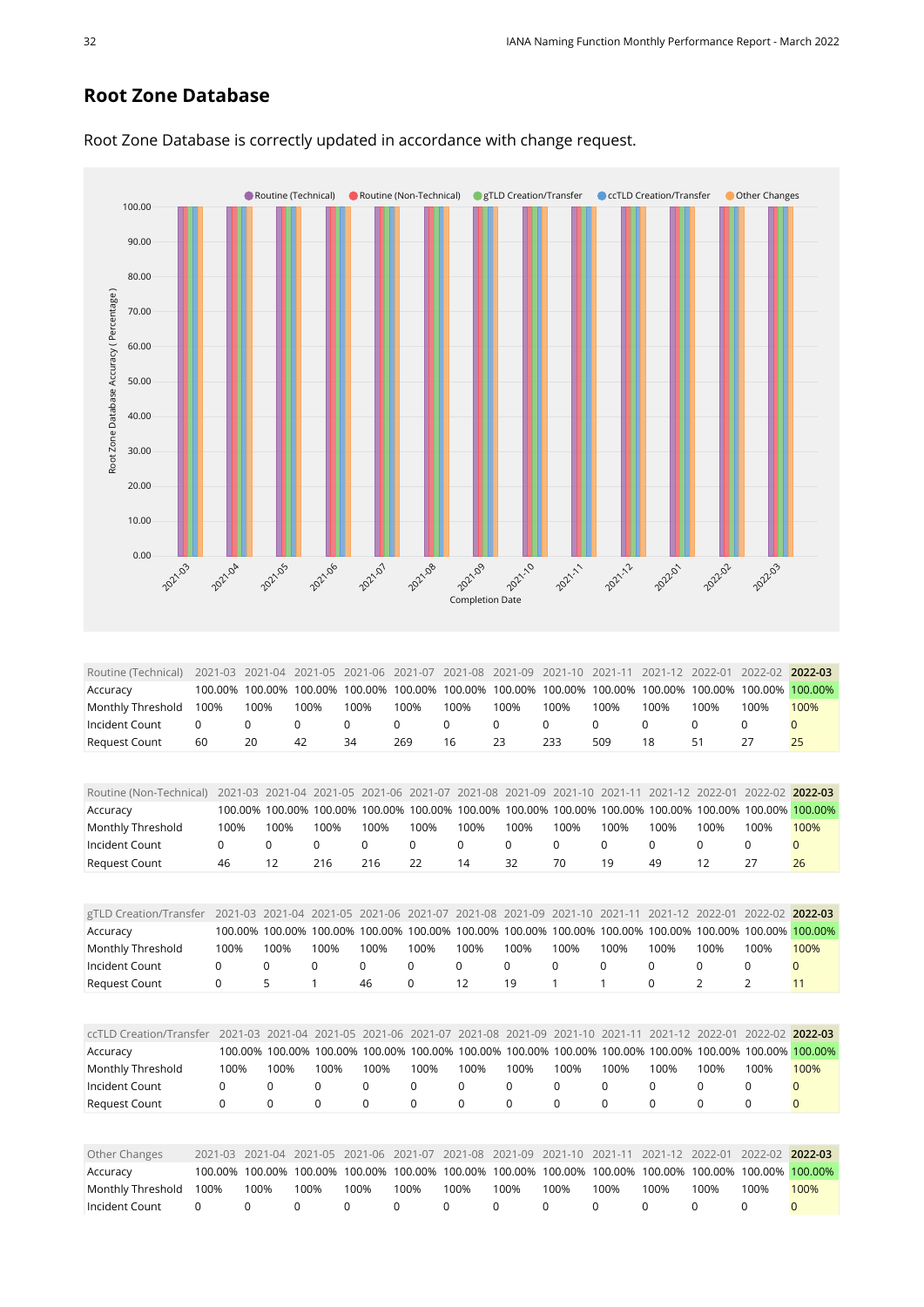| Other Changes 2021-03 2021-04 2021-05 2021-06 2021-07 2021-08 2021-09 2021-10 2021-11 2021-12 2022-01 2022-02 2022-03 |  |  |  |  |  |  |  |
|-----------------------------------------------------------------------------------------------------------------------|--|--|--|--|--|--|--|
| Request Count    1    5    0    0    0     0    2    3    1     7     0    2 <mark>0</mark>                           |  |  |  |  |  |  |  |

## **Enquiry Processing**

#### **Time to acknowledge**

Time taken to send initial acknowledgement of a receipt of a general enquiry pertaining to root zone management but not pertaining to interactions in a change request context.



<span id="page-32-0"></span>

| <b>Manual Enquiries</b> | 2021-03 | 2021-04 | 2021-05 2021-06 |       | 2021-07 | 2021-08 | 2021-09 | $2021 - 10$ | $2021 - 1$ | 2021-12 | 2022-01 | 2022-02 | 2022-03           |
|-------------------------|---------|---------|-----------------|-------|---------|---------|---------|-------------|------------|---------|---------|---------|-------------------|
| Acknowledgment Time     | 0.55s   | 0.95s   | 2.30s           | 0.85s | -       | 0.00s   | 0.00s   | 0.80s       | 0.65s      | 0.00s   | 0.00s   | 1.00s   | 0.00 <sub>S</sub> |
| Monthly Threshold       | 60s     | 60s     | 60s             | 60s   | 60s     | 60s     | 60s     | 60s         | 60s        | 60s     | 60s     | 60s     | 60s               |
| Acknowledge Percentile  | 95.0%   | 95.0%   | 95.0%           | 95.0% | 95.0%   | 95.0%   | 95.0%   | 95.0%       | 95.0%      | 95.0%   | 95.0%   | 95.0%   | 95.0%             |
| Acknowledgment Count    | 10      | 2       | 8               | 4     | 0       | 3       | 4       | 5           | 8          |         | 4       | 11      | 5                 |
| Mean Time               | 0.10s   | 0.50s   | 1.00s           | 0.25s |         | 0.00s   | 0.00s   | 0.20s       | 0.12s      | 0.00s   | 0.00s   | 0.36s   | 0.00s             |
| <b>Shortest Time</b>    | 0.00s   | 0.00s   | 0.00s           | 0.00s |         | 0.00s   | 0.00s   | 0.00s       | 0.00s      | 0.00s   | 0.00s   | 0.00s   | 0.00s             |
| Longest Time            | 1.00s   | 1.00s   | 3.00s           | 1.00s |         | 0.00s   | 0.00s   | 1.00s       | 1.00s      | 0.00s   | 0.00s   | 1.00s   | 0.00s             |
| Median Time             | 0.00s   | 0.50s   | 1.00s           | 0.00s |         | 0.00s   | 0.00s   | 0.00s       | 0.00s      | 0.00s   | 0.00s   | 0.00s   | 0.00s             |
| PStDev Time             | 0.30s   | 0.50s   | 0.87s           | 0.43s |         | 0.00s   | 0.00s   | 0.40s       | 0.33s      | 0.00s   | 0.00s   | 0.48s   | 0.00s             |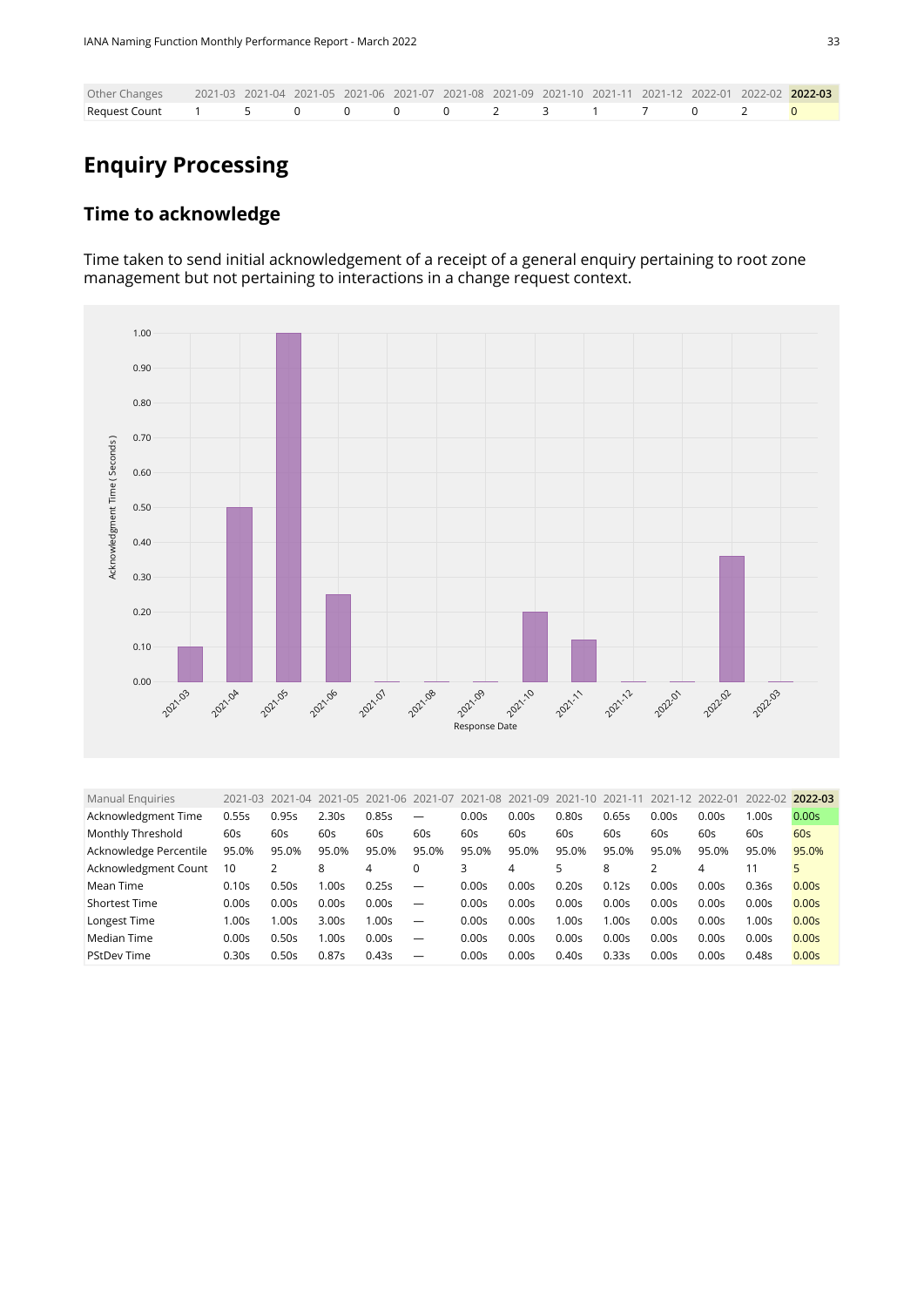#### **Time to initial response**



Time taken for staff to respond to enquiry, either in part or in whole.

<span id="page-33-0"></span>

| 2.26d<br>3.90d<br>2.00d<br>0.62d<br>0.80d<br>2.68d<br>0.56d<br>1.19d<br>2.80d<br>1.46d<br>Response Time<br>1.71d<br>2.22d<br>—                            |  |
|-----------------------------------------------------------------------------------------------------------------------------------------------------------|--|
|                                                                                                                                                           |  |
| Monthly Threshold<br>5d<br>5d<br>5d<br>5d<br>5d<br>5d<br>5d<br>5d<br>5d<br>5d<br>5d<br>5d<br>5d                                                           |  |
| <b>Threshold Percentile</b><br>90.0%<br>90.0%<br>90.0%<br>90.0%<br>90.0%<br>90.0%<br>90.0%<br>90.0%<br>90.0%<br>90.0%<br>90.0%<br>90.0%<br>90.0%          |  |
| 10<br><b>Request Count</b><br>3<br>3<br>10<br>6<br>8<br>0<br>4<br>4<br>4                                                                                  |  |
| 0.56d<br>0.79d<br>0.55d<br>1.13d<br>0.88d<br>1.75d<br>0.89d<br>0.29d<br>0.79d<br>0.69d<br>1.61d<br>0.75d<br>Mean Time<br>$\overline{\phantom{m}}$         |  |
| 0.02d<br>0.18d<br>0.26d<br>0.07d<br>0.01 <sub>d</sub><br><b>Shortest Time</b><br>0.49d<br>0.01d<br>0.04d<br>0.02d<br>0.04d<br>0.00d<br>0.02d              |  |
| 1.52d<br>2.75d<br>.32d<br>4.95d<br>3.57d<br>0.88d<br>0.67d<br>1.89d<br>3.08d<br>Longest Time<br>0.64d<br>2.25d<br>3.34d<br>$\overline{\phantom{m}}$       |  |
| 0.53d<br>0.58d<br>0.36d<br>0.82d<br>Median Time<br>0.59d<br>0.56d<br>0.22d<br>0.36d<br>0.71d<br>1.96d<br>0.51d<br>0.04d<br>$\overline{\phantom{m}}$       |  |
| 0.23d<br><b>PStDev Time</b><br>1.03d<br>0.07d<br>0.47d<br>.56d<br>0.24d<br>0.74d<br>0.98d<br>0.52d<br>1.79d<br>1.12d<br>0.81d<br>$\overline{\phantom{m}}$ |  |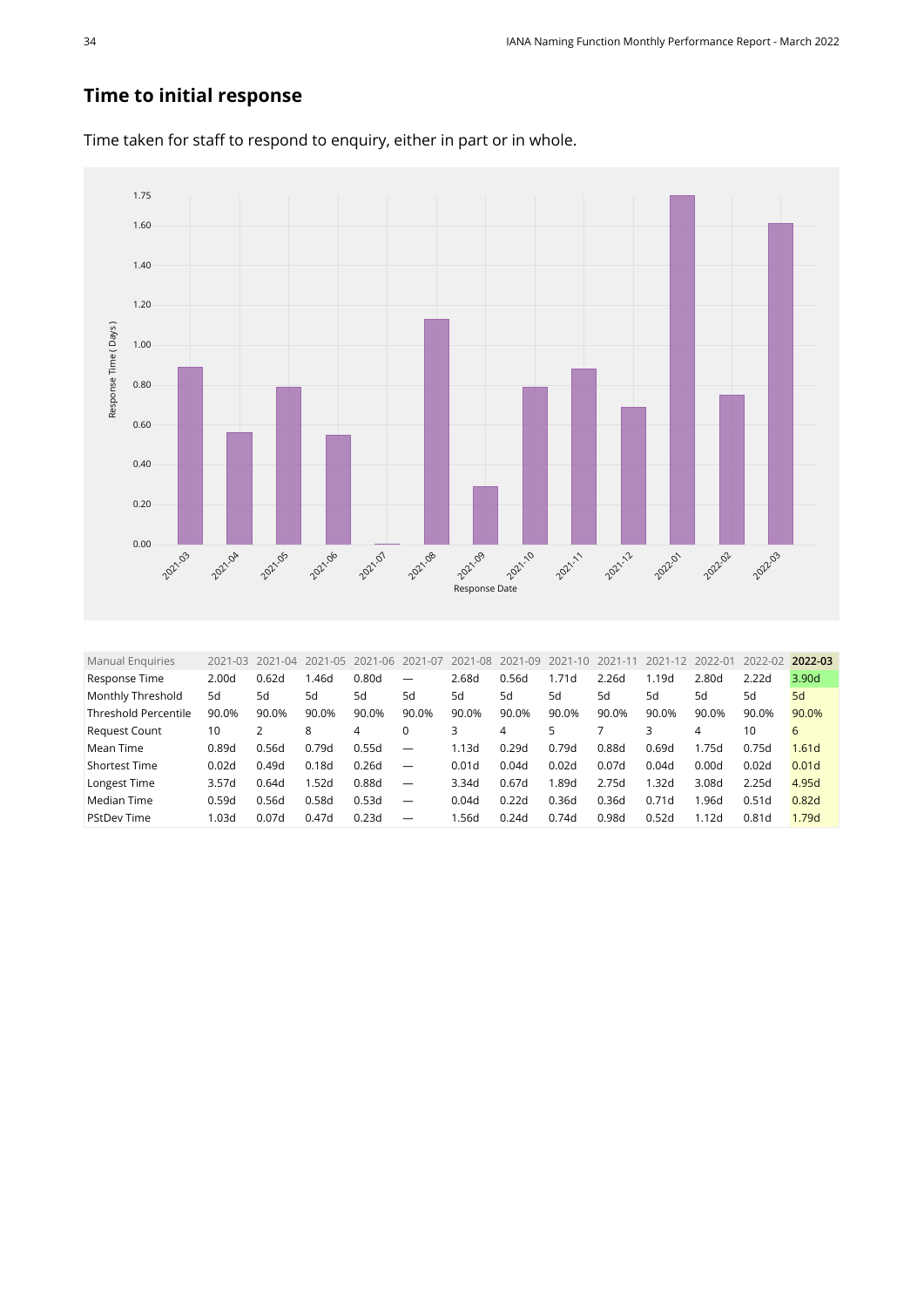## **Label Generation Rulesets**

#### **Review Time**



The time it takes for staff to review a submission and either agree that it is well-formed or send it back for remediation.

<span id="page-34-0"></span>

| <b>Review Time</b>          | 2021-03           | 2021-04 | 2021-05 | 2021-06           | 2021-07                  | 2021-08 | 2021-09                  | 2021-10 | 2021-1 | 2021-12 | 2022-01 | 2022-02 | 2022-03  |
|-----------------------------|-------------------|---------|---------|-------------------|--------------------------|---------|--------------------------|---------|--------|---------|---------|---------|----------|
| <b>Review Time</b>          | .78d              | 1.50d   | 0.98d   | 0.94d             | $\overline{\phantom{m}}$ | 0.71d   | $\overline{\phantom{0}}$ |         |        | 0.52d   | 0.61d   | 0.02d   |          |
| Monthly Threshold           | 5d                | 5d      | 5d      | 5d                | 5d                       | 5d      | 5d                       | 5d      | 5d     | 5d      | 5d      | 5d      | 5d       |
| <b>Threshold Percentile</b> | 90.0%             | 90.0%   | 90.0%   | 90.0%             | 90.0%                    | 90.0%   | 90.0%                    | 90.0%   | 90.0%  | 90.0%   | 90.0%   | 90.0%   | 90.0%    |
| <b>Review Count</b>         | 9                 | 11      | 18      | 9                 | $\Omega$                 | 5       | $\Omega$                 |         | 0      |         |         |         | $\Omega$ |
| <b>Shortest Time</b>        | 0.22d             | 0.17d   | 0.17d   | 0.08d             |                          | 0.24d   | $\overline{\phantom{m}}$ |         |        | 0.52d   | 0.25d   | 0.02d   |          |
| Longest Time                | 1.81d             | 1.66d   | 4.40d   | 1.10 <sub>d</sub> | $\overline{\phantom{m}}$ | 0.71d   | $\overline{\phantom{m}}$ |         |        | 0.52d   | 0.65d   | 0.02d   |          |
| Median Time                 | 1.01 <sub>d</sub> | 0.54d   | 0.94d   | 0.67d             | $\overline{\phantom{m}}$ | 0.49d   | $\overline{\phantom{m}}$ |         | —      | 0.52d   | 0.45d   | 0.02d   |          |
| <b>PStDev Time</b>          | 0.56d             | 0.50d   | 0.86d   | 0.35d             | $\overline{\phantom{0}}$ | 0.18d   | $\overline{\phantom{0}}$ |         |        | 0.00d   | 0.20d   | 0.00d   |          |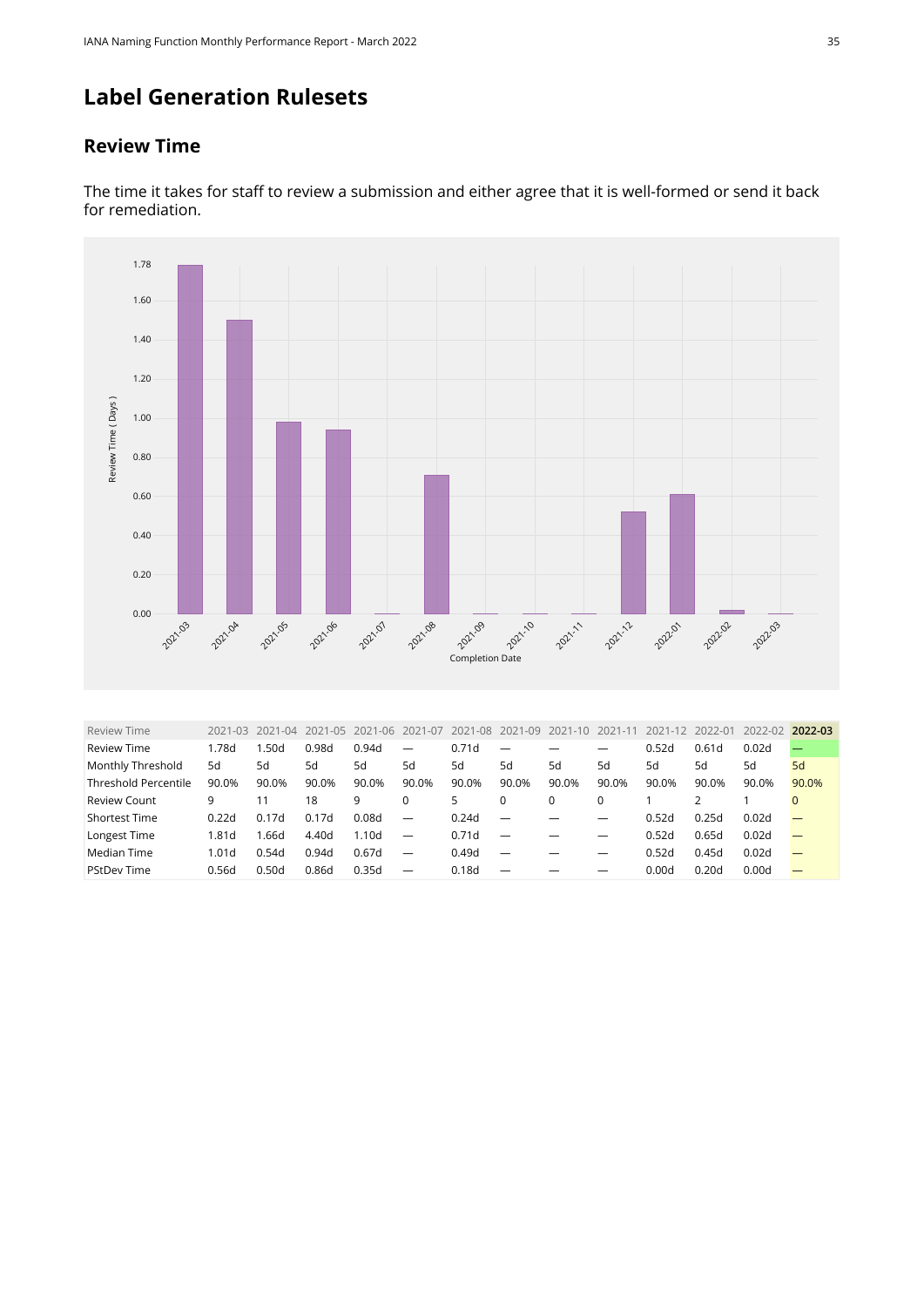#### **Implementation Time**



Time it takes for staff to publish a change once it meets all requirements.

<span id="page-35-0"></span>

| 5.88d<br>5.84d<br>5.95d<br>Implementation Time<br>4.95d<br>6.15d<br>5.82d<br>1.18d<br>1.00d<br>$\overline{\phantom{0}}$<br>Monthly Threshold<br>7d<br>7d<br>7d<br>7d<br>7d<br>7d<br>7d<br>7d<br>7d<br>7d<br>7d<br>7d<br>7d<br><b>Threshold Percentile</b><br>90.0%<br>90.0%<br>90.0%<br>90.0%<br>90.0%<br>90.0%<br>90.0%<br>90.0%<br>90.0%<br>90.0%<br>90.0%<br>90.0%<br>90.0% | 2022-02 2022-03 |
|--------------------------------------------------------------------------------------------------------------------------------------------------------------------------------------------------------------------------------------------------------------------------------------------------------------------------------------------------------------------------------|-----------------|
|                                                                                                                                                                                                                                                                                                                                                                                |                 |
|                                                                                                                                                                                                                                                                                                                                                                                |                 |
|                                                                                                                                                                                                                                                                                                                                                                                |                 |
| <b>Request Count</b><br>18<br>10<br>9<br>$\Omega$<br>10<br>0<br>$\Omega$<br>5.                                                                                                                                                                                                                                                                                                 |                 |
| <b>Shortest Time</b><br>0.88d<br>2.91d<br>1.23d<br>0.93d<br>1.32d<br>1.07d<br>5.82d<br>1.00d<br>–                                                                                                                                                                                                                                                                              |                 |
| Longest Time<br>6.36d<br>1.20d<br>5.94d<br>6.15d<br>6.15d<br>5.82d<br>1.00d<br>6.00d<br>—                                                                                                                                                                                                                                                                                      |                 |
| Median Time<br>5.29d<br>1.07d<br>2.51d<br>6.13d<br>5.82d<br>2.93d<br>1.00d<br>2.41 <sub>d</sub><br>-                                                                                                                                                                                                                                                                           |                 |
| <b>PStDev Time</b><br>1.57d<br>.24d<br>1.02d<br>2.39d<br>l.73d<br>0.00d<br>0.14d<br>0.00d<br>$\overline{\phantom{0}}$<br>_                                                                                                                                                                                                                                                     |                 |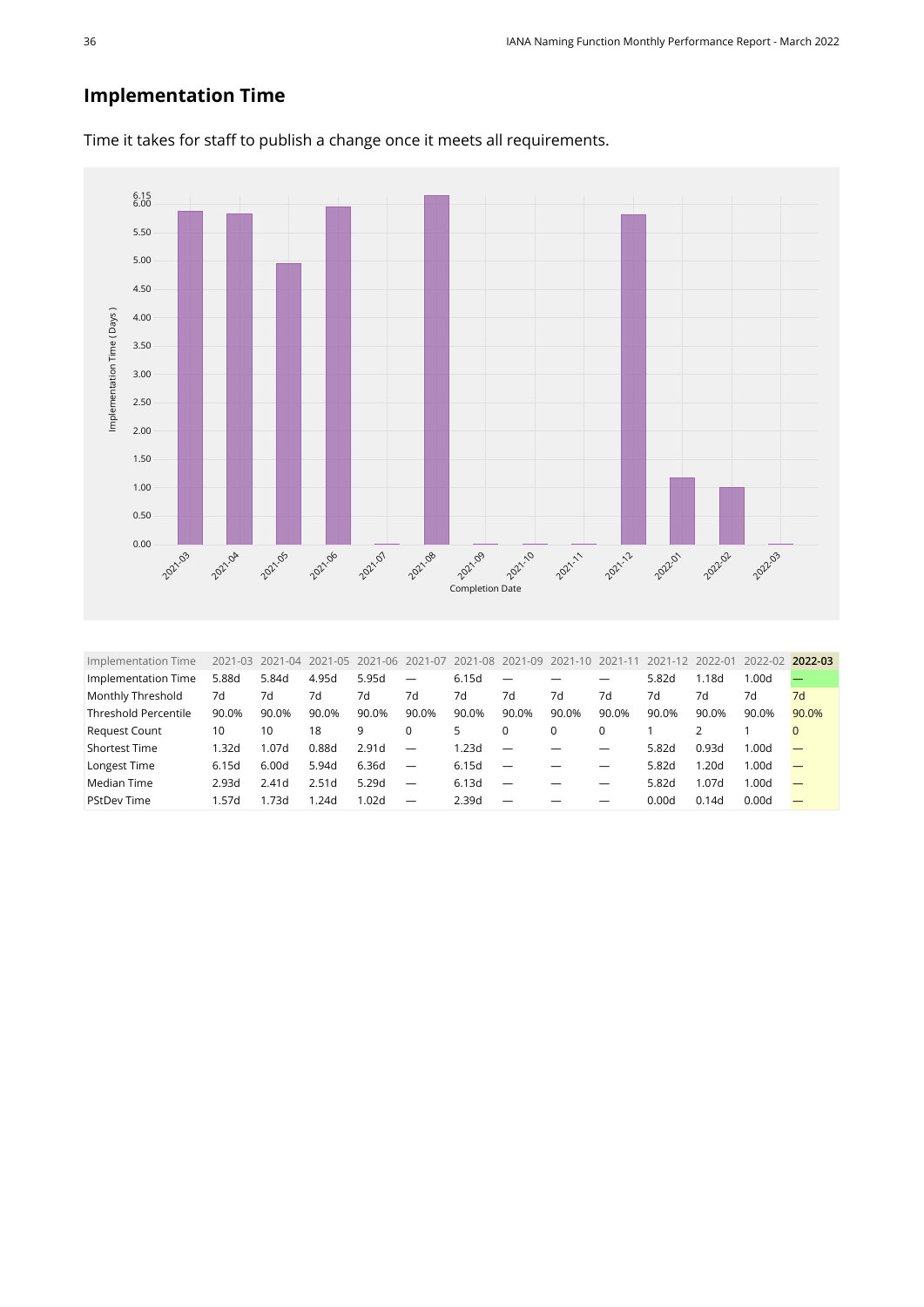#### **Requester Clarification**

The number of times a clarification or remediation was required from the requester.



<span id="page-36-0"></span>

| Requester Clarification |                |                 |                                |                |                                   |          |                                                                                                                  |     |                               |        | 2021-03 2021-04 2021-05 2021-06 2021-07 2021-08 2021-09 2021-10 2021-11 2021-12 2022-01 2022-02 2022-03 |
|-------------------------|----------------|-----------------|--------------------------------|----------------|-----------------------------------|----------|------------------------------------------------------------------------------------------------------------------|-----|-------------------------------|--------|---------------------------------------------------------------------------------------------------------|
| Count                   |                |                 | 38                             | 10             | and the state of the state of the | 3        |                                                                                                                  |     |                               |        |                                                                                                         |
| <b>Request Count</b>    | 10             | $\overline{11}$ | 19                             | $\overline{9}$ | - 0                               |          | 5 0 0                                                                                                            | . റ |                               |        |                                                                                                         |
| Shortest Clarification  | $\overline{0}$ |                 | $0 \qquad 1 \qquad 0 \qquad -$ |                |                                   | $\Omega$ | and the company of the company of the company of the company of the company of the company of the company of the |     | $\mathbb{R}$ and $\mathbb{R}$ |        |                                                                                                         |
| Longest Clarification 2 |                |                 | 5 3 3                          |                | $-2$                              |          | $\sim$ $\sim$ $\sim$ $\sim$ $\sim$ $\sim$                                                                        |     |                               | $\sim$ |                                                                                                         |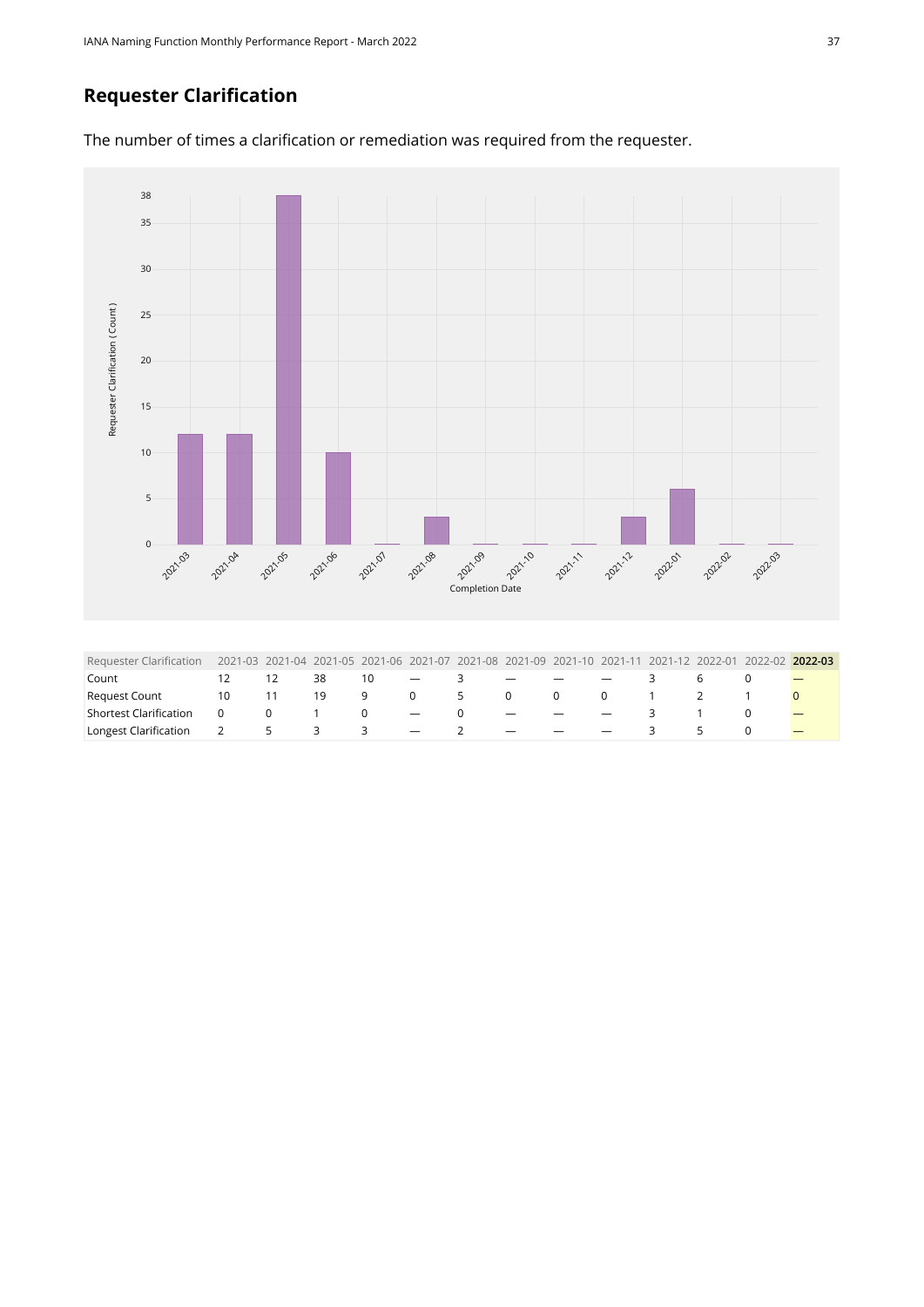#### **Time per Actor**

Average time taken for staff processing, requester clarification, administrative contact authorization and regulatory checks.



<span id="page-37-3"></span><span id="page-37-2"></span><span id="page-37-1"></span><span id="page-37-0"></span>

| Regulatory      |       |       |       | 2021-03 2021-04 2021-05 2021-06 2021-07 2021-08 2021-09 2021-10 2021-11 2021-12 2022-01 2022-02 2022-03 |          |                              |               |                          |                          |       |                   |       |                          |
|-----------------|-------|-------|-------|---------------------------------------------------------------------------------------------------------|----------|------------------------------|---------------|--------------------------|--------------------------|-------|-------------------|-------|--------------------------|
| Mean Time       | 0.86d | 0.21d | 0.08d | $0.07d$ $-$                                                                                             |          |                              | $0.17d -$     | $\overline{\phantom{a}}$ | $\overline{\phantom{a}}$ | 0.02d | 0.21 <sub>d</sub> | 0.09d |                          |
| Review Count 10 |       | 10    | 19    | 9                                                                                                       | $\Omega$ | $\sim$ 5 $\sim$ 0.000 $\sim$ | $\cap$        | $\overline{0}$           |                          |       |                   |       |                          |
| Shortest Time   | 0.04d | 0.00d | 0.02d | $0.01d =$                                                                                               |          | 0.02d                        | $\alpha = -1$ | $\overline{\phantom{0}}$ | $\overline{\phantom{0}}$ | 0.02d | 0.21 <sub>d</sub> | 0.09d | $\overline{\phantom{m}}$ |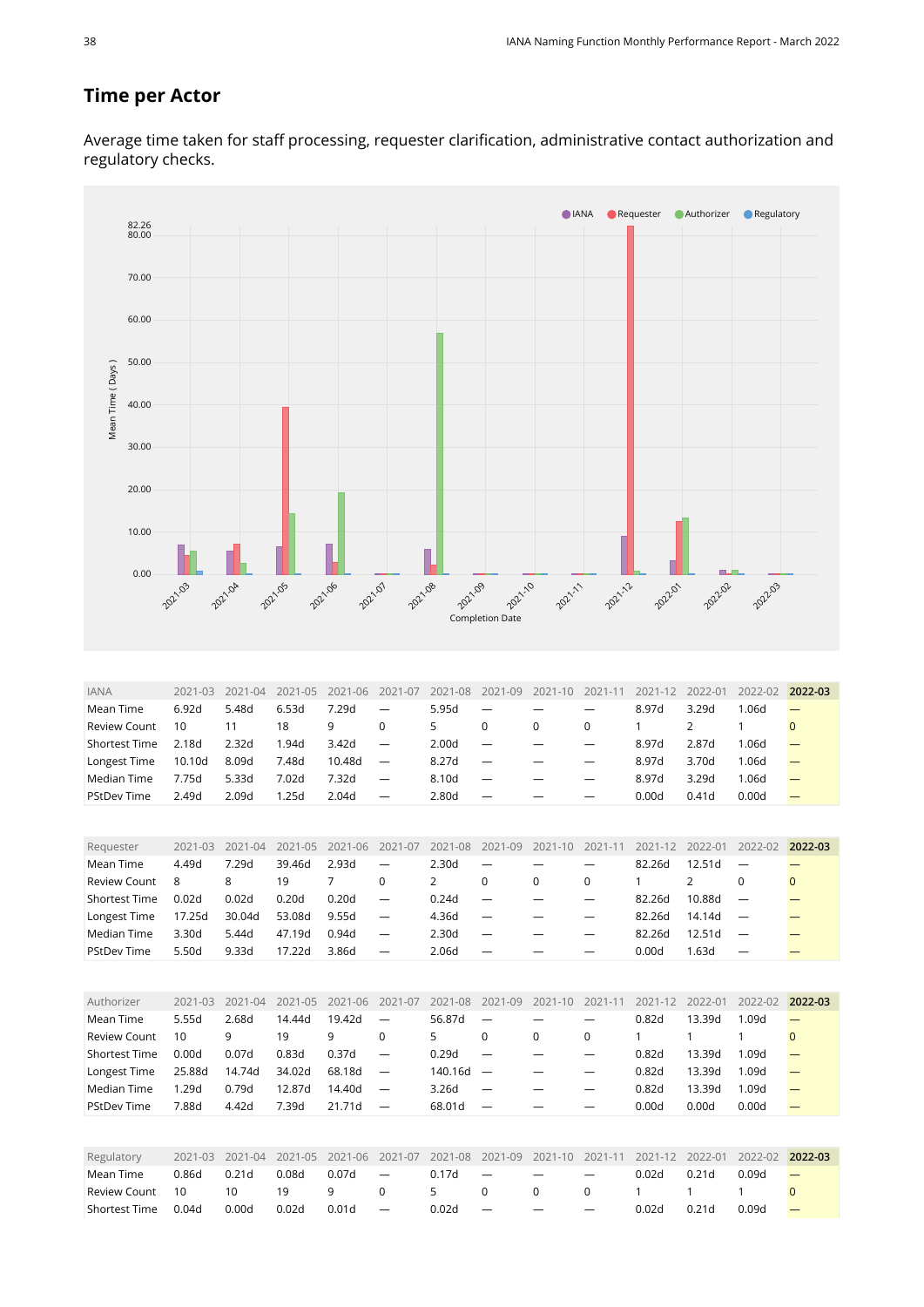| Regulatory         |       |       |       |       |                          |       |                          |                          |                          |       |       | 2021-03 2021-04 2021-05 2021-06 2021-07 2021-08 2021-09 2021-10 2021-11 2021-12 2022-01 2022-02 | 2022-03                  |
|--------------------|-------|-------|-------|-------|--------------------------|-------|--------------------------|--------------------------|--------------------------|-------|-------|-------------------------------------------------------------------------------------------------|--------------------------|
| Longest Time       | 7.85d | 1.11d | 0.14d | 0.12d | $\sim$ $-$               | 0.65d | $\overline{\phantom{0}}$ | $\overline{\phantom{0}}$ | $\overline{\phantom{0}}$ | 0.02d | 0.21d | 0.09d                                                                                           |                          |
| Median Time        | 0.08d | 0.06d | 0.09d | 0.07d |                          | 0.07d | $\overline{\phantom{m}}$ |                          | $\overline{\phantom{0}}$ | 0.02d | 0.21d | 0.09d                                                                                           | $\overline{\phantom{a}}$ |
| <b>PStDev Time</b> | 2.33d | 0.35d | 0.03d | 0.04d | $\overline{\phantom{a}}$ | 0.24d | $\overline{\phantom{a}}$ | $\overline{\phantom{0}}$ | $\overline{\phantom{0}}$ | 0.00d | 0.00d | 0.00d                                                                                           |                          |

#### **Request Volumes**

#### Total number of LGRs added or modified.



<span id="page-38-0"></span>

| <b>Request Volumes</b>      |     |    | 2021-03 2021-04 2021-05 2021-06 2021-07 2021-08 2021-09 2021-10 2021-11 2021-12 2022-01 2022-02 2022-03 |    |                                 |               |                          |                          |     |    |  |
|-----------------------------|-----|----|---------------------------------------------------------------------------------------------------------|----|---------------------------------|---------------|--------------------------|--------------------------|-----|----|--|
| <b>Total LGRs Processed</b> | 504 | 25 | 1/6                                                                                                     | 19 | $\overline{\phantom{m}}$        | 26            |                          |                          | 104 |    |  |
| <b>Request Count</b>        | 10  | 10 | 18                                                                                                      | q. | $\Omega$                        | $\mathcal{L}$ | $\Omega$                 | $\Omega$                 |     |    |  |
| Average LGRs per Request    | 50  | 12 | -43                                                                                                     |    | $\hspace{0.1mm}-\hspace{0.1mm}$ | 5.            |                          |                          | 104 | 10 |  |
| Smallest per Request        |     |    |                                                                                                         |    | $\hspace{0.1mm}-\hspace{0.1mm}$ |               | $\overline{\phantom{0}}$ | $\overline{\phantom{0}}$ | 104 |    |  |
| Largest per Request         | 368 | 51 | 546                                                                                                     | 4  | $\overline{\phantom{0}}$        | 17            |                          | $\overline{\phantom{0}}$ | 104 | 18 |  |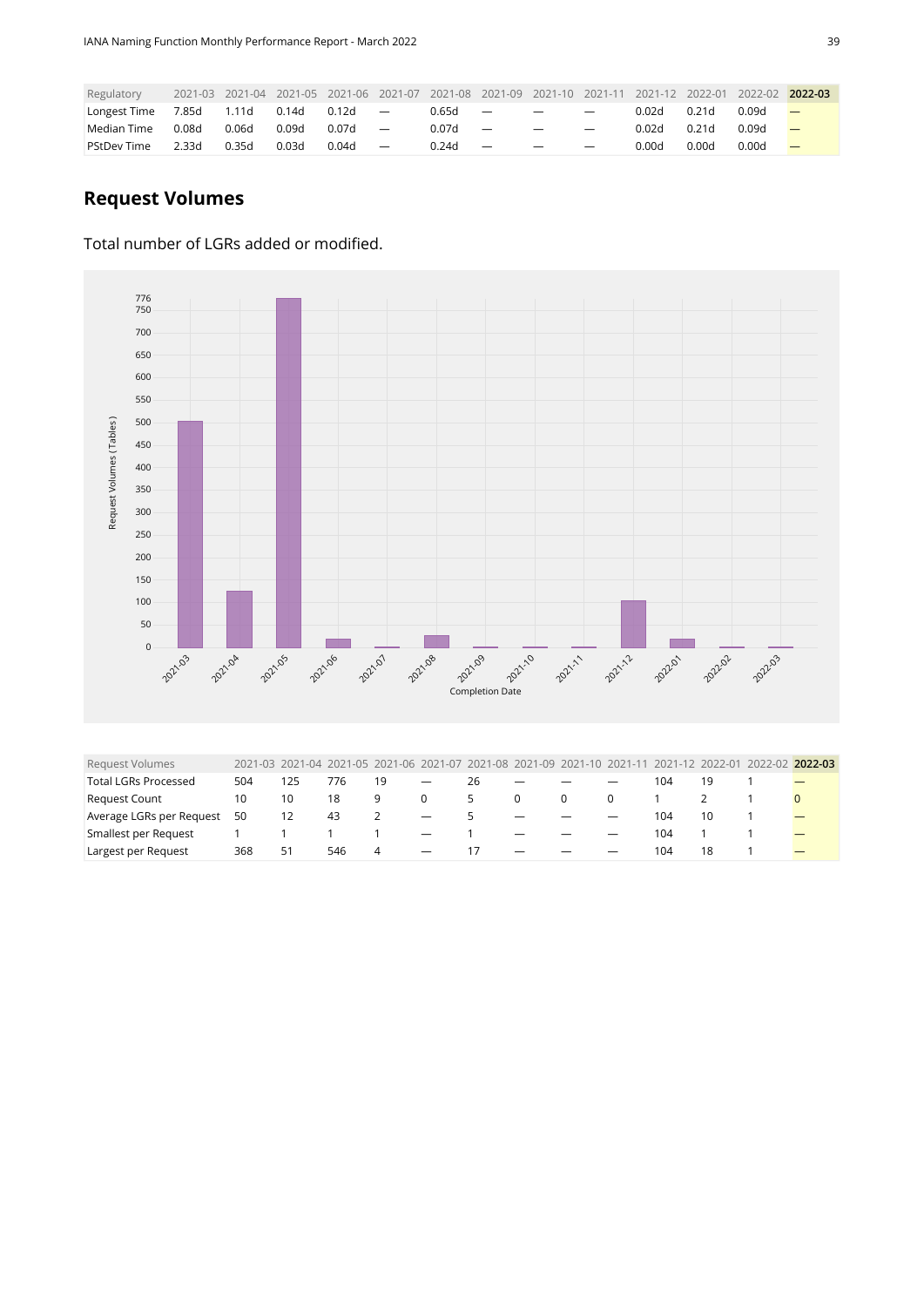## <span id="page-39-0"></span>**Definitions**

### **Service Definitions**

While there are many different ways change requests can be categorized, the key areas of distinction between different processing types for the purposes of metrics are as follows:

- **Category I (Routine updates impacting Root Zone File)** Routine change requests that alter the technical data published in the DNS root zone (e.g. changes to NS records, DS records and glue records) . For these changes the process requires IANA, both pre- and post-transition, to engage third parties to implement, publish and distribute changes in the root zone file.
- **Category II (Routine updates not impacting Root Zone File)** Routine change requests that do not alter the DNS root zone file (e.g. contact data and metadata). These changes do not engage third parties as part of implementation, and therefore will have a materially different processing timeframe.
- **Category III (Creating or Transferring a gTLD)** Requests to create ("delegate") or transfer ("redelegate" or "assign") a generic top-level domain. These changes require additional processing by IANA to ensure policy and contractual requirements are met associated with a change of control for the TLD. While the key processing is performed elsewhere within ICANN, the IANA processing is significant and therefore distinguishes this type of request from a routine change request.
- **Category IV (Creating or Transferring a ccTLD)** Requests to create or transfer a countrycode top-level domain. These changes require additional processing by IANA to ensure policy requirements are met. This processing is performed by IANA staff, and includes performing additional analysis on the change request, producing a report, and having that report reviewed externally (including verification that all existing registration data has been successfully transferred from the old to new Registry operator). This processing is significant, and is normally substantially longer than a routine change request, and therefore should be distinguished.
- **Category V (Other change requests)** Other non-routine change requests. IANA is required to process change requests that may have special handling requirements, or require additional documentary evidence or additional clarifications from the customer or third parties, that do not afford them the ability to automate. These scenarios include, but are not necessarily limited to:
	- i. Customers that require requests to be handled outside the online self-service platform, such as those lodging change requests through the exchange of postal mail;
	- ii. Customers that have placed special handling instructions on file with IANA, or have otherwise asked for special handling for a request that deviates from the normal process, that must be executed manually by IANA staff;
	- iii. Unique legal or regulatory encumbrances that must be satisfied that require additional processing;
	- iv. Removing a TLD from service (e.g. retirement or revocation);
	- v. Changes that relate to the operation of the root zone itself, including changing the Root Key Signing Key, altering the set of authoritative name servers for the root zone (e.g. the "root servers"), and changes to the "root hints" file.

#### **Field Definitions**

The fields in the preceding tables are as follows: